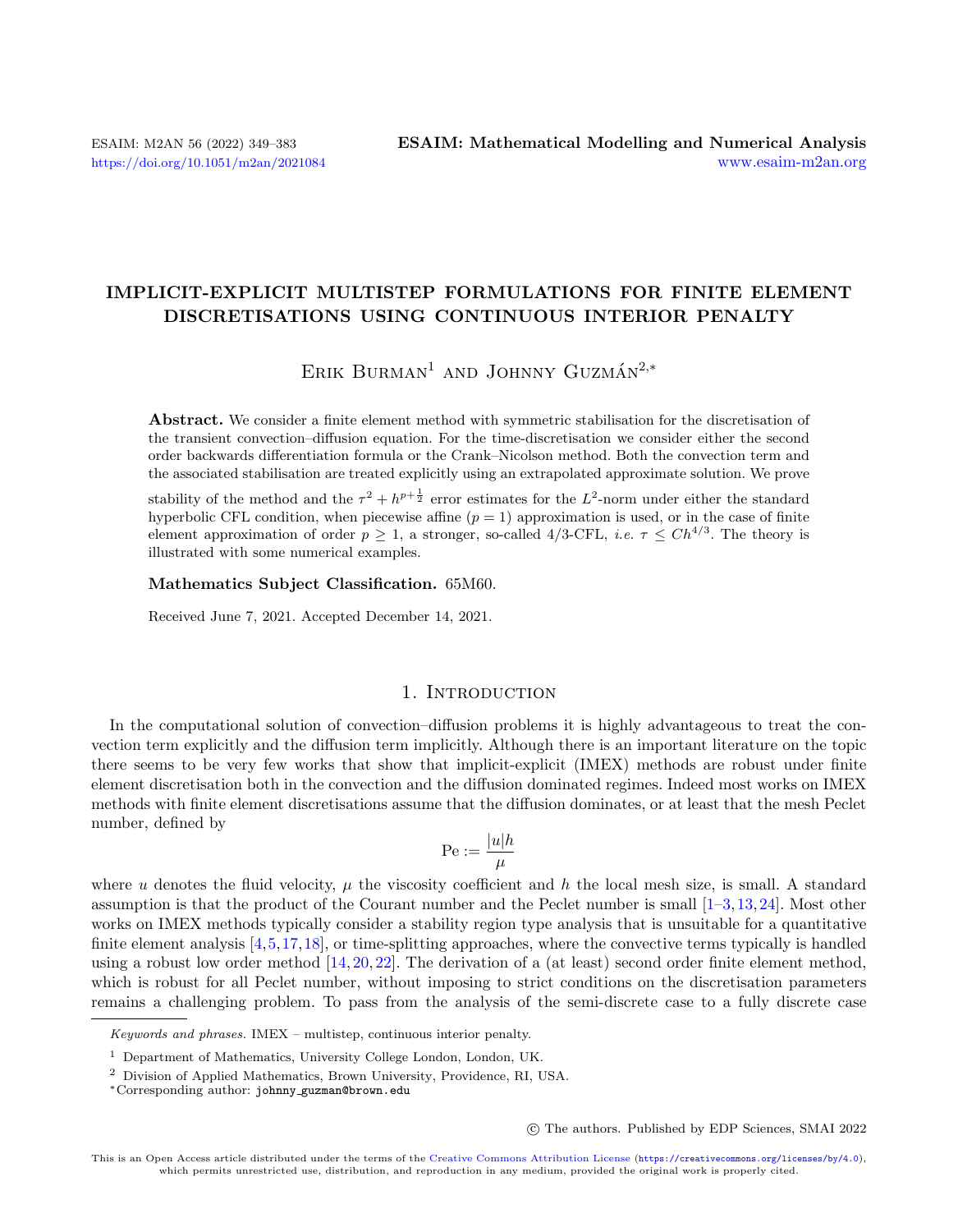#### 350 E. BURMAN AND J. GUZMAN´

typically requires the use of energy methods as advocated in [\[19\]](#page-34-7). This was the route taken in [\[8\]](#page-34-8) where a second order implicit explicit Runge–Kutta method was considered for  $H^1$ -conforming finite element approximations of convection–diffusion equations using interior penalty to guarantee stability in the high Peclet regime and more recently [\[26\]](#page-34-9) where a local discontinuous Galerkin methods with 2nd and 3rd order Runge–Kutta IMEX schemes are considered. Explicit Runge–Kutta methods have been very successful for the approximation of hyperbolic equations often in combination with discontinuous Galerkin methods and for this case there is a very large literature [\[10,](#page-34-10) [12,](#page-34-11) [27,](#page-34-12) [28\]](#page-34-13), to name a few. In particular the mass matrix is block diagonal allowing for high order explicit time stepping, this however is no longer the case for IMEX methods where the system matrix associated to diffusion couples globally. Moreover if the target application is the incompressible Navier–Stokes' equations, the explicit methods are unsuitable and methods with many implicit stages may become costly. It is not clear that the analysis of [\[8\]](#page-34-8) generalises to this case, since it is assumed there that the operator treated implicitly is symmetric and elliptic. For a second order scheme the RK IMEX method has three stages and is known to impose compatibility conditions on the exact solution for consistency to hold (see [\[8\]](#page-34-8), Sect. 3, for a discussion in the case of convection–diffusion equations). Finite element-IMEX methods with extrapolation were considered as early as 1970 by Douglas and Dupont [\[15\]](#page-34-14), however, they considered diffusion dominated problems. Implicit-explicit methods with extrapolation for the incompressible Navier–Stokes equations and backward differentiation used for time discretisation were analysed in [\[6\]](#page-33-4), and some other multi-step IMEX methods together with the local Galerkin method was considered in [\[25\]](#page-34-15), but, also here the mesh Peclet number was assumed to be small. In many applications, such as large eddy simulation or under resolved DNS, it may not be practical to make the Peclet number small, nevertheless for such problems, in which convective effects are strong, the use of IMEX schemes is very attractive, since the nonlinearity and stabilization terms are handled explicitly, whereas the velocity-pressure coupling, which is linear can be solved implicitly using optimized methods for saddle point problems, or pressure projection methods. We refer to [\[11\]](#page-34-16) for work on fractional step methods in the high Peclet regime and to [\[21\]](#page-34-17) for a computational study of underresolved turbulence using the type of methods that we analyse below.

As a first step towards IMEX schemes for the equations of incompressible flow we will in this paper consider the convection-diffusion equation and analyse some known IMEX schemes with respect to their stability properties for varying mesh Peclet number. For an IMEX scheme to be stable for high mesh Peclet number it has to degenerate to a stable explicit scheme in the limit of vanishing diffusion. Such time integrator are typically characterized by nontrivial imaginary stability boundary. Examples are given by Adams–Bashforth (AB) integrators of higher order such as AB3, AB4, AB7 and AB8 (see [\[16\]](#page-34-18)). Unfortunately IMEX schemes, where the convection is treated explicitly using extrapolation in methods popular for the solution of incompressible flow problems such as the Crank–Nicolson scheme or the second order backward differentiation scheme, do not enjoy this property. Indeed in this case the limit schemes are the second order Adams–Bashforth scheme for pure transport and the extrapolated Gear scheme [\[24\]](#page-34-1) (BDF2 with extrapolated convection). Both have trivial imaginary stability boundary and would therefore seem unsuitable candidates for Peclet robust IMEX methods. Nevertheless in this contribution we will consider these two schemes with a finite element space discretization stabilized using continuous interior penalty. Observe that the explicit treatment of the stabilization is appealing since it avoids having to handle the extended stencil on the level of the linear solver [\[9\]](#page-34-19). We use energy methods to prove that they are stable, irrespective of the Peclet number, under suitable CFL conditions. The stability however depends on the space discretization. Both the polynomial order of the approximation space and the stabilization of the convection operator come into play. Using the additional stability of the gradient penalty operator we show optimal error estimates for the material derivative and  $L^2$ -error error estimates with the classical order  $O(h^{p+\frac{1}{2}})$  (where p is the polynomial degree), which is known to be the best that can be obtained for continuous FEM in the general case. Observe also that since our results are robust with respect to the Peclet number they remain valid for the case of vanishing diffusion, *i.e.* the pure transport equation. Therefore, the present work also gives the first analysis of these explicit methods together with stabilized FEM for the transport equation.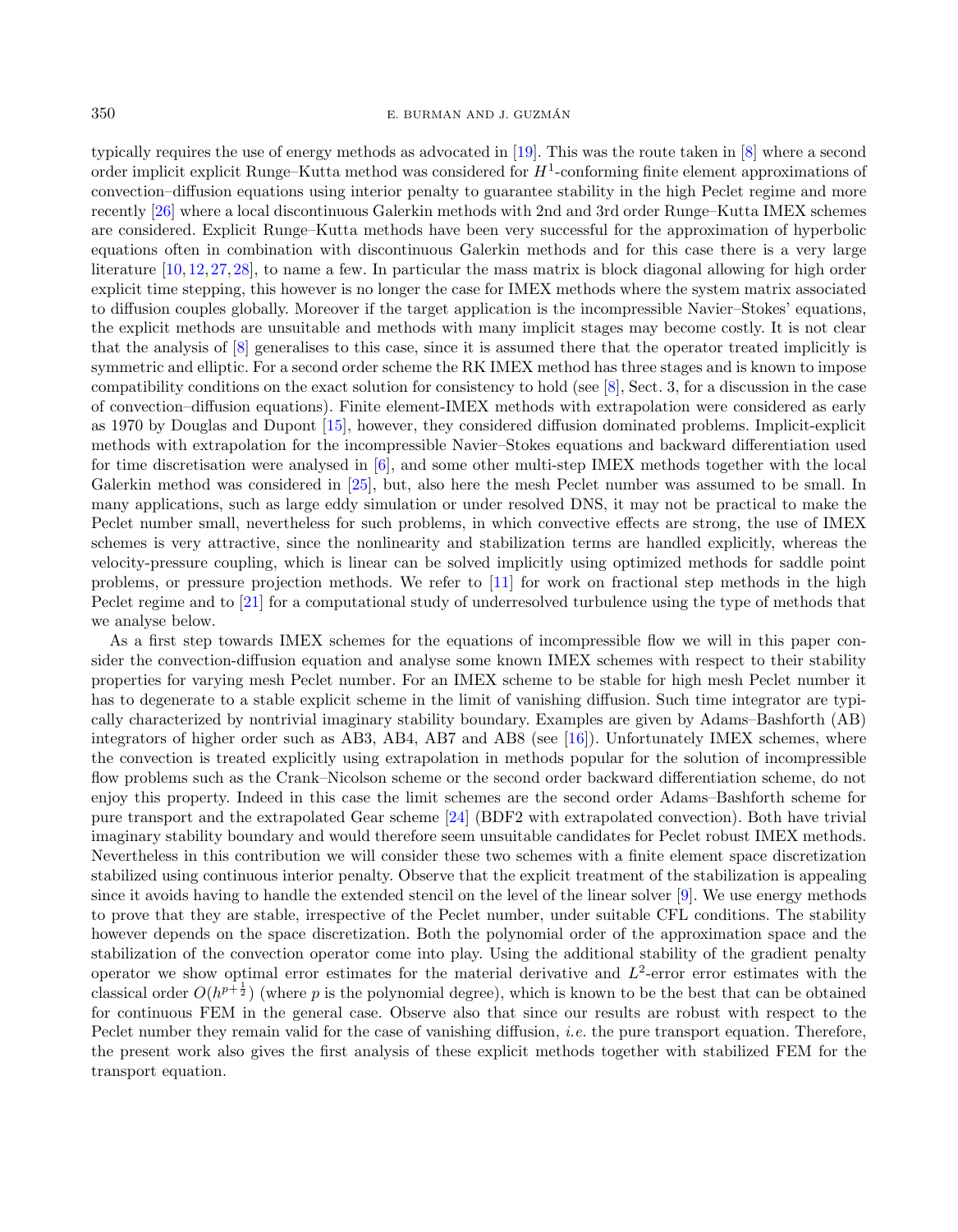We only consider the case of continuous approximation spaces herein, but the analysis carries over to the case of discontinuous Galerkin symmetric interior penalty methods, with upwind fluxes in a straightforward fashion (we refer to [\[10\]](#page-34-10) for a uniform treatment of continuous and discontinuous Galerkin methods in the case of explicit Runge–Kutta methods).

The outline of the paper is as follows. In the next section we introduce our model problem, define the finite element spaces and prove some technical results. In Section [3.1](#page-7-0) we introduce the BDF2-IMEX method and derive stability results in all regimes and for all polynomial orders. This allows us to prove a priori error estimates in Section [4.](#page-14-0) Here we consider the high Peclet regime only and derive error estimates for the  $L^2$ -error at final time and the error in the material derivative over the space-time domain. In Section [5](#page-17-0) we introduce the Crank–Nicolson IMEX scheme and prove stability estimates in all regime and for all polynomial orders. Note that it is then straightforward to derive similar error estimates as for the BDF2-IMEX scheme in the high Peclet regime for the Crank–Nicolson scheme and also optimal estimates in  $l^2(0,T;H^1(\Omega))$ , or  $l^{\infty}(0,T;L^2(\Omega))$ for both methods, but to keep the length of the paper reasonable these results have not been included here. The paper finishes with some numerical experiments (Sect. [6\)](#page-29-0), validating the theory and showing the robustness of the methods in the presence of non-smooth data.

#### 2. Preliminaries

#### 2.1. Convection–diffusion problem

Let  $\Omega \subset \mathbb{R}^d$ ,  $d = 1, 2, 3$  be an open polygonal domain with boundary  $\partial\Omega$  and outward pointing normal n. Let  $I:=(0,T)$  and denote the space time domain by  $Q = \Omega \times I$ . We consider the convection diffusion equation,

$$
\partial_t u + \beta \cdot \nabla u - \mu \Delta u = f \qquad \text{in } Q \tag{2.1a}
$$

$$
u(\cdot,0) = u_0 \quad \text{in } \Omega \tag{2.1b}
$$

<span id="page-2-1"></span><span id="page-2-0"></span>
$$
u = 0 \qquad \text{on } \partial\Omega. \tag{2.1c}
$$

Here  $f \in L^2(\Omega)$ ,  $u_0 \in H_0^1(\Omega)$ ,  $\beta \in \left[H_0^1(\Omega) \cap W^{1,\infty}(\Omega)\right]^d$ , with  $\nabla \cdot \beta = 0$ ,  $\beta \cdot n|_{\partial \Omega} = 0$ . This is a parabolic problem and it is known to admit a unique solution in  $L^2(0,T;H_0^1(\Omega)) \cap L^\infty(0,T;L^2(\Omega))$ . We define the forms

$$
(u,v)_{\Omega} := \int_{\Omega} uv \, dx, \quad c(w,v) := \int_{\Omega} \beta \cdot \nabla wv \, dx, \quad a(w,v) := \int_{\Omega} \mu \nabla w \cdot \nabla v \, dx.
$$

Assuming sufficient smoothness of the solution the equation may then be cast on the weak formulation,

$$
(\partial_t u, v)_{\Omega} + c(u, v) + a(u, v) = (f, v)_{\Omega}, \quad \forall v \in H_0^1(\Omega), t > 0,
$$
\n
$$
(2.2a)
$$

$$
(u(\cdot,0),v)_{\Omega} = (u_0,v)_{\Omega}, \quad \forall v \in H_0^1(\Omega). \tag{2.2b}
$$

We will use the following two norms  $\|\cdot\|^2 = (\cdot, \cdot)_{\Omega}$  and  $\|v\|_{\infty} = \sup_{x \in \overline{\Omega}} |v(x)|$ .

#### 2.2. Finite element spaces and bilinear forms

Let  $\{\mathcal{T}_h\}_h$  denote a family of shape regular, quasi uniform, triangulation of  $\Omega$  into simplices. The set of interior faces of  $\mathcal{T}_h$  will be denoted  $\mathcal{F}$ . Let  $V_h$  denote the space of continuous finite element functions of polynomial degree less than or equal to  $p$ :

$$
V_h := \{ v \in H^1(\Omega) : v \in \mathcal{P}_p(T), \forall T \in \mathcal{T}_h \}.
$$

We also consider the space with homogenuous boundary conditions  $\mathring{V}_h = H_0^1(\Omega) \cap V_h$ . We let  $\pi_h$  be the  $L^2$ projection onto  $\tilde{V}_h$  given by

$$
(\pi_h w, v_h)_{\Omega} = (w, v_h)_{\Omega} \quad \forall v_h \in \mathring{V}_h.
$$
\n
$$
(2.3)
$$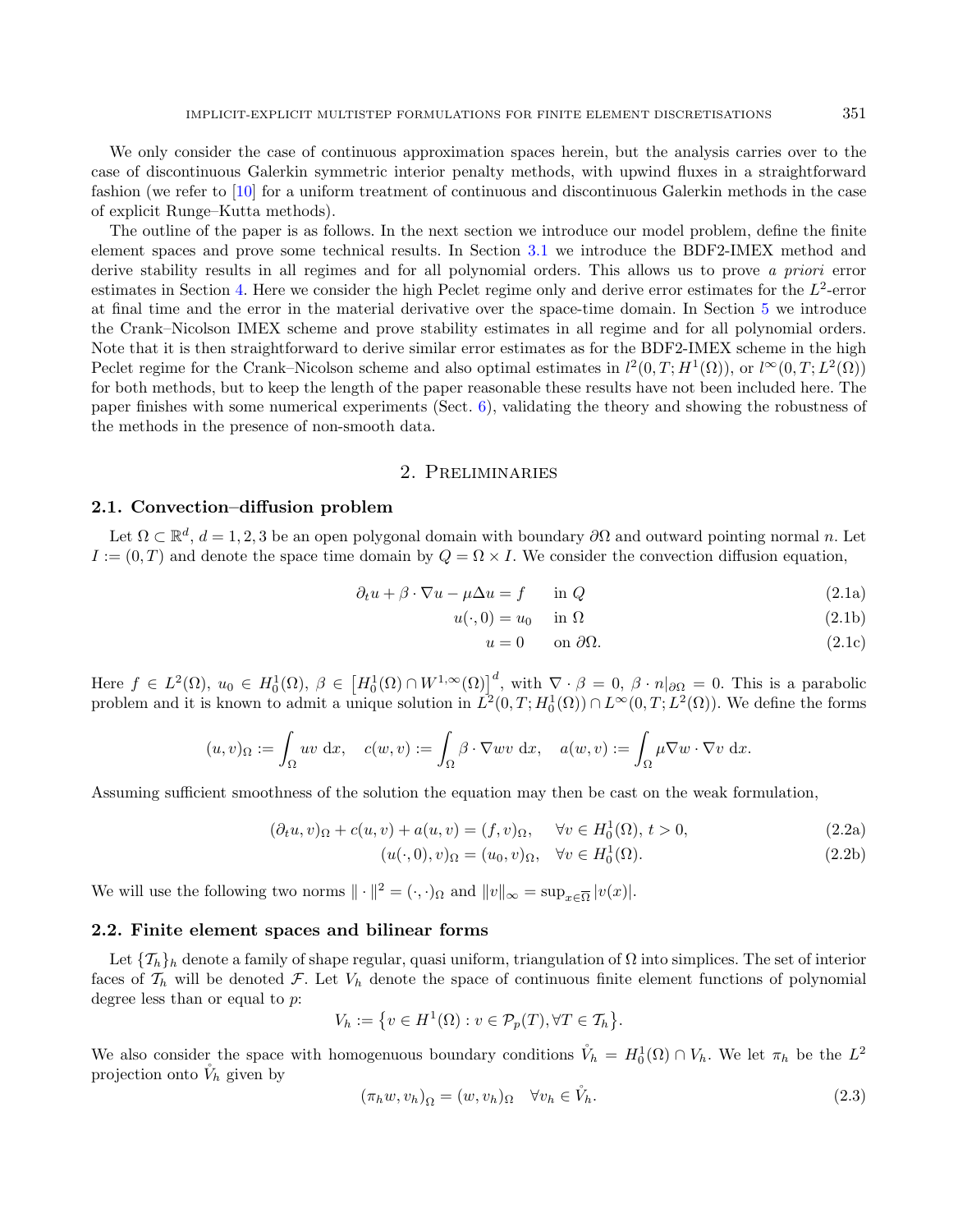We recall the following approximation estimate that holds on quasi-uniform meshes

$$
||u - \pi_h u|| + h||\nabla(u - \pi_h u)|| \le Ch^{p+1} |u|_{H^{p+1}(\Omega)}.
$$
\n(2.4)

We will also make use of the piece-wise constant space

$$
W_h := \{ v \in L^2(\Omega) : v \in \mathcal{P}_0(T), \forall T \in \mathcal{T}_h \}.
$$

We let  $P_0 : L^2(\Omega) \to W_h$  be the  $L^2$  orthogonal projection:

$$
(P_0 w, v_h)_{\Omega} = (w, v_h)_{\Omega} \quad \forall v_h \in W_h.
$$

In order to stabilize a FEM we need the following bilinear form (see  $e.g.$  [\[7\]](#page-33-5))

$$
s(w_h, v_h) := \sum_{F \in \mathcal{F}} \int_F h_F^2(|\beta \cdot n| + \varepsilon_{\beta^\perp}) [\nabla w] \cdot [\nabla v] ds,
$$
\n(2.5)

where we introduce the jump of the gradient

$$
[\![\nabla w]\!] \! |_{F} := \lim_{\epsilon \to 0^+} \nabla w(x - \epsilon n_T) \cdot n_T + \nabla w(x - \epsilon n_{T'}) \cdot n_{T'}, \text{ with } x \in F \quad \text{ and } F = \overline{T} \cap \overline{T'}
$$

and  $\varepsilon_{\beta^{\perp}} \geq 0$  is a coefficient that introduces some weakly consistent cross wind diffusion when non-zero. We will also apply the jump to scalar quantities below in which case it is defined by

$$
[w]|_F = \lim_{\epsilon \to 0^+} w(x - \epsilon n_F) - w(x + \epsilon n_F)
$$
 with  $x \in F$ 

where  $n_F$  is a fixed but arbitrary normal to the face F. We may then define the semi-norm

<span id="page-3-1"></span><span id="page-3-0"></span>
$$
|v|_s := s(v,v)^{\frac{1}{2}}.
$$

We let  $\beta_0$  be the Raviart–Thomas projection of  $\beta$  to the lowest order Raviart–Thomas space. Since  $\nabla \cdot \beta = 0$ we have that  $\beta_0$  is piecewise constant. Thus, we have

<span id="page-3-3"></span>
$$
\|\beta - \beta_0\|_{\infty} \le C h \|\nabla \beta\|_{\infty}.
$$
\n(2.6)

Then recall a critical approximation result that exhibits the importance of the stabilization term, this follows from the local estimate of Lemma 5.3 from [\[7\]](#page-33-5):

<span id="page-3-2"></span>
$$
\inf_{v_h \in V_h} \|\beta_0 \cdot \nabla w_h - v_h\|^2 \le C \sum_{F \in \mathcal{F}} h_F \|\[\beta_0 \cdot \nabla w_h\]\|^2_F, \quad \forall w_h \in V_h.
$$
\n(2.7)

Note that since  $\beta_0 \cdot n|_{\partial \Omega} = \beta \cdot n|_{\partial \Omega} = 0$  we have  $\beta_0 \cdot \nabla w_h|_{\partial \Omega} = 0$  when  $w_h \in V_h$  and therefore [\(2.7\)](#page-3-0) holds taking the infimum over the space  $\dot{V}_h$ , *i.e.* 

$$
\inf_{v_h \in \hat{V}_h} \|\beta_0 \cdot \nabla w_h - v_h\|^2 \le C \sum_{F \in \mathcal{F}} h_F \|\[\beta_0 \cdot \nabla w_h\]\|_F^2, \quad \forall w_h \in \mathring{V}_h. \tag{2.8}
$$

Using  $(2.7)$  together with  $(2.6)$ , we have the following lemma:

Lemma 2.1. It holds,

$$
\inf_{v_h \in \mathring{V}_h} \|\beta \cdot \nabla w_h - v_h\| \le C \left( \|\nabla \beta\|_{\infty} \|w_h\| + \left(\frac{\|\beta\|_{\infty}}{h}\right)^{\frac{1}{2}} |w_h|_s \right), \quad \forall w_h \in \mathring{V}_h. \tag{2.9}
$$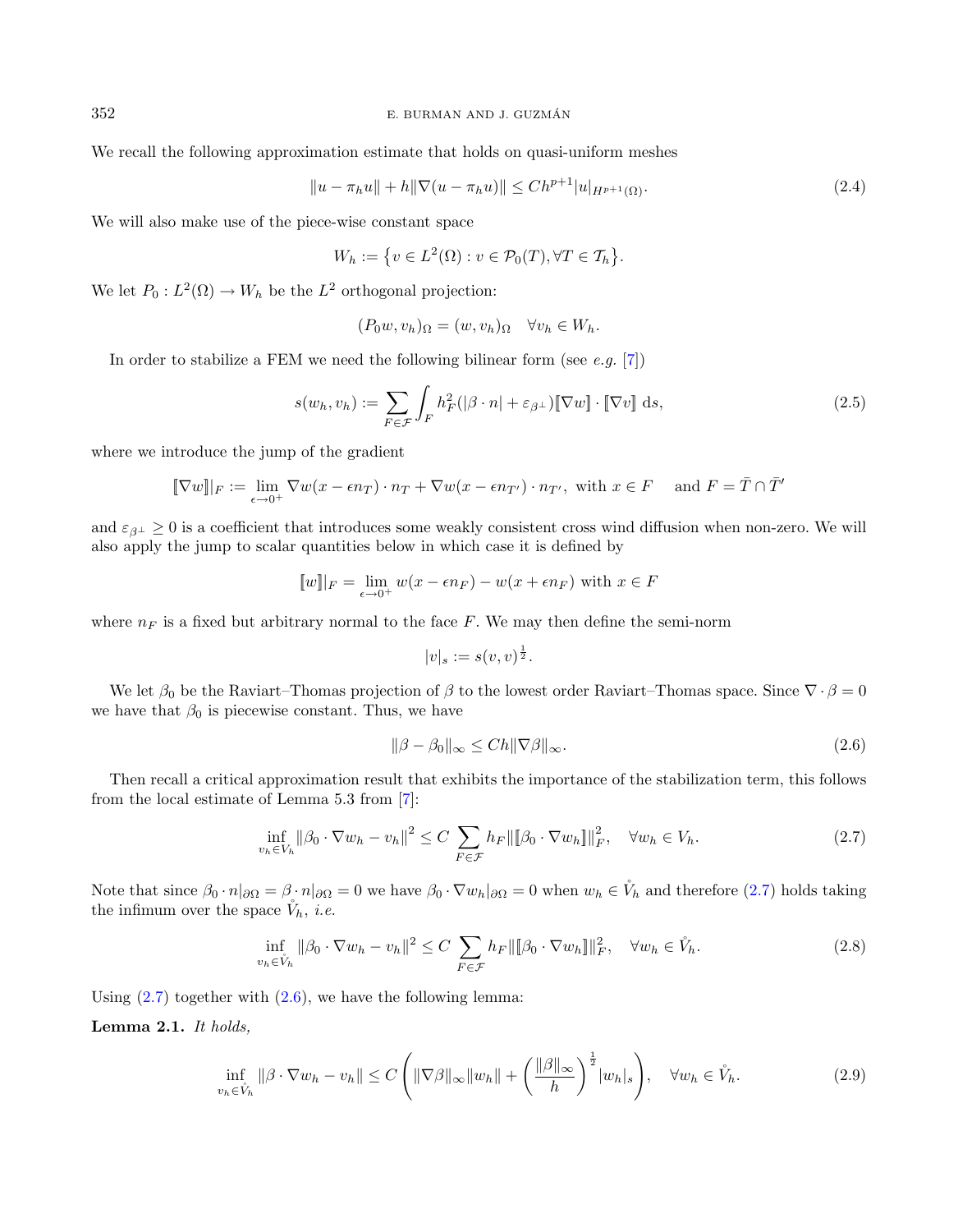*Proof.* We first add and subtract  $\beta_0$  and apply the triangle inequality

$$
\|\beta \cdot \nabla w_h - v_h\| \le \|(\beta - \beta_0) \cdot \nabla w_h\| + \|\beta_0 \cdot \nabla w_h - v_h\|.
$$

Then using  $(2.6)$ , an inverse inequality and  $(2.7)$ 

$$
\inf_{v_h \in \hat{V}_h} \|\beta \cdot \nabla w_h - v_h\| \le C \left( \|\nabla \beta\|_{\infty} \|w_h\| + \left( \sum_{F \in \mathcal{F}} h_F \|\|\beta_0 \cdot \nabla w_h\|\|_F^2 \right)^{\frac{1}{2}} \right).
$$

Adding and subtracting  $\beta$  in the second term and using a trace inequality followed by [\(2.6\)](#page-3-1),

$$
\sum_{F \in \mathcal{F}} h_F \|\|\beta_0 \cdot \nabla w_h\|\|_F^2 \le C \Bigg( \|(\beta - \beta_0) \cdot \nabla w_h\|^2 + \|\nabla \beta\|_\infty^2 \|w_h\|^2 + \sum_{F \in \mathcal{F}} h_F \|\|\beta \cdot \nabla w_h\|\|_F^2 \Bigg)
$$
  

$$
\le C \Bigg( \|\nabla \beta\|_\infty^2 \|w_h\|^2 + \sum_{F \in \mathcal{F}} h_F \|\|\beta \cdot \nabla w_h\|\|_F^2 \Bigg).
$$

Using the continuity of  $w_h$  in the last term of the right hand side we see that

$$
\|[\![\beta \cdot \nabla w_h]\!] \|_F = \|\beta \cdot n[\![\nabla w_h]\!] \|_F \leq \|\beta\|_{\infty}^{\frac{1}{2}} \|\beta \cdot n|^{\frac{1}{2}}[\![\nabla w_h]\!] \|_F.
$$

Hence, we have shown  $(2.9)$ .

We can then define the stabilised convection form

<span id="page-4-2"></span><span id="page-4-0"></span>
$$
c_h(w_h, v_h) := c(w_h, v_h) + \gamma s(w_h, v_h).
$$

Introducing  $\tau$  as the time step size, we also define Courant number Co that will either be the standard hyperbolic CFL, Co :=  $(\|\beta\|_{\infty} + 1) \frac{\tau}{h}$ , or a slightly stronger 4/3-Courant number (see [\[10,](#page-34-10)[27\]](#page-34-12) where it was used in the context of second order Runge–Kutta methods),  $Co_{4/3} := \tau(||\beta||_{\infty}/h)^{\frac{4}{3}}$ , that will apply for finite element spaces or polynomial degrees higher than 1. Observe that Co is a free parameter that can be made as small as we like by making  $\tau$  small relative to h and  $\beta$ . The crucial point is that certain time residual terms from the convection term can be made as small as necessary by fixing Co to be small enough. This is expressed in boundedness properties of the convection and the associated stabilization that we now summarize. First note that by the skew symmetry of the convection we have the positivity

$$
\gamma |v|_s^2 = c_h(v, v), \quad \forall v \in H_0^1(\Omega) \cap H^{\frac{3}{2} + \epsilon}(\Omega) + \mathring{V}_h,
$$
\n(2.10)

and by skew-symmetry followed by the Cauchy–Schwarz inequality, an inverse inequality and the definition of Co we have the positivity

$$
\tau c(v, w_h) \le C_i \text{Co} \|v\| \|w_h\| \quad \forall v \in H_0^1(\Omega), w_h \in V_h,
$$
\n
$$
(2.11)
$$

where  $C_i$  the constant of an inverse inequality. Similarly for the stabilisation norm we have the bound

$$
\tau^{\frac{1}{2}}|w_h|_s \le C_i \text{Co}^{\frac{1}{2}}\|w_h\| \quad \forall w_h \in V_h. \tag{2.12}
$$

For the analysis we introduce a projection operator  $C_h : H^1(\Omega) \mapsto V_h$  defined by

$$
(C_h v, v_h)_{\Omega} = c(v, v_h), \quad \forall v_h \in \mathring{V}_h.
$$

Note that by the definition of c,  $(C_h w_h, v_h)_{\Omega} = -(w, C_h v_h)_{\Omega}$  for  $w_h, v_h \in V_h$ . Using [\(2.11\)](#page-4-0) it is straightforward to show the following bound for the operator  $C_h$ .

<span id="page-4-1"></span>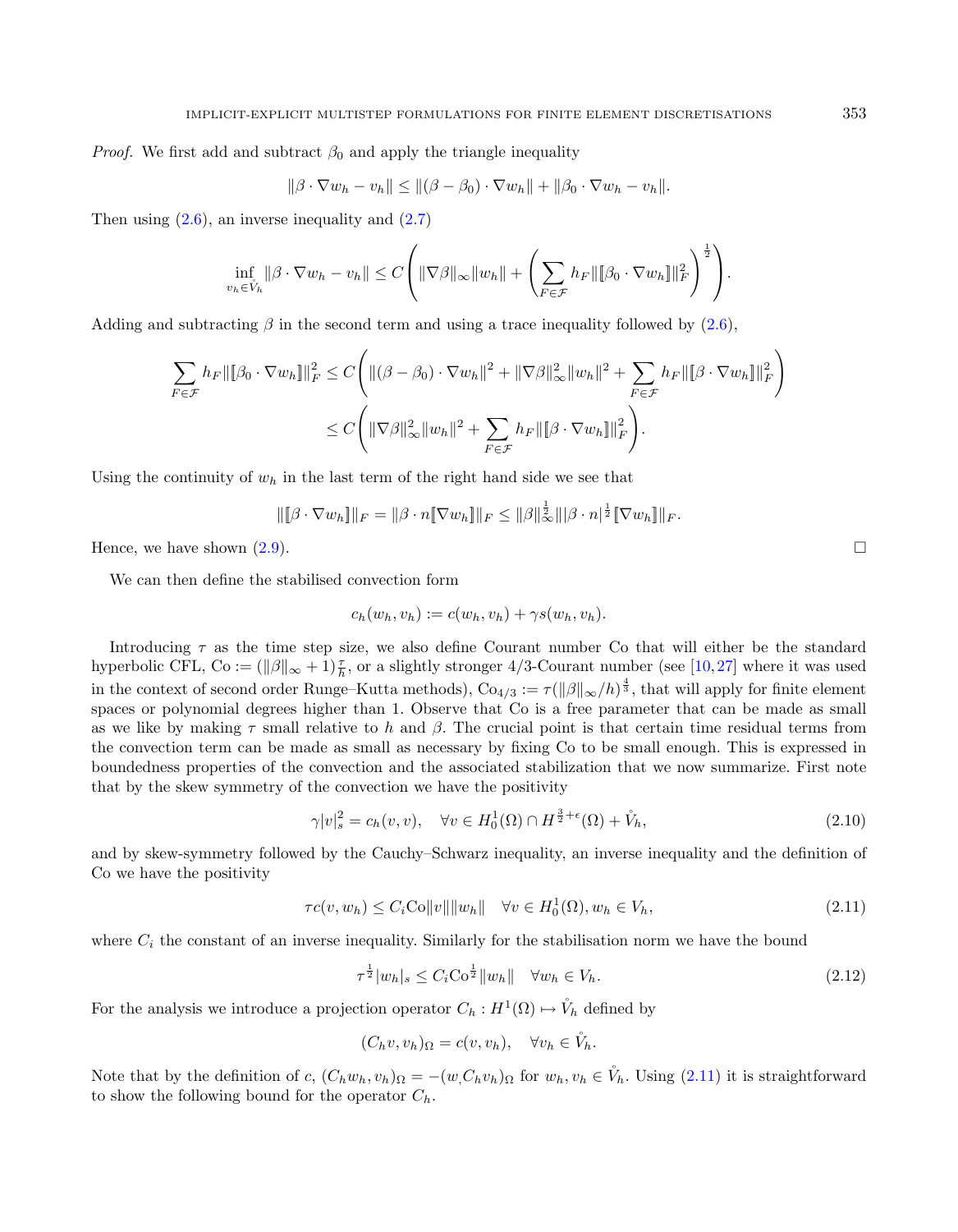Lemma 2.2. It holds,

<span id="page-5-5"></span>
$$
\tau \|C_h v\| \le C_i \tau^{\frac{1}{4}} C_{4/3}^{\frac{3}{4}} \|v\|, \quad \forall v \in H^1(\Omega). \tag{2.13}
$$

Proof.

$$
\tau^{2}(C_{h}v, C_{h}v) = \tau^{2}c(v, C_{h}v) = -\tau^{2}c(C_{h}v, v) \leq \tau^{2}h^{-1}||\beta||_{\infty}C_{i}||C_{h}v|| ||v||.
$$

Therefore,

<span id="page-5-3"></span>
$$
\tau ||C_h v|| \leq \tau h^{-1} ||\beta||_{\infty} C_i ||v||,
$$

but  $\tau = \tau^{\frac{1}{4}} \text{Co}_{4/3}^{\frac{3}{4}} h / ||\beta||_{\infty}$  by which the claim follows.

<span id="page-5-1"></span>We also notice that

$$
\tau \|C_h v\| \le C_i \text{Co} \|v\|. \tag{2.14}
$$

#### 2.3. Operators for time discretization

We define the second order backward differentiation operator

$$
D_{\tau}v^{n+1} := \frac{3v^{n+1} - 4v^n + v^{n-1}}{2\tau}.
$$
\n(2.15)

We recall the second order extrapolation  $\tilde{v}^{n+1} = 2v^n - v^{n-1}$ , and the increment operator  $\delta$  such that  $\delta v^{n+1}$  :=  $v^{n+1} - v^n$ . Observe that there holds

$$
\tilde{v}^{n+1} - v^{n+1} = \delta v^n - \delta v^{n+1} = -\delta \delta v^{n+1}.
$$
\n(2.16)

We also recall that

<span id="page-5-2"></span><span id="page-5-0"></span>
$$
\tau D_{\tau} v^{n+1} = \delta v^{n+1} + \frac{1}{2} \delta \delta v^{n+1}.
$$
\n(2.17)

Finally, we also observe that

$$
\|\delta^m v^n\| \le 2 \sum_{i=0}^m \|v^{n-i}\|, \quad m = 1, 2, \text{ and } 2 \le n \le N. \tag{2.18}
$$

As we will describe in a later section, for the Crank–Nicolson method the approximation of the time derivative is given by the scaled increment operator  $\tau^{-1} \delta v^{n+1}$ . The extrapolation is taken to the time level  $t^{n+1/2}$ , in order to approximate the central difference in time that is the key feature of the Crank–Nicolson scheme,  $\hat{v}^{n+1} = \frac{3}{2}v^n - \frac{1}{2}v^{n-1}.$ 

For the time discretization part of the error analysis we need some well known results on truncation error analysis of finite difference operators that we collect in the following proposition for future reference. These results are standard and can be found for instance in the monograph [\[23\]](#page-34-20), but for completeness we sketch the proofs.

**Proposition 2.3.** Let  $u^n := u(t^n)$  and  $y := \beta \cdot \nabla u$  then there holds

$$
||D_{\tau}u^{n+1} - \partial_t u^{n+1}||^2 \leq C\tau^3 ||u_{ttt}||^2_{L^2(t^{n-1}, t^{n+1}; L^2(\Omega))};
$$
\n(2.19)

$$
\left\|\beta(t^{n+1})\cdot\nabla u^{n+1} - \tilde{y}^{n+1}\right\|^2 \le C\tau^3 \left\|(\beta \cdot \nabla u)_{tt}\right\|^2_{L^2(t^{n-1}, t^{n+1}; L^2(\Omega))}.\tag{2.20}
$$

Proof. We first consider the bound [\(2.19\)](#page-5-0). We wish to bound

 $||D_{\tau}u^{n+1} - \partial_t u^{n+1}||.$ 

<span id="page-5-4"></span>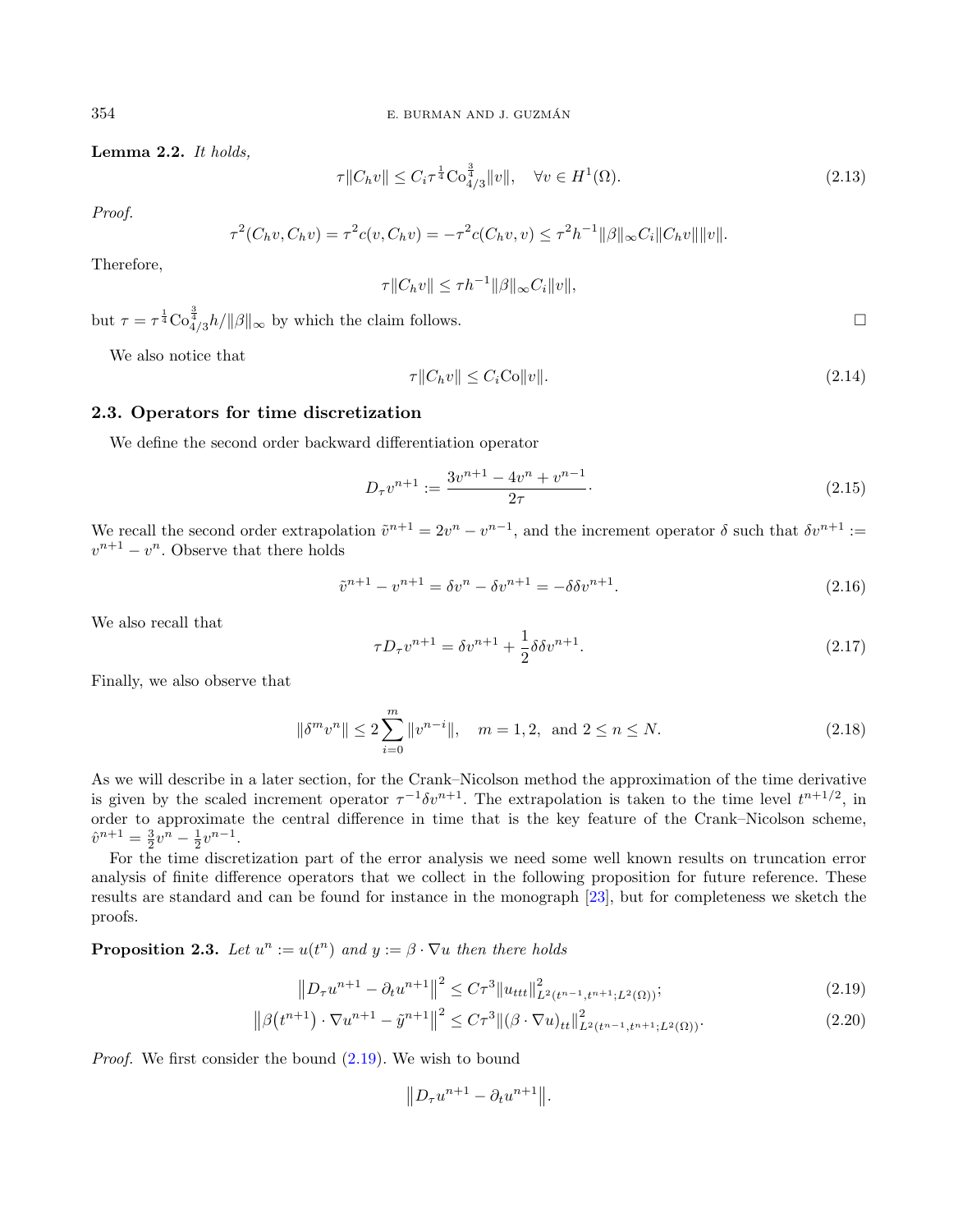Using Taylor development we may write

$$
u(t) = u^{n-1} + \left(t - t^{n-1}\right)\partial_t u^{n-1} + \frac{1}{2}\left(t - t^{n-1}\right)^2 \partial_t^2 u^{n-1} + \underbrace{\frac{1}{2} \int_{t_{n-1}}^t (t-s)^2 u^{(3)}(s) \, ds}_{R(t)} = Q(t) + R(t).
$$

Deriving and evaluating at  $t^{n+1}$  we see that

$$
Q'(t) = \partial_t u^{n-1} + (t - t^{n-1}) \partial_t^2 u^{n-1}, \quad Q'(t^{n+1}) = \partial_t u^{n-1} + 2\tau \partial_t^2 u^{n-1}.
$$

We also have

$$
\tau^{-1}\delta Q^{n+1} = \partial_t u^{n-1} + \frac{1}{2\tau} \left( (t^{n+1} - t^{n-1})^2 - (t^n - t^{n-1})^2 \right) \partial_t^2 u^{n-1} = \partial_t u^{n-1} + \frac{3\tau}{2} \partial_t^2 u^{n-1}
$$

and

$$
\tau^{-1} \delta^2 Q^{n+1} = \underbrace{\left( \left( t^{n+1} - t^{n-1} \right) - 2 \left( t^n - t^{n-1} \right) \right) \partial_t u^{n-1}}_{=0} + \frac{1}{2\tau} \left( \left( t^{n+1} - t^{n-1} \right)^2 - 2 \left( t^n - t^{n-1} \right)^2 \right) \partial_t^2 u^{n-1} = \tau^2 \partial_t^2 u^{n-1}.
$$

Using  $(2.17)$  we see that

$$
D_{\tau}Q^{n+1} = \partial_t u^{n-1} + \frac{3\tau}{2}\partial_t^2 u^{n-1} + \frac{\tau}{2}\partial_t^2 u^{n-1} = \partial_t u^{n-1} + 2\tau \partial_t^2 u^{n-1} = Q'(t^{n+1}).
$$

Therefore

$$
\left\|D_{\tau}u^{n+1}-\partial_{t}u^{n+1}\right\|^{2}=\left\|\underline{D_{\tau}Q-Q'}{=}D_{\tau}R^{n+1}-\partial_{t}R^{n+1}\right\|^{2}\leq \frac{C}{\tau^{2}}\sum_{k=n-1}^{n+1}\left\|R^{k}\right\|^{2}+2\left\|\partial_{t}R^{n+1}\right\|^{2}.
$$

By the definition of  $R$  and the Cauchy–Schwarz inequality:

$$
\frac{1}{\tau^2} \sum_{k=n-1}^{n+1} ||R^k||^2 \le C\tau^3 \int_{t^{n-1}}^{t^{n+1}} ||u^{(3)}||^2 ds.
$$

Finally

$$
\partial_t R^{n+1} = \int_{t^{n-1}}^{t^{n+1}} (t^n - s) u^{(3)}(s) \, ds
$$

and therefore in a similar fashion

$$
\left\|\partial_t R^{n+1}\right\|^2 \le \tau^3 \int_{t^{n-1}}^{t^{n+1}} \left\|u^{(3)}\right\|^2 \,\mathrm{d}s,
$$

which gives  $(2.19)$ . The result  $(2.20)$  easily follows after we apply the Cauchy–Shwarz inequality

$$
\left\|y^{n+1} - \tilde{y}^{n+1}\right\|^2 = \left\|\int_{t^{n-1}}^{t^n} \int_t^{t+\tau} y_{tt}(s)ds \, dt\right\|^2 \le \tau^3 \int_{t_{n-1}}^{t^{n+1}} \left\|y_{tt}(s)\right\|^2 ds. \tag{2.21}
$$

 $\Box$ 

We will also make use of the following summation by parts formulas.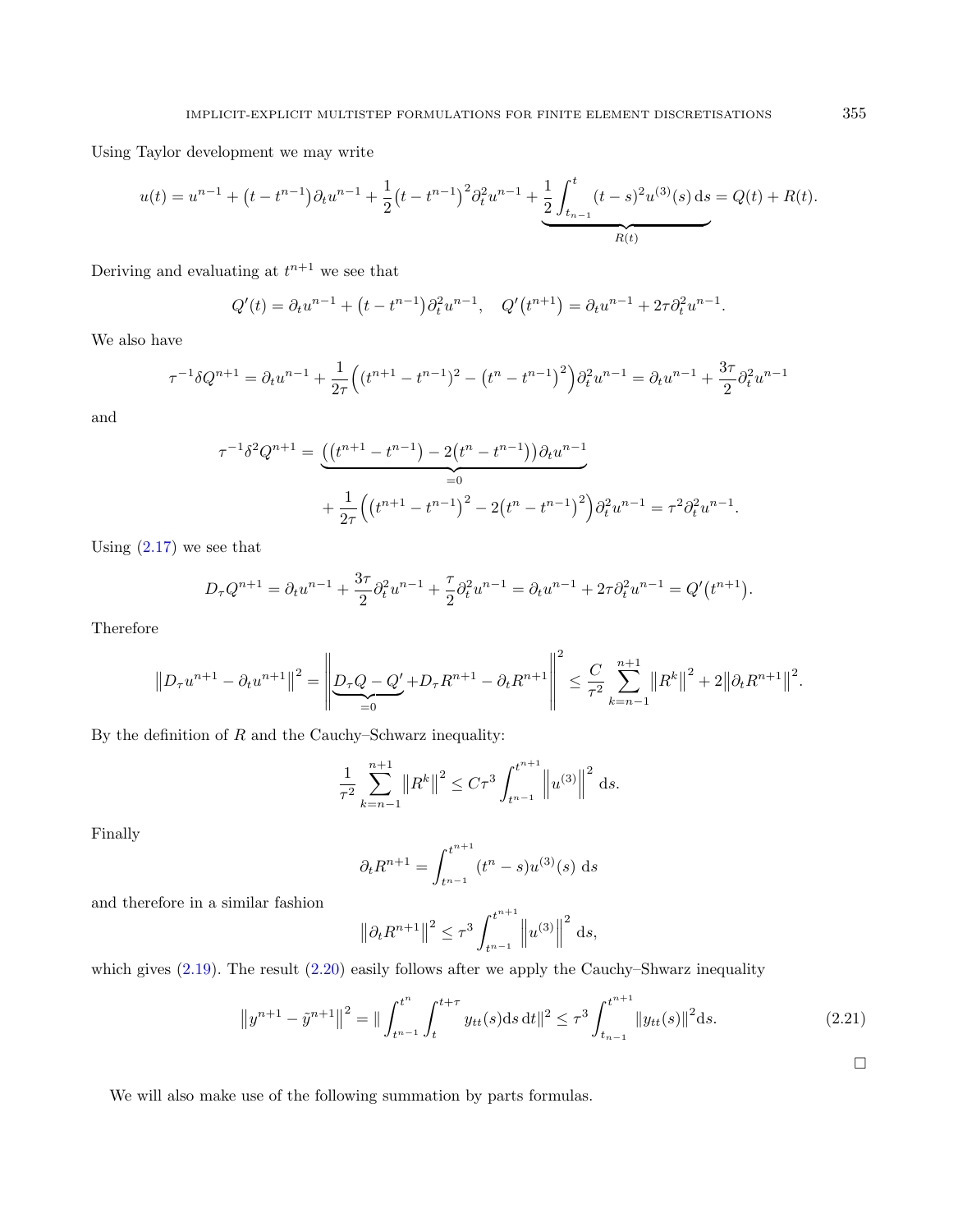**Lemma 2.4.** Let  $r(\cdot, \cdot)$  denote a bilinear form on  $V_h \times V_h$ . Then the following summation by parts formulas holds

<span id="page-7-3"></span>
$$
\sum_{n=1}^{N-1} r(\delta v^{n+1}, w^{n+1}) = r(v^N, w^N) - r(v^1, w^2) - \sum_{n=2}^{N-1} r(v^n, \delta w^{n+1}).
$$
\n(2.22)

Proof. We write

<span id="page-7-2"></span>
$$
\sum_{n=1}^{N-1} r(\delta v^{n+1}, w^{n+1}) = \sum_{n=1}^{N-1} r(v^{n+1}, w^{n+1}) - \sum_{n=1}^{N-1} r(v^n, w^{n+1})
$$
  
=  $r(v^N, w^N) + \sum_{n=2}^{N-1} r(v^n, w^n) - \sum_{n=1}^{N-1} r(v^n, w^{n+1})$   
=  $r(v^N, w^N) - r(v^1, w^2) - \sum_{n=2}^{N-1} r(v^n, \delta w^{n+1}).$ 

Finally, we will need the following discrete simple form of the discrete Gronwall's inequality.

**Proposition 2.5.** Let  $\{\phi_n\}$  be a sequence of non-negative numbers and let  $\psi$  and  $\eta$  be non-negative numbers such that

<span id="page-7-1"></span>
$$
\phi_n \le \psi + \eta \sum_{i=1}^n \phi_i.
$$

Then, the following estimate holds

$$
\phi_N \le \left(1 + N\eta e^{\eta N}\right)\psi. \tag{2.23}
$$

# 3. The BDF2-IMEX method

We may write the BDF2-IMEX finite element method as follows. Find  $u_h^{n+1} \in V_h$  such that for  $n \geq 1$ ,

<span id="page-7-4"></span>
$$
(D_{\tau}u_h^{n+1}, v_h)_{\Omega} + c_h(\tilde{u}_h^{n+1}, v_h) + a(u_h^{n+1}, v_h) = L^{n+1}(v_h), \quad \forall v_h \in \tilde{V}_h,
$$
\n(3.1)

where  $u_h^0, u_h^1$  are given. Here  $\{L^n\}$  are a bounded linear operator on  $\mathring{V}_h$ .

#### <span id="page-7-0"></span>3.1. Stability of BDF2-IMEX

In the diffusion dominated ( $Pe < 1$ ) regime the BDF2-IMEX method is stable under the standard hyperbolic CFL condition. In this section we prove in addition to this, that BDF2-IMEX the method is stable indepdendent of the Peclet number with a standard hyperbolic CFL condition when  $p = 1$  and under the 4/3-CFL when  $p > 1$ .

Let us define some norms. We start by defining the natural dissipation of the spatial variables.

$$
E(v)^{2} := \gamma |v|_{s}^{2} + \left\|\mu^{\frac{1}{2}}\nabla v\right\|^{2}.
$$

We see that  $E(v)^2 = c_h(v, v) + a(v, v)$  when  $v \in V_h$ . An immediate consequence of [\(2.12\)](#page-4-1) and an inverse inequality is that for all  $v \in V_h$ ,

$$
\gamma |v|_s^2 \le \frac{C\gamma(\|\beta\|_{\infty} + 1)}{h} \|v\|^2,\tag{3.2a}
$$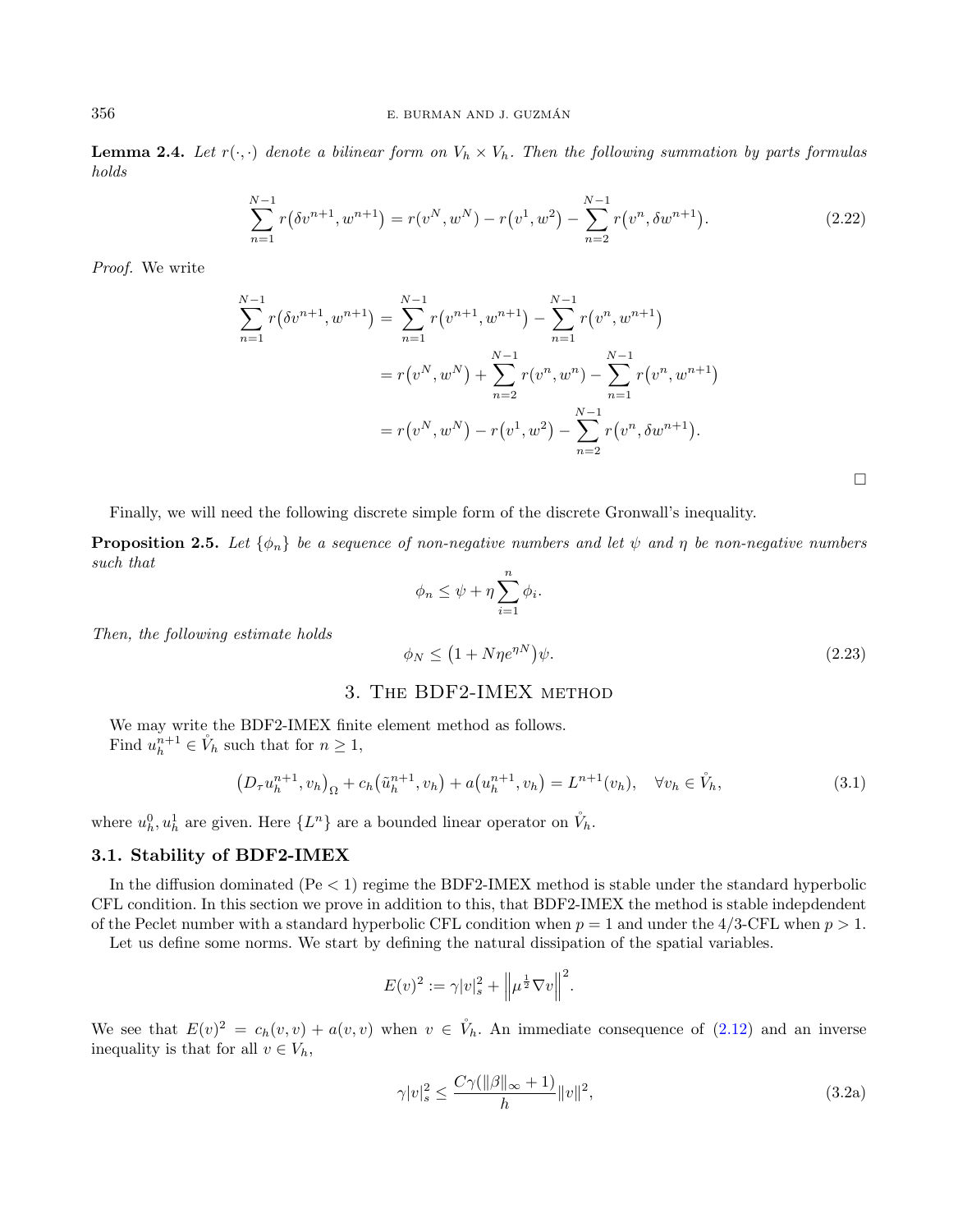<span id="page-8-1"></span>IMPLICIT-EXPLICIT MULTISTEP FORMULATIONS FOR FINITE ELEMENT DISCRETISATIONS 357

<span id="page-8-0"></span>
$$
\left\|\mu^{\frac{1}{2}}\nabla v\right\|^2 \le \frac{C\mu}{h^2} \|v\|^2. \tag{3.2b}
$$

Hence,

$$
\tau E(v)^2 \le C \left(\gamma \text{Co} + \frac{\text{Co}}{\text{Pe}}\right) ||v||^2,\tag{3.3}
$$

where we recall that the definition of the Peclet number Pe:

<span id="page-8-2"></span>
$$
\mathrm{Pe}:=\frac{\|\beta\|_\infty h}{\mu}
$$

<span id="page-8-4"></span><span id="page-8-3"></span>·

For a linear operator L defined for  $\mathring{V}_h$  we define

$$
||L||_h = \sup_{v \in \hat{V}_h} \frac{L(v)}{\sqrt{E(v)^2 + ||v||^2}}.
$$
\n(3.4)

We introduce the triple norm, measuring the dissipation in the system,

$$
|||v|||^2 := \sum_{n=1}^{N-1} \left( \tau E(v^{n+1})^2 + \frac{1}{4} ||v^{n+1} - \tilde{v}^{n+1}||^2 \right).
$$

The following elementary relationship will be useful.

$$
\tau(D_{\tau}v^{n+1},v^{n+1})_{\Omega} = \frac{1}{4}(\|v^{n+1}\|^2 + \|\tilde{v}^{n+2}\|^2 - (\|v^n\|^2 + \|\tilde{v}^{n+1}\|^2) + \|v^{n+1} - \tilde{v}^{n+1}\|^2).
$$
 (3.5)

# 3.2. The case  $Pe \le 1$  for  $p \ge 1$  and the case  $Pe > 1$  for  $p = 1$

Before proving stability we prove an auxiliary result which will be helpful for the case  $p = 1$  and  $Pe > 1$ . This result says that the discrete time derivative minus its projection on the element wise constants can be controlled using the dissipative terms in space, primarily the stabilization. This can then be applied in the stability analysis, reducing the need to apply inverse inequalities to control the convective term, by using the control of the stabilizing term and hence achieving stability under the standard hyperbolic CFL condition.

**Lemma 3.1.** Let  $p = 1$  and let  $u_h$  solve [\(3.1\)](#page-7-1) then the following estimate holds

$$
\| \tau D_{\tau} u_h^{n+1} - P_0(\tau D_{\tau} u_h^{n+1}) \| \le C\sqrt{\tau} \sqrt{\cosh E(u_h^{n+1})} + C\tau \|\nabla \beta\|_{\infty} \|\tilde{u}_h^{n+1}\| + C\text{Co} \|\tilde{u}_h^{n+1} - u_h^{n+1}\| + C\sqrt{\tau} \left(\frac{\sqrt{\cosh E(u_h^{n+1})} + C\overline{\cos E(u_h^{n+1})} + C\overline{\cos E(u_h^{n+1})} + C\overline{\cos E(u_h^{n+1})} + C\overline{\cos E(u_h^{n+1})} + C\overline{\cos E(u_h^{n+1})} + C\overline{\cos E(u_h^{n+1})} + C\overline{\cos E(u_h^{n+1})} + C\overline{\cos E(u_h^{n+1})} + C\overline{\cos E(u_h^{n+1})} + C\overline{\cos E(u_h^{n+1})} + C\overline{\cos E(u_h^{n+1})} + C\overline{\cos E(u_h^{n+1})} + C\overline{\cos E(u_h^{n+1})} + C\overline{\cos E(u_h^{n+1})} + C\overline{\cos E(u_h^{n+1})} + C\overline{\cos E(u_h^{n+1})} + C\overline{\cos E(u_h^{n+1})} + C\overline{\cos E(u_h^{n+1})} + C\overline{\cos E(u_h^{n+1})} + C\overline{\cos E(u_h^{n+1})} + C\overline{\cos E(u_h^{n+1})} + C\overline{\cos E(u_h^{n+1})} + C\overline{\cos E(u_h^{n+1})} + C\overline{\cos E(u_h^{n+1})} + C\overline{\cos E(u_h^{n+1})} + C\overline{\cos E(u_h^{n+1})} + C\overline{\cos E(u_h^{n+1})} + C\overline{\cos E(u_h^{n+1})} + C\overline{\cos E(u_h^{n+1})} + C\overline{\cos E(u_h^{n+1})} + C\overline{\cos E(u_h^{n+1})} + C\overline{\cos E(u_h^{n+1})} + C\overline{\cos E(u_h^{n+1})} + C\overline{\cos E(u_h^{n+1})} + C\overline{\cos E(u_h^{n+1})} + C\overline{\cos E(u_h^{n+1})} + C\overline{\cos E(u_h^{n+1})} + C\overline{\cos E(u_h^{n+1})} + C\overline{\cos
$$

where

$$
K(\gamma, \text{Pe}) := \left(\frac{1}{\text{Pe}} + \sqrt{\gamma} + \frac{1}{\sqrt{\gamma}}\right).
$$

*Proof.* Let  $y_h = \tau D_{\tau} u_h^{n+1}$  and then we have by [\(3.1\)](#page-7-1)

$$
\begin{aligned} ||y_h - P_0 y_h||^2 &= (y_h, y_h - P_0(y_h))_{\Omega} \\ &= (y_h, \pi_h(y_h - P_0(y_h)))_{\Omega} \\ &= -\tau c_h \big(\tilde{u}_h^{n+1}, \pi_h(y_h - P_0(y_h))\big) - \tau a \big(u_h^{n+1}, \pi_h(y_h - P_0(y_h))\big) \\ &+ \tau L^{n+1} (\pi_h(y_h - P_0(y_h))). \end{aligned}
$$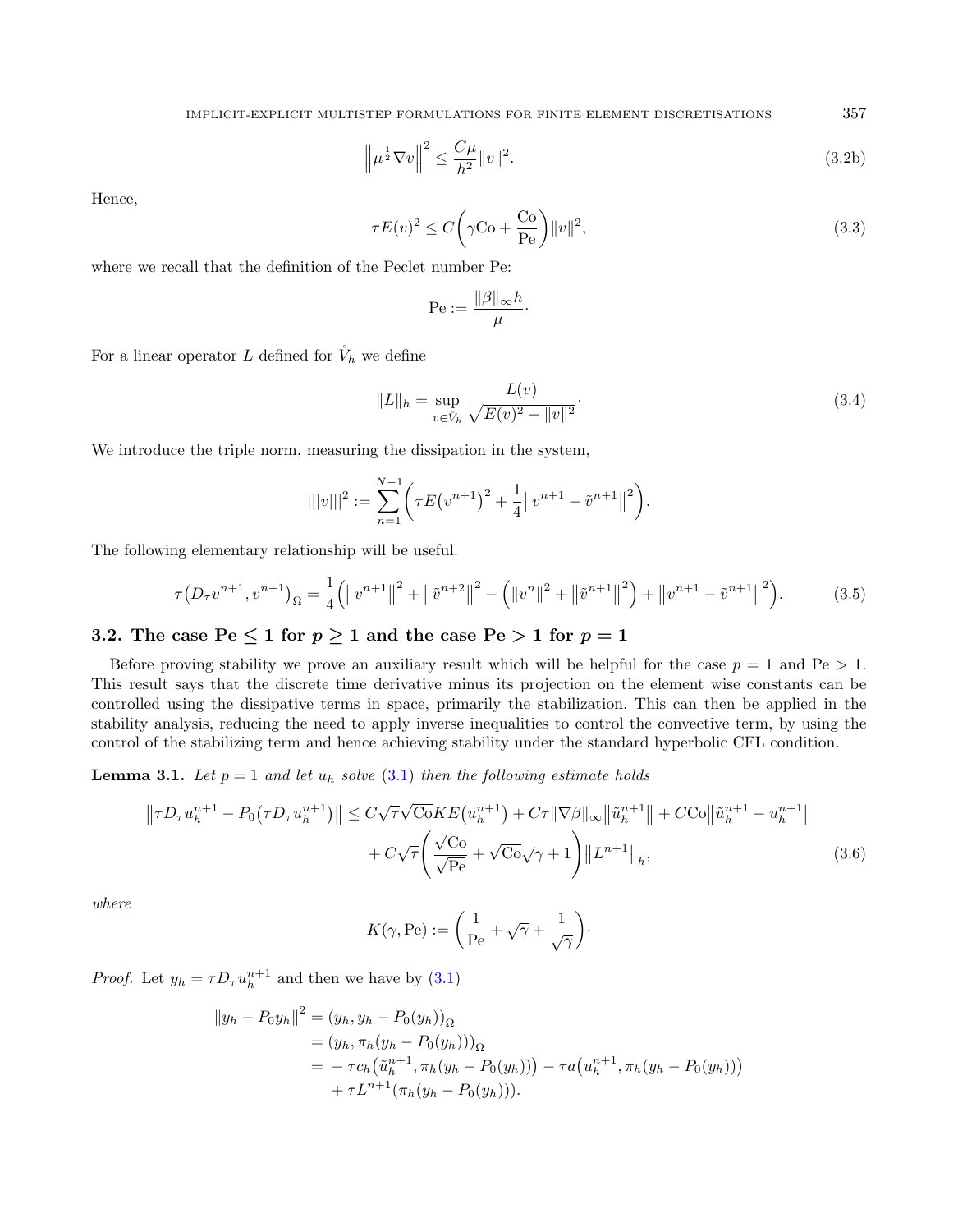We use the Cauchy–Schwarz inequality followed inverse estimates to bound the symmetric terms

<span id="page-9-0"></span>
$$
-\tau a(u_h^{n+1}, \pi_h(y_h - P_0(y_h))) \leq C \frac{\sqrt{\mu}\tau}{h} \|\sqrt{\mu} \nabla u_h^{n+1}\| \, \|y_h - P_0(y_h)\|
$$
  

$$
\leq C \frac{\sqrt{\tau C_0}}{\sqrt{Pe}} \|\sqrt{\mu} \nabla u_h^{n+1}\| \, \|y_h - P_0(y_h)\|.
$$

For the stabilization we apply  $(2.12)$ 

$$
-\tau\gamma s(\tilde{u}_h^{n+1}, \pi_h(y_h - P_0(y_h))) \le C\sqrt{\tau}\sqrt{\gamma C_0} \sqrt{\gamma} |\tilde{u}_h^{n+1}|_s \|y_h - P_0(y_h)\|.
$$
 (3.7)

Next we bound  $\tau L^{n+1}(\pi_h(y_h - P_0(y_h)))$  using [\(3.4\)](#page-8-0) and [\(3.3\)](#page-8-1).

$$
\tau L^{n+1}(\pi_h(y_h - P_0(y_h))) \le \tau \|L^{n+1}\|_h \sqrt{E(\pi_h(y_h - P_0(y_h)))^2 + \|\pi_h(y_h - P_0(y_h))\|^2}
$$
  

$$
\le C\sqrt{\tau} \left(\frac{\sqrt{C_0}}{\sqrt{Pe}} + \sqrt{\gamma C_0} + \sqrt{\tau}\right) \|L^{n+1}\|_h \|y_h - P_0(y_h)\|.
$$

To bound the first term we observe that by  $(3.7)$  it only remains to bound the contribution from the form c.

$$
- \tau c(\tilde{u}_h^{n+1}, \pi_h(y_h - P_0(y_h))) = - \tau((\beta - \beta_0) \cdot \nabla \tilde{u}_h^{n+1}, \pi_h(y_h - P_0(y_h)))_{\Omega} - \tau(\beta_0 \cdot \nabla \tilde{u}_h^{n+1} - w_h^{n+1}, (I - \pi_h)(y_h - P_0(y_h)))_{\Omega}.
$$

Here  $w_h \in V_h$  is arbitrary. Note that we crucially used that  $p = 1$  which implies that  $\beta_0 \cdot \nabla \tilde{u}_h^{n+1} \in W_h$ . Hence, using  $(2.6)$  and  $(2.7)$  we obtain

$$
- \tau c(\tilde{u}_h^{n+1}, \pi_h(y_h - P_0(y_h))) \leq C \tau \left( \|\nabla \beta\|_{\infty} \|\tilde{u}_h^{n+1}\| + \|\beta\|_{\infty}^{1/2} h^{-1/2} |\tilde{u}_h^{n+1}|_s \right) \|y_h - P_0(y_h)\|
$$
  

$$
\leq C \sqrt{\tau} \left( \sqrt{\tau} \|\nabla \beta\|_{\infty} \|\tilde{u}_h^{n+1}\| + \sqrt{C\sigma} \frac{1}{\sqrt{\gamma}} \sqrt{\gamma} |\tilde{u}_h^{n+1}|_s \right) \|y_h - P_0(y_h)\|.
$$

Finally, by the triangle inequality and [\(2.12\)](#page-4-1) we have the bound  $|\tilde{u}_h^{n+1}|_s \leq |u_h^{n+1}|_s + \frac{C\sqrt{2}}{\sqrt{2}}$  $\frac{\sqrt{C_0}}{\sqrt{\tau}} \|u_h^{n+1} - \tilde{u}_h^{n+1}\|.$ Combining the above inequalities gives the result.

We will use the following notation: We let  $c_L = 0$  if  $L^n \equiv 0$  for every n and  $c_L = 1$  otherwise. The following results prove stability under the standard hyperbolic CFL, in the low Peclet regime or, for piecewise affine approximation, in the high Peclet regime.

<span id="page-9-3"></span>**Theorem 3.2.** Suppose that  $T = N\tau$ . Suppose that Co is chosen sufficiently small only depending on geometric constants of the mesh and  $\gamma$ . For  $\{u_h^n\}$  solving  $(3.1)$  we have the following bounds:

If  $\text{Pe} \leq 1$  then for all  $p \geq 1$ ,

<span id="page-9-2"></span><span id="page-9-1"></span>
$$
\left\|u_{h}^{N}\right\|^{2} \leq \left(1 + \frac{Tc_{L}}{8}e^{\frac{Tc_{L}}{8}}\right)\left(\left\|u_{h}^{0}\right\|^{2} + \left\|u_{h}^{1}\right\|^{2} + 32\tau\sum_{n=1}^{N-1}\left\|L^{n+1}\right\|_{h}^{2}\right).
$$
\n(3.8)

If  $\text{Pe} > 1$  and  $p = 1, \gamma > 0$  then

$$
\left\|u_{h}^{N}\right\|^{2} \leq \left(\left\|u_{h}^{0}\right\|^{2} + \left\|u_{h}^{1}\right\|^{2} + \left\|u_{h}^{2}\right\|^{2} + 9\tau \sum_{n=1}^{N-1} \left\|L^{n+1}\right\|_{h}^{2}\right) M, \tag{3.9}
$$

where

$$
M = 8\Big(1 + cT\big(\tau\|\nabla\beta\|_{\infty}^2 + c_L\big)e^{cT\big(\tau\|\nabla\beta\|_{\infty}^2 + c_L\big)}\Big).
$$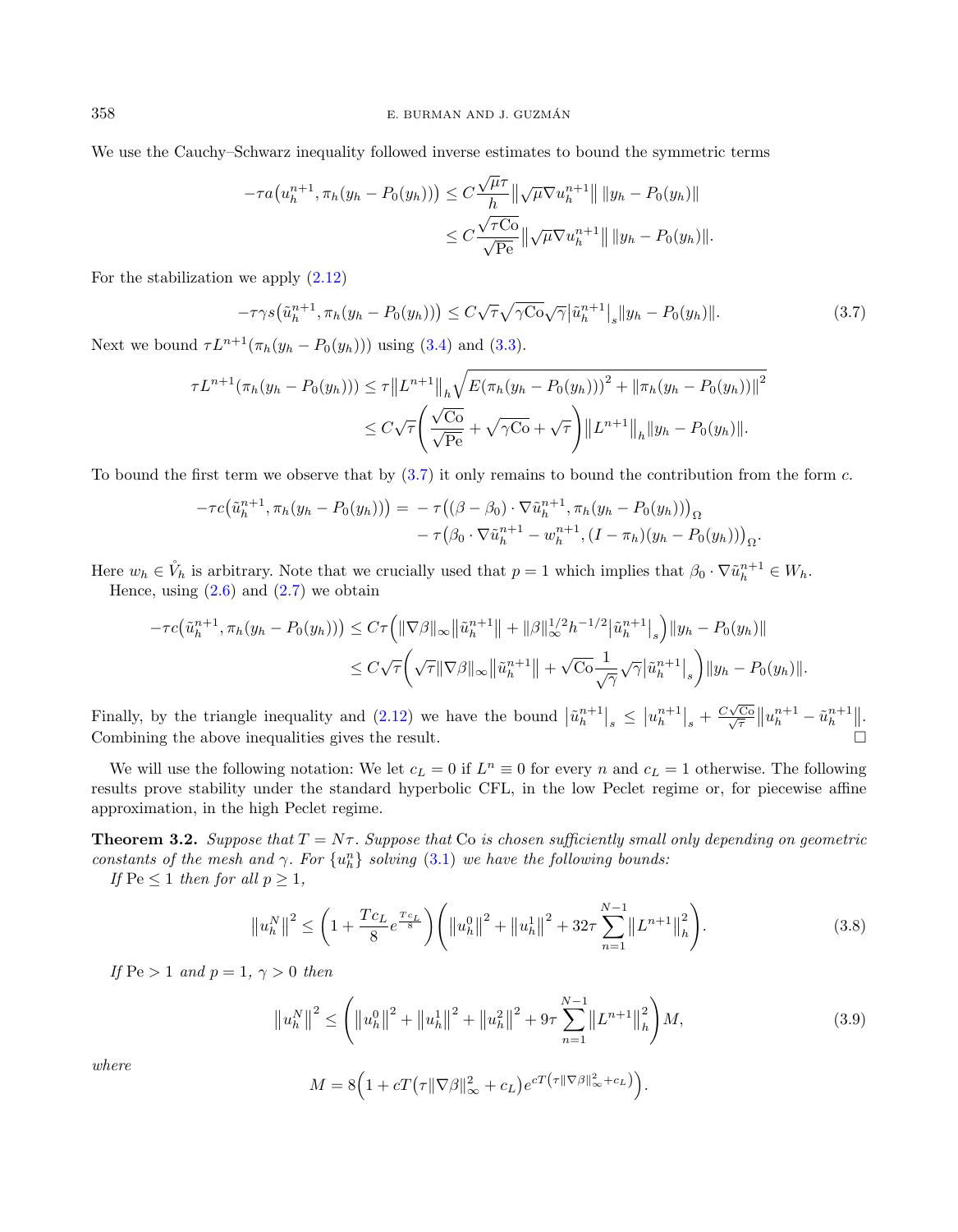*Proof.* We test equation  $(3.1)$  with  $u_h^{n+1}$  and get

$$
(D_{\tau}u_h^{n+1}, u_h^{n+1})_{\Omega} + c_h(\tilde{u}_h^{n+1}, u_h^{n+1}) + a(u_h^{n+1}, u_h^{n+1}) = L^{n+1}(u_h^{n+1}).
$$

Thus, we see that

$$
(D_{\tau}u_h^{n+1}, u_h^{n+1})_{\Omega} + c_h(u_h^{n+1}, u_h^{n+1}) + a(u_h^{n+1}, u_h^{n+1}) = c_h(u_h^{n+1} - \tilde{u}_h^{n+1}, u_h^{n+1}) + L^{n+1}(u_h^{n+1}).
$$

Then by summing over  $n = 1, ..., N - 1$ , multiplying with  $\tau$ , and using [\(3.5\)](#page-8-2), [\(2.10\)](#page-4-2)

$$
\frac{1}{4} \left( \left\| u_h^N \right\|^2 + \left\| \tilde{u}_h^{N+1} \right\|^2 \right) - \frac{1}{4} \left( \left\| u_h^1 \right\|^2 + \left\| \tilde{u}_h^2 \right\|^2 \right) + \left\| |u_h| \right\|^2 = S_1 + S_2 + S_3 \tag{3.10}
$$

.

where

<span id="page-10-0"></span>
$$
S_1 := \tau \sum_{n=1}^{N-1} c(u_h^{n+1} - \tilde{u}_h^{n+1}, u_h^{n+1}),
$$
  
\n
$$
S_2 := \tau \sum_{n=1}^{N-1} \gamma s(u_h^{n+1} - \tilde{u}_h^{n+1}, u_h^{n+1}),
$$
  
\n
$$
S_3 := \tau \sum_{n=1}^{N-1} L^{n+1}(u_h^{n+1}).
$$

Let us estimate  $S_3$ . We have

$$
S_3 \leq \tau \sum_{n=1}^{N-1} \|L^{n+1}\|_h \sqrt{E(u_h^{n+1})^2 + \|u_h^{n+1}\|^2}
$$
  
 
$$
\leq 8\tau \sum_{n=1}^{N-1} \|L^{n+1}\|_h^2 + \frac{1}{32}\tau \sum_{n=1}^{N-1} E(u_h^{n+1})^2 + \frac{c_L}{32}\tau \sum_{n=1}^{N-1} \|u_h^{n+1}\|^2
$$

Now we estimate  $S_2$ . Using the arithmetic-geometric mean inequality and inverse estimates we obtain

$$
S_2 \le \sqrt{\mathbf{C}}_0 \gamma \sum_{n=1}^{N-1} \left\| u_h^{n+1} - \tilde{u}_h^{n+1} \right\|^2 + C\sqrt{\mathbf{C}}_0 \tau \sum_{n=1}^{N-1} \gamma \left| u_h^{n+1} \right|_s^2.
$$

Next we bound  $S_1$ . We consider two cases: Pe > 1 and Pe  $\leq 1$ . **Case 1.** Pe  $\leq 1$ ,  $p \geq 1$ : Using that  $c(u_h^{n+1} - \tilde{u}_h^{n+1}, u_h^{n+1}) = -c(u_h^{n+1}, u_h^{n+1} - \tilde{u}_h^{n+1})$  we obtain

$$
S_1 \leq C\sqrt{\mathcal{C}o}\sqrt{\mathcal{P}e}\sqrt{\tau} \sum_{n=1}^{N-1} \left\|u_h^{n+1} - \tilde{u}_h^{n+1}\right\| \left\|\sqrt{\mu}\nabla u_h^{n+1}\right\|
$$
  

$$
\leq \sqrt{\mathcal{C}o} \sum_{n=1}^{N-1} \left\|u_h^{n+1} - \tilde{u}_h^{n+1}\right\|^2 + C\sqrt{\mathcal{C}o}\tau \sum_{n=1}^{N-1} \left\|\sqrt{\mu}\nabla u_h^{n+1}\right\|^2.
$$

Thus, using  $(3.10)$  and the fact that Co is sufficiently small we obtain

$$
\frac{1}{4} (||u_h^N||^2 + ||\tilde{u}_h^{N+1}||^2) + \frac{1}{2} |||u_h||^2 \leq \frac{1}{4} (||u_h^1||^2 + ||\tilde{u}_h^2||^2) + 8\tau \sum_{n=1}^{N-1} ||L^{n+1}||_h^2 + \frac{c_L}{32} \tau \sum_{n=1}^{N-1} ||u_h^{n+1}||^2.
$$

Using Gronwall's inequality [\(2.23\)](#page-7-2) we have [\(3.8\)](#page-9-1).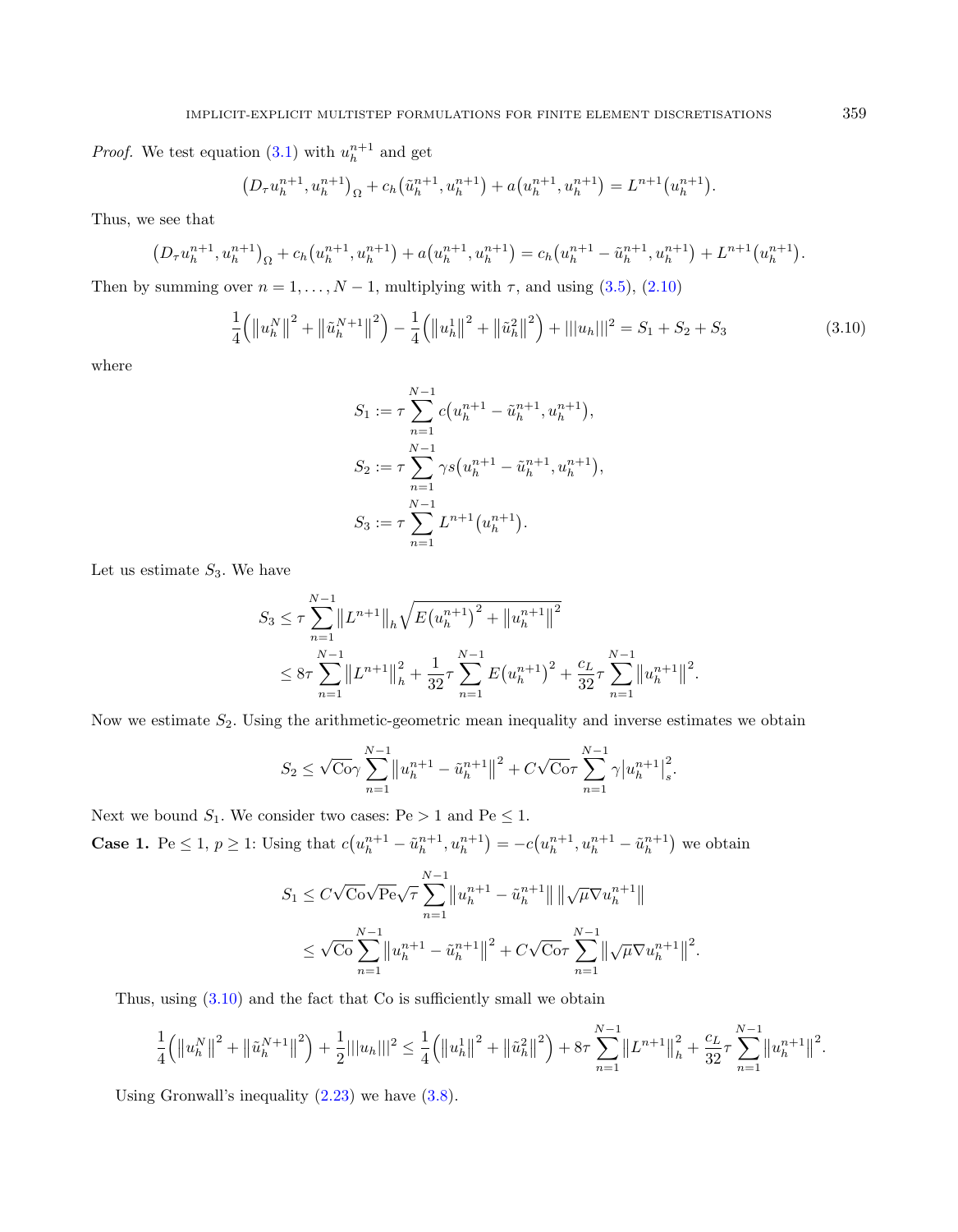**Case 2.** Pe  $> 1$  and  $p = 1$ : We use  $(2.16)$  and  $(2.22)$  to obtain

$$
S_1 = \tau \sum_{n=1}^{N-1} c(\delta \delta u_h^{n+1}, u_h^{n+1}) = -\tau \sum_{n=2}^{N-1} c(\delta u_h^n, \delta u_h^{n+1}) + \tau (c(\delta u_h^N, u_h^N) - c(\delta u_h^1, u_h^2)).
$$

Using that  $c(\delta \delta u_h^{n+1}, \delta \delta u_h^{n+1}) = 0 = c(\delta u_h^{n+1}, \delta u_h^{n+1})$  and  $(2.17)$  we have

<span id="page-11-0"></span>
$$
-c(\delta u_h^n, \delta u_h^{n+1}) = c(\delta \delta u_h^{n+1}, \delta u_h^{n+1}) = c(\delta \delta u_h^{n+1}, \tau D_\tau u_h^{n+1}).
$$

Thus,

<span id="page-11-1"></span>
$$
S_1 = \tau \sum_{n=2}^{N-1} c(\delta \delta u_h^{n+1}, \tau D_\tau u_h^{n+1}) + \tau (c(\delta u_h^N, u_h^N) - c(\delta u_h^1, u_h^2)).
$$
\n(3.11)

We let  $y_h^{n+1} = \tau D_\tau u_h^{n+1}$  and use the fact that  $P_0(y_h^{n+1})$  is in the kernel of the gradient operator followed by an inequality similar to  $(2.11)$ , but applied elementwise, to see that

$$
\tau c(\delta \delta u_h^{n+1}, y_h^{n+1}) = -\tau c\big(y_h^{n+1}, \delta \delta u_h^{n+1}\big) \le C C \sigma \|\delta \delta u_h^{n+1}\| \|y_h^{n+1} - P_0\big(y_h^{n+1}\big)\|.
$$

Thus, applying [\(3.6\)](#page-8-3) we obtain

$$
\tau \sum_{n=2}^{N-1} c(\delta \delta u_h^{n+1}, \tau D_{\tau} u_h^{n+1})
$$
  
\n
$$
\leq C(\text{Co})^{3/2} K \sqrt{\tau} \sum_{n=2}^{N-1} E(u_h^{n+1}) \|\delta \delta u_h^{n+1}\| + C\text{Co} \|\nabla \beta\|_{\infty} \tau \sum_{n=2}^{N-1} \|\tilde{u}_h^{n+1}\| \|\delta \delta u_h^{n+1}\|
$$
  
\n
$$
+ C(\text{Co})^2 \sum_{n=2}^{N-1} \|\delta \delta u_h^{n+1}\|^2 + C\sqrt{\tau} \text{Co} \left(\frac{\sqrt{\text{Co}}}{\sqrt{\text{Pe}}} + \sqrt{\text{Co}\gamma} + \sqrt{\tau}\right) \sum_{n=2}^{N-1} \|L^{n+1}\|_{h} \|\delta \delta u_h^{n+1}\|.
$$

To bound the remaining two terms we use [\(2.11\)](#page-4-0) followed by Young's inequality:

$$
\tau(c(\delta u_h^N, u_h^N) - c(\delta u_h^1, u_h^2)) \leq C \text{Co}\left(\left\|u_h^N\right\|^2 + \left\|\tilde{u}_h^{N+1}\right\|^2\right) + C \text{Co}\left(\left\|u_h^0\right\|^2 + \left\|u_h^1\right\|^2 + \left\|u_h^2\right\|^2\right). \tag{3.12}
$$

Here we also used that  $\delta u_h^N = \tilde{u}_h^{N+1} - u_h^N$ . Hence, we arrive at

$$
S_1 \leq CCo\left(\left\|u_h^N\right\|^2 + \left\|\tilde{u}_h^{N+1}\right\|^2\right) + CCo\left(\left\|u_h^0\right\|^2 + \left\|u_h^1\right\|^2 + \left\|u_h^2\right\|^2\right) + CCoK^2 \sum_{n=2}^{N-1} \tau E\left(u_h^{n+1}\right)^2 + C(Co)^2 \sum_{n=2}^{N-1} \left\|\delta\delta u_h^{n+1}\right\|^2 + C\|\nabla\beta\|_{\infty}^2 \tau^2 \sum_{n=2}^{N-1} \left\|\tilde{u}_h^{n+1}\right\|^2 + \tau \sum_{n=2}^{N-1} \left\|L^{n+1}\right\|_h^2.
$$
 (3.13)

Here we used that  $(\frac{\sqrt{Co}}{\sqrt{Pe}} + \sqrt{Co\gamma} + \sqrt{\tau})$  is bounded in this case. Finally, using [\(3.10\)](#page-10-0) and the fact that Co is sufficiently small we obtain

$$
\frac{1}{8} (||u_h^N||^2 + ||\tilde{u}_h^{N+1}||^2) + \frac{1}{2} |||u_h||^2
$$
\n
$$
\leq (||u_h^0||^2 + ||u_h^1||^2 + ||u_h^2||^2) + C\tau(\tau ||\nabla\beta||_{\infty}^2 + c_L) \sum_{n=1}^{N-1} ||u_h^{n+1}||^2 + 9\tau \sum_{n=1}^{N-1} ||L^{n+1}||_h^2.
$$
\n(3.14)

We can now use the discrete Gronwall inequality  $(2.23)$  to get  $(3.9)$ .

 $\Box$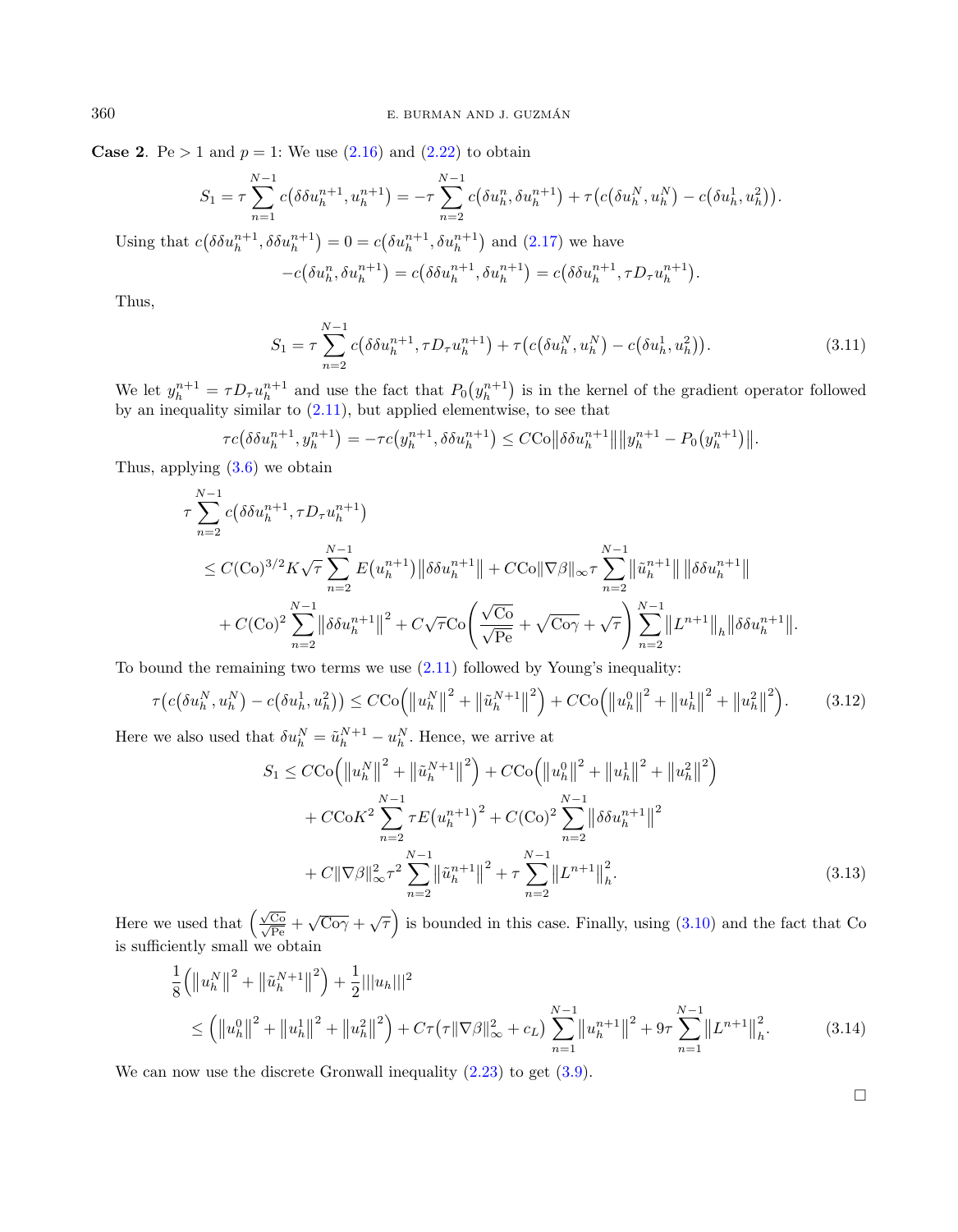## 3.3. The case  $Pe > 1$  for  $p \ge 1$  with 4/3-CFL condition

We will now prove a stability result in the high Peclet regime  $Pe > 1$  that holds for any polynomial order under more stringent 4/3-CFL condition. In fact, we will not need the stabilization term  $s(\cdot, \cdot)$  to guarantee this. Instead we test with the convection operator applied to the second order increment of  $u_h^{n+1}$ . This results in this. Instead we test with the convection operator applied to the second order increment or  $u_h$ . This results in a term with a factor  $\tau^2/h^2$  that must scale as  $\sqrt{\tau}$  in order for it to be controlled through Gronwall Clearly under the 4/3-CFL condition, setting  $\tau = \text{Co}_{4/3} h^{4/3}$  we have  $\tau^2/h^2 = \sqrt{\tau} \tau^{3/2}/h^2 = \sqrt{\tau} \text{Co}_{4/3}^{3/2}$  and the desired control is achieved. The result holds for the standard Galerkin method as well.

**Theorem 3.3.** Suppose that  $T = N\tau$ ,  $Pe > 1$  and that  $\max\{Co, Co_{4/3}\}\$ is sufficiently small only depending on geometric constants of the mesh and  $\gamma$ . Let  $p \geq 1$ . For  $\{u_h^n\}$  solving  $(3.1)$  we have the following bound:

$$
\left\|u_{h}^{N}\right\|^{2} \leq \left(\left\|u_{h}^{0}\right\|^{2} + \left\|u_{h}^{1}\right\|^{2} + \left\|u_{h}^{2}\right\|^{2} + 9\tau \sum_{n=1}^{N-1} \left\|L^{n+1}\right\|_{h}^{2}\right)M, \tag{3.15}
$$

where

<span id="page-12-1"></span><span id="page-12-0"></span>
$$
M = 8\Big(1 + \Big(\frac{c_L}{4} + 8\Big)Te^{\left(\frac{c_L}{4} + 8\right)T}\Big).
$$

*Proof.* Using the previous proof we only have to bound  $S_1$  in the case, Pe  $\geq 1$  and  $p > 1$ . We will use [\(3.11\)](#page-11-0) and in particular use the same estimate [\(3.12\)](#page-11-1). We are left to bound  $\tau \sum_{n=2}^{N-1} c(\delta \delta u_h^{n+1}, \tau D_{\tau} u_h^{n+1})$ . To this end, we set  $\psi_h = C_h \delta \delta u_h^{n+1}$  and see that

$$
c(\delta \delta u_h^{n+1}, \tau D_\tau u_h^{n+1}) = \tau (D_\tau u_h^{n+1}, \psi_h)_{\Omega}.
$$

Using the definition of the method [\(3.1\)](#page-7-1) it follows that

$$
\tau^{2} (D_{\tau} u_{h}^{n+1}, \psi_{h})_{\Omega} = M_{1} + M_{2} + M_{3} + M_{4}.
$$

where

$$
M_1 := -\tau^2 c(\tilde{u}_h^{n+1}, \psi_h), \quad M_2 := -\tau^2 \gamma s(\tilde{u}_h^{n+1}, \psi_h), M_3 := -\tau^2 a(u_h^{n+1}, \psi_h), \quad M_4 := \tau^2 L^{n+1}(\psi_h).
$$

We use again the definition of  $C_h$  and the estimate [\(2.13\)](#page-5-4) to obtain

$$
M_1 = -\tau^2 \big(C_h \tilde{u}_h^{n+1}, \psi_h\big)_{\Omega} \le \tau^2 \|C_h \tilde{u}_h^{n+1}\| \|\psi_h\| \le C\sqrt{\tau} \big(Co_{4/3}\big)^{3/2} \|\tilde{u}_h^{n+1}\| \|\delta \delta u_h^{n+1}\|.
$$

Using  $(3.2a)$  and  $(2.14)$  we have

$$
M_2 \le \tau^2 \gamma |\tilde{u}_h^{n+1}|_s |\psi_h|_s \le \tau^{3/2} \sqrt{\gamma} |\tilde{u}_h^{n+1}|_s \sqrt{\gamma \text{Co}} ||\psi_h|| \le \sqrt{\tau} \sqrt{\gamma} |\tilde{u}_h^{n+1}|_s \sqrt{\gamma} \text{Co}^{3/2} ||\delta \delta u_h^{n+1}||.
$$

Similarly, we bound  $M_3$  if we use  $(3.2b)$ 

$$
M_3 \leq \tau^2 \|\sqrt{\mu} \nabla u_h^{n+1}\| \|\sqrt{\mu} \nabla \psi_h\| \leq C \tau^2 \|\sqrt{\mu} \nabla u_h^{n+1}\| \frac{\sqrt{\mu}}{h} \|\psi_h\| \leq C \sqrt{\tau} \|\sqrt{\mu} \nabla u_h^{n+1}\| \frac{\text{Co}^{3/2}}{\sqrt{\text{Pe}}} \|\delta \delta u_h^{n+1}\|.
$$

Finally, using [\(3.3\)](#page-8-1)

$$
M_4 \leq \tau^2 ||L_h^{n+1}||_h \sqrt{E(\psi_h)^2 + ||\psi_h||^2}
$$
  
 
$$
\leq C\sqrt{\tau} ||L_h^{n+1}||_h \left(\sqrt{\gamma C_0} + \frac{\sqrt{C_0}}{\sqrt{Pe}} + \sqrt{\tau}\right) \tau ||\psi_h||.
$$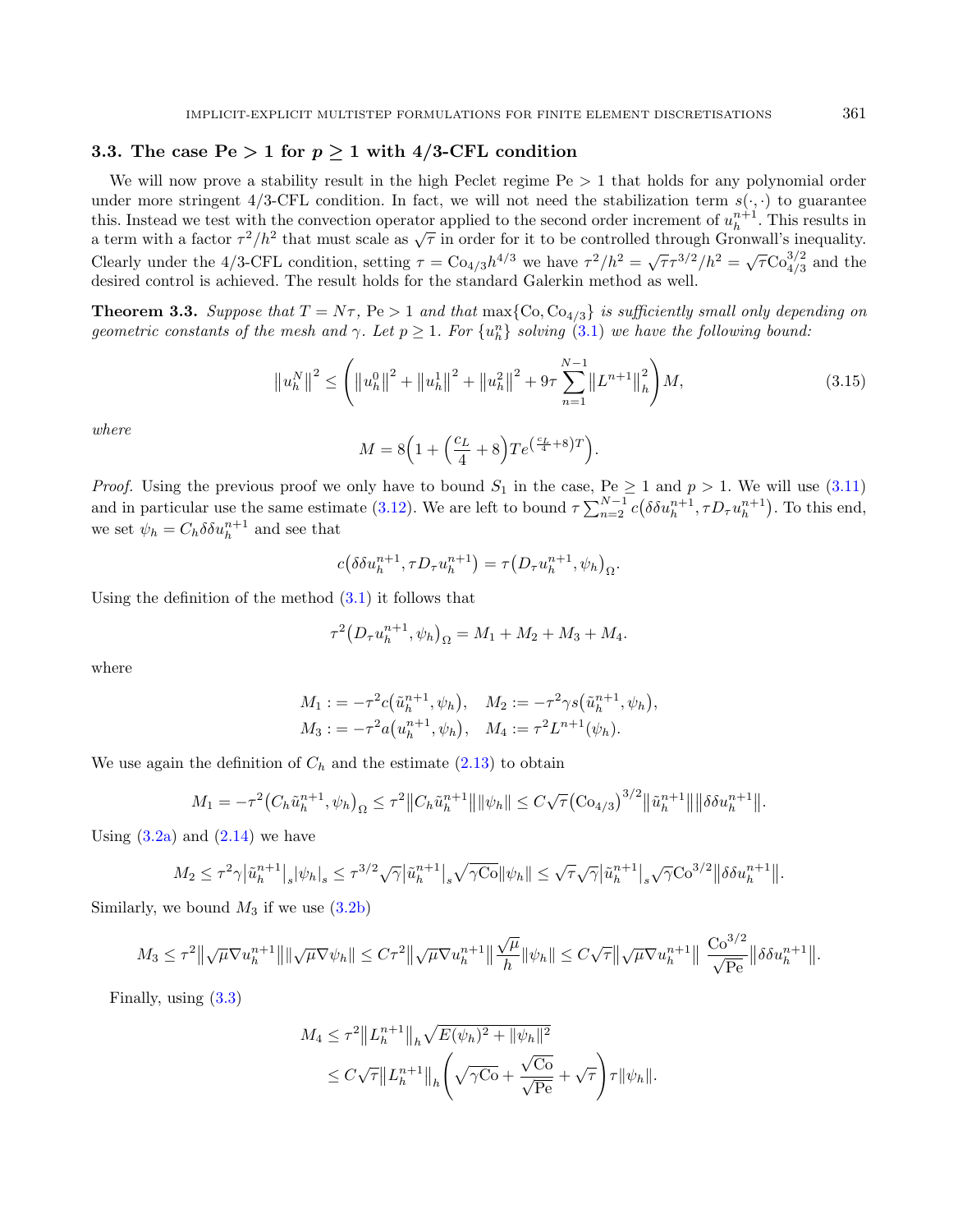Hence, applying  $(2.14)$  we get

$$
M_4 \le \tau^2 ||L_h^{n+1}||_h \sqrt{E(\psi_h)^2 + ||\psi_h||^2} \le C\sqrt{\tau} ||L_h^{n+1}||_h \text{Co} ||\delta \delta u_h^{n+1}||,
$$

where we use that  $(\gamma \text{Co} + \frac{\text{Co}}{\text{Pe}} + \sqrt{\tau})$  is bounded.

Hence, after using Young's inequality,  $(3.12)$  and the fac that  $Pe > 1$  we arrive at

$$
S_1 \leq C \text{Co} \left( \left\| u_h^N \right\|^2 + \left\| \tilde{u}_h^{N+1} \right\|^2 \right) + C \text{Co} \left( \left\| u_h^0 \right\|^2 + \left\| u_h^1 \right\|^2 + \left\| u_h^2 \right\|^2 \right) + \text{Co} \sum_{n=2}^{N-1} \tau E (u_h^{n+1})^2 + C \left( \text{Co}^2 + (\text{Co}_{4/3})^3 \right) \sum_{n=2}^{N-1} \left\| \delta \delta u_h^{n+1} \right\|^2 + \tau \sum_{n=2}^{N-1} \left\| u_h^{n+1} \right\|^2 + \tau \sum_{n=2}^{N-1} \left\| L^{n+1} \right\|_h^2.
$$

We now use  $(3.10)$  and the estimates  $S_2$  and  $S_3$  from the previous theorem. In addition, we use that Co and  $Co<sub>4/3</sub>$  is sufficiently small to obtain

$$
\frac{1}{8}(\left\|u_{h}^{N}\right\|^{2}+\left\|\tilde{u}_{h}^{N+1}\right\|^{2})+\frac{1}{2}|||u_{h}|||^{2}\leq \left(\left\|u_{h}^{0}\right\|^{2}+\left\|u_{h}^{1}\right\|^{2}+\left\|u_{h}^{2}\right\|^{2}\right)+9\tau\sum_{n=1}^{N-1}\left\|L^{n+1}\right\|_{h}^{2}+\left(\frac{c_{L}}{32}+1\right)\tau\sum_{n=1}^{N-1}\left\|u_{h}^{n+1}\right\|^{2}.
$$

The estimate  $(3.15)$  now follows from Gronwalls inequality  $(2.23)$ .

We notice that  $||u_h^2||$  appear in the right-hand side of some of the estimates; see for example [\(3.15\)](#page-12-0). However, we we can easily show (we omit the details) that if Co sufficiently small

<span id="page-13-2"></span><span id="page-13-1"></span>
$$
||u_h^2|| \leq 2(|u_h^0||^2 + ||u_h^1||^2) + C\tau ||L^2||_h^2.
$$

If we combine Theorems [3.2](#page-9-3) and [3.3](#page-12-1) with this last inequality we get.

**Corollary 3.4.** Let  $T = N\tau$ . Let  $\{u_n^n\}$  solving [\(3.1\)](#page-7-1) we have the following bounds:

<span id="page-13-0"></span>If  $\text{Pe} \leq 1$  and for all  $p \geq 1$ , if  $\text{Co}$  is sufficiently small we have:

$$
\left\|u_{h}^{N}\right\|^{2} \leq \left(1 + \frac{Tc_{L}}{8}e^{\frac{Tc_{L}}{8}}\right)\left(\left\|u_{h}^{0}\right\|^{2} + \left\|u_{h}^{1}\right\|^{2} + 32\tau\sum_{n=1}^{N-1}\left\|L^{n+1}\right\|_{h}^{2}\right).
$$
\n(3.16)

If  $Pe > 1$ ,  $p = 1$ ,  $\gamma > 0$  and Co sufficiently small we obtain:

$$
\left\|u_{h}^{N}\right\|^{2} \leq C\Bigg(\left\|u_{h}^{0}\right\|^{2} + \left\|u_{h}^{1}\right\|^{2} + \tau \sum_{n=1}^{N-1} \left\|L^{n+1}\right\|_{h}^{2}\Bigg)M,
$$
\n(3.17)

where

$$
M = 8\left(1 + cT\left(\tau\|\nabla\beta\|_{\infty}^2 + c_L\right)e^{cT\left(\tau\|\nabla\beta\|_{\infty}^2 + c_L\right)}\right). \tag{3.18}
$$

If  $\text{Pe} > 1$ ,  $p \geq 1$ , and  $\max \{ \text{Co}, \text{Co}_{4/3} \}$  is sufficiently small we get:

$$
\left\|u_{h}^{N}\right\|^{2} \leq C\Bigg(\left\|u_{h}^{0}\right\|^{2} + \left\|u_{h}^{1}\right\|^{2} + \tau \sum_{n=1}^{N-1} \left\|L^{n+1}\right\|_{h}^{2}\Bigg)M,
$$
\n(3.19)

where  $M$  is given in  $(3.18)$ .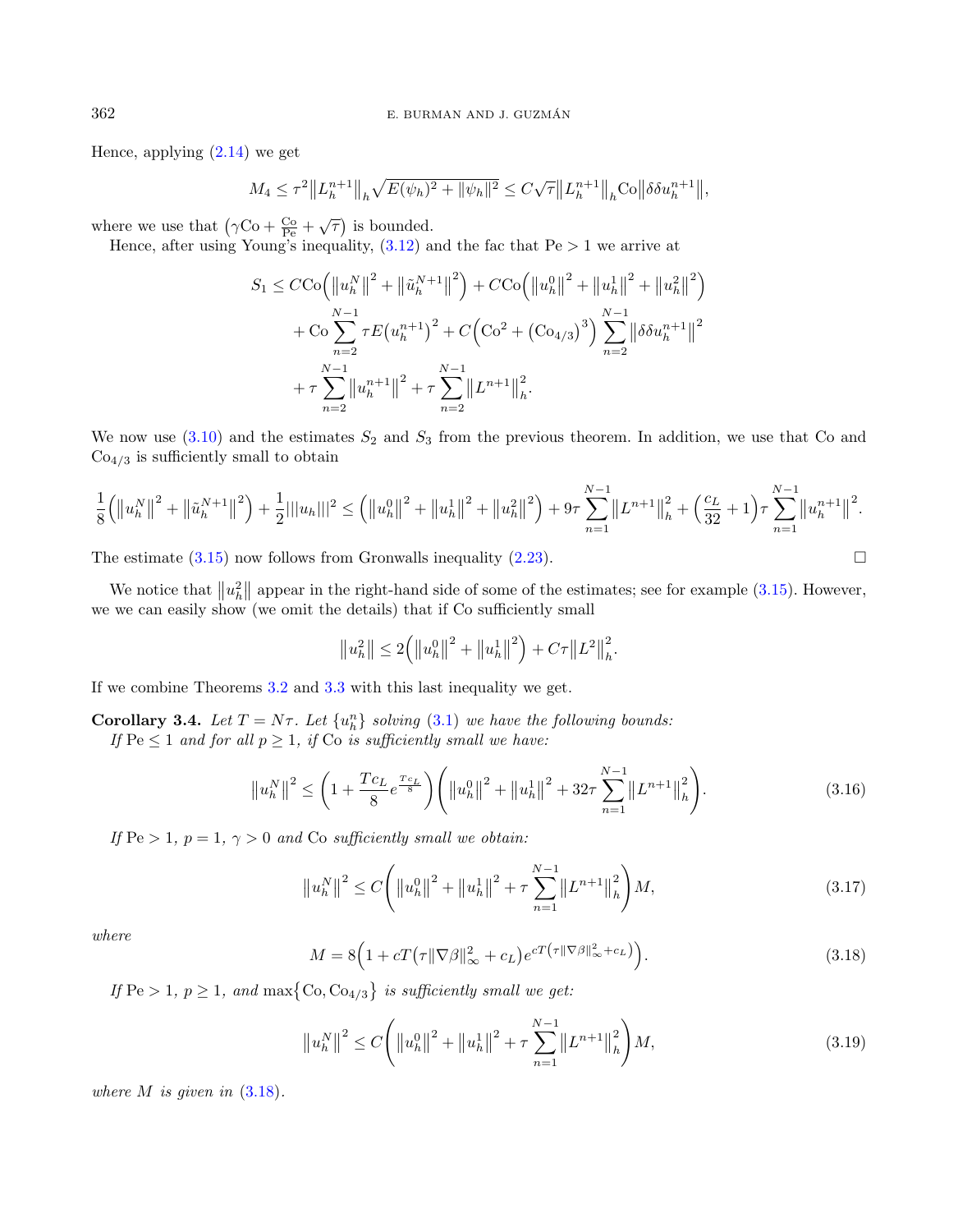**Corollary 3.5.** Let  $T = N\tau$ . Let  $\{u_n^n\}$  solving [\(3.1\)](#page-7-1). If  $Pe > 1$ ,  $p = 1$ ,  $\gamma > 0$  and Co sufficiently small we obtain:

<span id="page-14-3"></span><span id="page-14-1"></span>
$$
|||u_h|||^2 \le C\left(1 + T\left(\tau \|\nabla \beta\|_{\infty}^2 + c_L\right)\right) \left(||u_h^0||^2 + ||u_h^1||^2 + \tau \sum_{n=1}^{N-1} ||L^{n+1}||_h^2\right) M,\tag{3.20}
$$

<span id="page-14-0"></span>and  $M$  is given in  $(3.18)$ .

## 4. A PRIORI ERROR ESTIMATE FOR BDF2-IMEX IN THE CASE  $Pe > 1$

In this section we will study the error in the BDF2-IMEX method. We focus on the case  $Pe > 1$  for simplicity. If  $u$  solves  $(2.2)$ , its approximation is given by:

Find  $u_h^{n+1} \in V_h$  such that for  $n \geq 1$ ,

<span id="page-14-5"></span><span id="page-14-4"></span>
$$
(D_{\tau}u_h^{n+1}, v_h)_{\Omega} + c_h(\tilde{u}_h^{n+1}, v_h) + a(u_h^{n+1}, v_h) = (f, v_h)_{\Omega}, \quad \forall v_h \in \tilde{V}_h,
$$
\n(4.1)

with  $u_h^i = \pi_h u(\cdot, t_i), i = 0, 1.$ 

We can prove an error estimate in the case of Pe  $> 1$  (*i.e.* convection dominated regime). This uses the stability of the time discretisation from the previous section applied to the perturbation equations, followed by consistency of the method and Lemma [2.1](#page-3-3) to achieve the improved continuity of the convective term, that leads to the gain of  $h^{\frac{1}{2}}$  in the error estimate compared to the standard Galerkin method.

**Theorem 4.1.** Let u be the solution of  $(2.2)$  and  $\{u_n^n\}_{n=0}^N$  be the solution of  $(4.1)$ . Let  $T = \tau N$  and assume that  $\gamma > 0$ . Furthermore, suppose that Co is sufficiently small when  $p = 1$  and  $\max\{ \text{Co}, \text{Co}_{4/3} \}$  is sufficiently small when  $p \geq 2$ . Then,

<span id="page-14-2"></span>
$$
\left\|\pi_h u(T) - u_h^N\right\|^2 \le C\left(h^{2(p+1)}\left(\|u(t_0)\|_{H^{p+1}(\Omega)}^2 + \|u(t_1)\|_{H^{p+1}(\Omega)}^2\right) + \mathsf{G}\right) \mathsf{M} \tag{4.2}
$$

where

$$
G := \left(\tau^4 \left\|\partial_t^3 u\right\|_{L^2([0,T],L^2(\Omega))}^2 + \|\beta\|_{\infty}^2 \tau^4 \left\|\partial_t^2 u\right\|_{L^2([0,T],H^1(\Omega))}^2\right) + \left(\mu h^{2p} + \gamma \|\beta\|_{\infty} h^{2(p+1/2)} + \|\nabla \beta\|_{\infty}^2 h^{2(p+1)}\right) \tau \sum_{j=1}^{N-1} \left\|u^{n+1}\right\|_{H^{p+1}(\Omega)}^2.
$$

and

$$
\mathsf{M} = \left(1 + cT\big(\tau\|\nabla\beta\|_{\infty}^2 + 1\big)e^{cT\big(\tau\|\nabla\beta\|_{\infty}^2 + 1\big)}\right).
$$

*Proof.* Let  $w_h^n = \pi_h u^n$  and let  $e_h^n = w_h^n - u_h^n$  where  $\pi_h$  is defined by [\(2.3\)](#page-2-1). Moreover, we let  $\eta_h^n = w_h^n - u^n$ . Then, we have that

$$
(D_{\tau}e_h^{n+1}, v_h)_{\Omega} + c_h(\tilde{e}_h^{n+1}, v_h) + a(e_h^{n+1}, v_h) = L^{n+1}(v_h), \quad \forall v_h \in \mathring{V}_h,
$$
\n(4.3)

where

$$
L^{n+1}(v_h) := (D_{\tau}w_h^{n+1}, v_h)_{\Omega} + c_h(\tilde{w}_h^{n+1}, v_h) + a(w_h^{n+1}, v_h) - ((\partial_t u^{n+1}, v_h)_{\Omega} + c(u^{n+1}, v_h) + a(u^{n+1}, v_h)).
$$

We can write

$$
L^{n+1}(v_h) := \sum_{j=1}^5 \Psi_j(v_h),
$$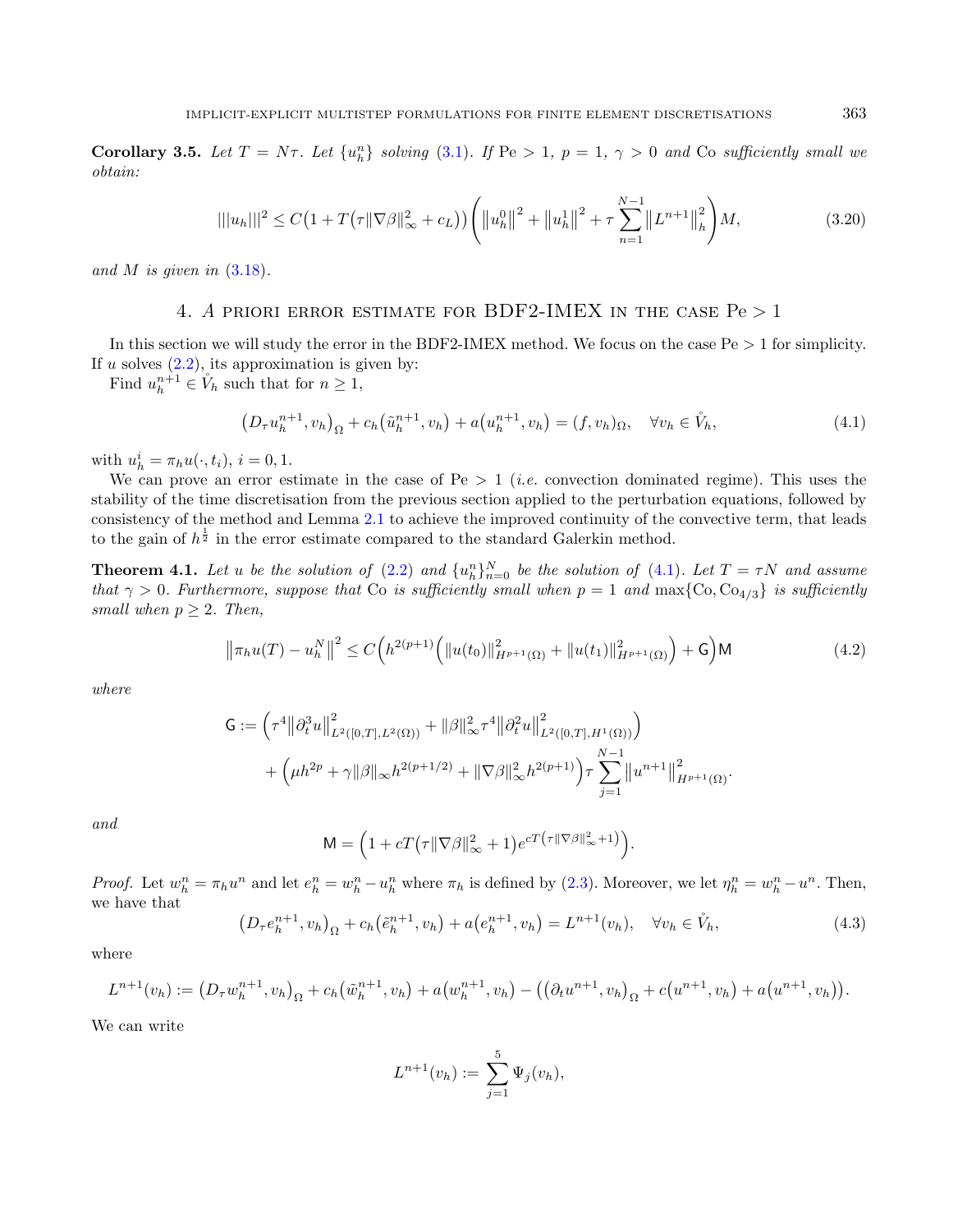where

$$
\Psi_1(v_h) := (D_\tau u^{n+1} - \partial_t u^{n+1}, v_h)_{\Omega}, \quad \Psi_2(v_h) := c(\tilde{\eta}_h^{n+1}, v_h), \n\Psi_3(v_h) := \gamma s(\tilde{\eta}_h^{n+1}, v_h), \qquad \Psi_4(v_h) := a(\eta_h^{n+1}, v_h), \n\Psi_5(v_h) := c(\tilde{u}^{n+1} - u^{n+1}, v_h).
$$

All the terms above can easily be bounded. However, we have to pay special care to  $\Psi_2(v_h)$ . Using the skewsymmetry of c, and the L<sup>2</sup>-orthogonality of  $\tilde{\eta}_h^{n+1}$  we can subtract an arbitrary  $z_h \in V_h$  from the convective derivative. Then by the Cauchy–Schwarz inequality we see that

$$
\Psi_2(v_h) = -c(v_h, \tilde{\eta}_h^{n+1}) = -(\beta \cdot \nabla v_h - z_h, \tilde{\eta}_h^{n+1})_{\Omega} \le \inf_{z_h \in \hat{V}_h} ||\beta \cdot \nabla v_h - z_h|| ||\tilde{\eta}_h^{n+1}||.
$$

Hence, using  $(2.9)$  we obtain

$$
|\Psi_2(v_h)| \leq C \Bigg( \|\nabla \beta\|_{\infty} \|v_h\| + \frac{\sqrt{\|\beta\|_{\infty}}}{\sqrt{h}\sqrt{\gamma}} \sqrt{\gamma}|v_h|_s \Bigg) \|\tilde{\eta}_h^{n+1}\|.
$$

As a consequence of this bound for  $\Psi_2$  and by bounding all the other terms  $\Psi_i$  using the Cauchy–Schwarz inequality we have

$$
||L^{n+1}||_h \le ||D_\tau u^{n+1} - \partial_t u^{n+1}|| + ||\beta \cdot \nabla (\tilde{u}^{n+1} - u^{n+1})||
$$
  
+  $C \left( ||\nabla \beta||_{\infty} + \frac{\sqrt{||\beta||_{\infty}}}{\sqrt{h}\sqrt{\gamma}} \right) ||\tilde{\eta}_h^{n+1}|| + C\sqrt{\gamma} |\tilde{\eta}_h^{n+1}|_s + C||\sqrt{\mu} \nabla \eta_h^{n+1}||_{L^2(\Omega)}.$ 

Using  $(2.19)$ , and  $(2.20)$ , the square of the first four terms of the right hand side can be bounded as follows.

<span id="page-15-0"></span>
$$
||D_{\tau}u^{n+1} - \partial_{t}u^{n+1}||^{2} \leq C\tau^{3} \int_{t_{n}}^{t_{n+1}} ||\partial_{t}^{3}u(\cdot,s)||^{2} ds,
$$
  

$$
||\beta \cdot \nabla (\tilde{u}^{n+1} - u^{n+1})||^{2} \leq C ||\beta||_{\infty}^{2} \tau^{3} ||\partial_{t}^{2} \nabla u||^{2}_{L^{2}(t_{n-1}, t_{n+1}; L^{2}(\Omega))},
$$
  

$$
||\tilde{\eta}_{h}^{n+1}||^{2} \leq Ch^{2(p+1)} ||\tilde{u}^{n+1}||_{H^{p+1}(\Omega)}^{2},
$$
  

$$
\gamma |\tilde{\eta}_{h}^{n+1}|_{s}^{2} \leq C\gamma ||\beta||_{\infty} h^{2(p+1/2)} ||\tilde{u}^{n+1}||_{H^{p+1}(\Omega)}^{2}
$$
  

$$
||\sqrt{\mu} \nabla \eta_{h}^{n+1}||_{L^{2}(\Omega)} \leq \mu h^{2p} ||u^{n+1}||_{H^{p+1}(\Omega)}^{2}.
$$

Therefore, combining the above inequalities we get

<span id="page-15-1"></span>
$$
\tau \sum_{n=1}^{N-1} \|L^{n+1}\|_{h}^{2} \le C \Big(\tau^{4} \|\partial_{t}^{3} u\|_{L^{2}([0,T],L^{2}(\Omega))}^{2} + \|\beta\|_{\infty}^{2} \tau^{4} \|\partial_{t}^{2} u\|_{L^{2}([0,T],H^{1}(\Omega))}^{2}\Big) \n+ C \Big(\mu h^{2p} + \gamma \|\beta\|_{\infty} h^{2(p+1/2)} + \|\nabla \beta\|_{\infty}^{2} h^{2(p+1)}\Big) \tau \sum_{j=1}^{N-1} \|u^{n+1}\|_{H^{p+1}(\Omega)}^{2}.
$$
\n(4.4)

The result now follows if we apply  $(3.16)$  and  $(3.17)$ .

## 4.1. Error estimate for the material derivative

In this section we prove error estimates for the material derivative. We start with a lemma that shows that the projection of the material derivative of the error superconverges. The idea here is to test the perturbation equation with the projection of the material derivative and then control the residual terms using the error estimate of the previous section.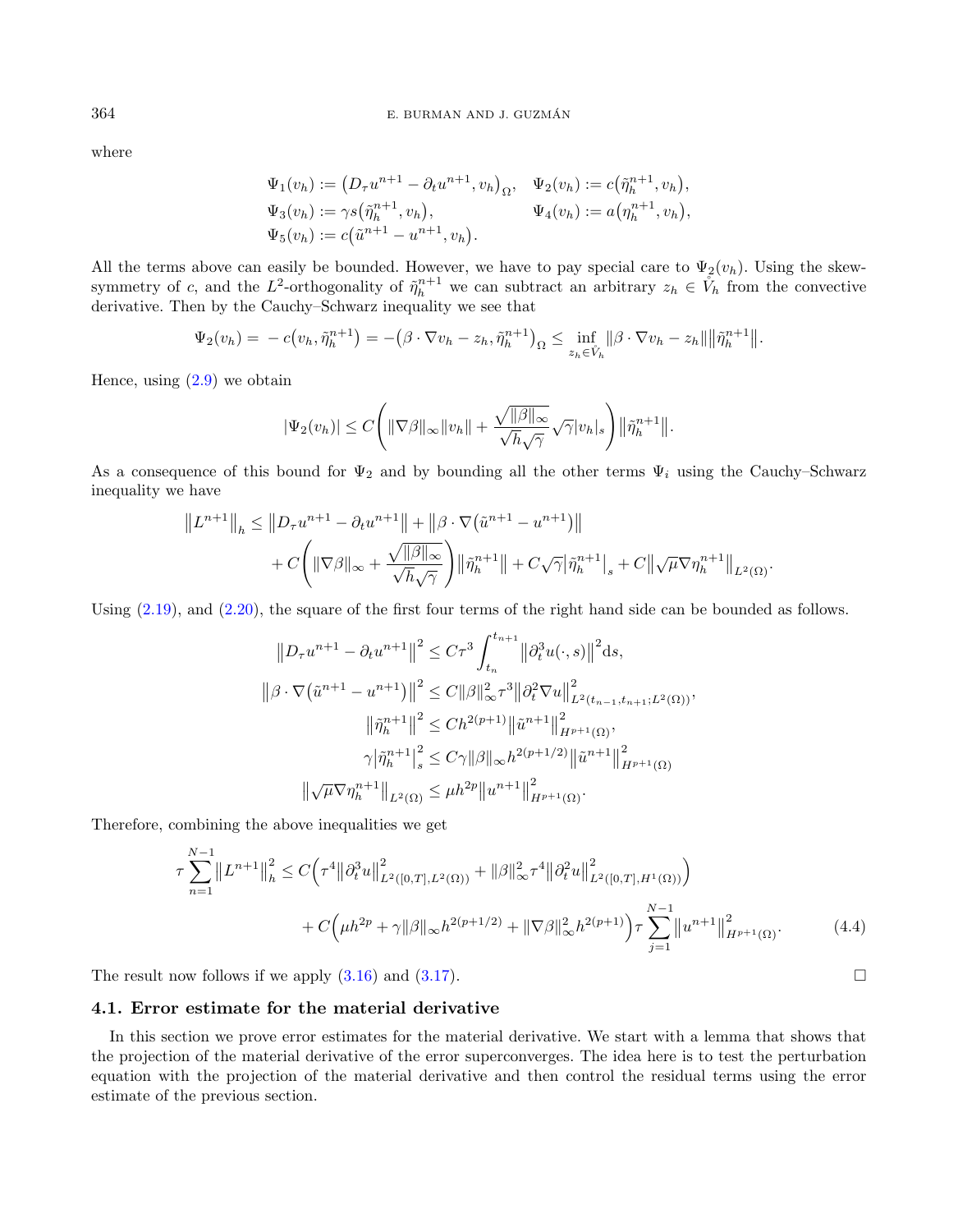**Lemma 4.2.** Let u be the solution of  $(2.2)$  and  $\{u_n^n\}_{n=0}^N$  be the solution of  $(4.1)$ . Let  $T = \tau N$ ,  $p = 1$ ,  $\gamma > 0$ and Pe > 1. Furthermore, suppose that Co is sufficiently small. If  $m_h^{n+1} = D_\tau e_h^{n+1} + \beta \cdot \nabla \tilde{e}_h^{n+1}$  then

$$
\tau \sum_{n=1}^{N-1} h \|\pi_h m_h^{n+1}\|^2 \le Ch((\gamma+1)\|\beta\|_{\infty} + 1)(1 + T(\tau \|\nabla \beta\|_{\infty}^2 + 1))
$$
  
 
$$
\times \left( h^{2(p+1)} \left( \|u(t_0)\|_{H^{p+1}(\Omega)}^2 + \|u(t_0)\|_{H^{p+1}(\Omega)}^2 \right) + \mathsf{G} \right) M. \tag{4.5}
$$

*Proof.* Using  $(4.3)$  we get

$$
h \| \pi_h m_h^{n+1} \|^2 = h \big( m_h^{n+1}, \pi_h m_h^{n+1} \big)_{\Omega} = S_1 + S_2 + S_3,
$$

where

<span id="page-16-1"></span>
$$
S_1 = -h a(e_h^{n+1}, \pi_h m_h^{n+1}),
$$
  
\n
$$
S_2 = -h \gamma s(e_h^{n+1}, \pi_h m_h^{n+1}),
$$
  
\n
$$
S_3 = hL^{n+1}(\pi_h m_h^{n+1}).
$$

We can easily show the following estimates

$$
S_1 \leq \sqrt{\mu} \|\sqrt{\mu} \nabla e_h^{n+1}\| \|\pi_h m_h^{n+1}\|,
$$
  
\n
$$
S_2 \leq C\sqrt{h}\sqrt{\gamma}\sqrt{\|\beta\|_{\infty}}\sqrt{\gamma}|e_h^{n+1}|_s \|\pi_h m_h^{n+1}\|,
$$
  
\n
$$
S_3 \leq \|L^{n+1}\|_h \Big(\sqrt{\mu} + \sqrt{h}\sqrt{\gamma}\sqrt{\|\beta\|_{\infty}} + h\Big) \|\pi_h m_h^{n+1}\|.
$$

Thus, we get

$$
h \| \pi_h m_h^{n+1} \|^2 \le C(\mu + h\gamma \|\beta\|_{\infty}) \Big( E(e_h^{n+1})^2 + \|L^{n+1}\|_h^2 \Big) \le Ch((\gamma + 1) \|\beta\|_{\infty} + 1) \Big( E(e_h^{n+1})^2 + \|L^{n+1}\|_h^2 \Big)
$$

where we used that  $Pe > 1$ . This proves the following:

$$
\tau \sum_{n=1}^{N-1} h \|\pi_h m_h^{n+1}\|^2 \le Ch((\gamma+1)\|\beta\|_{\infty} + 1) \Big( |||e_h|||^2 + \tau \sum_{n=1}^{N-1} ||L^{n+1}||_h^2 \Big). \tag{4.6}
$$

We have shown (see  $(4.4)$ ):

$$
\tau \sum_{n=1}^{N-1} ||L^{n+1}||_h^2 \leq C \mathsf{G}.
$$

By using  $(3.20)$  we have

$$
|||e_h|||^2 \leq C\left(1 + T\left(\tau \|\nabla \beta\|_{\infty}^2 + 1\right)\right) \left( \left\|e_h^0\right\|^2 + \left\|e_h^1\right\|^2 + \tau \sum_{n=1}^{N-1} \left\|L^{n+1}\right\|_h^2 \right) M.
$$

Thus,

$$
|||e_h|||^2 \le C\big(1 + T\big(\tau \|\nabla \beta\|_{\infty}^2 + 1\big)\big) \Big(h^{2(p+1)}\Big(\|u(t_0)\|_{H^{p+1}(\Omega)}^2 + \|u(t_0)\|_{H^{p+1}(\Omega)}^2\Big) + \mathsf{G}\Big)M. \tag{4.7}
$$

<span id="page-16-0"></span> $\Box$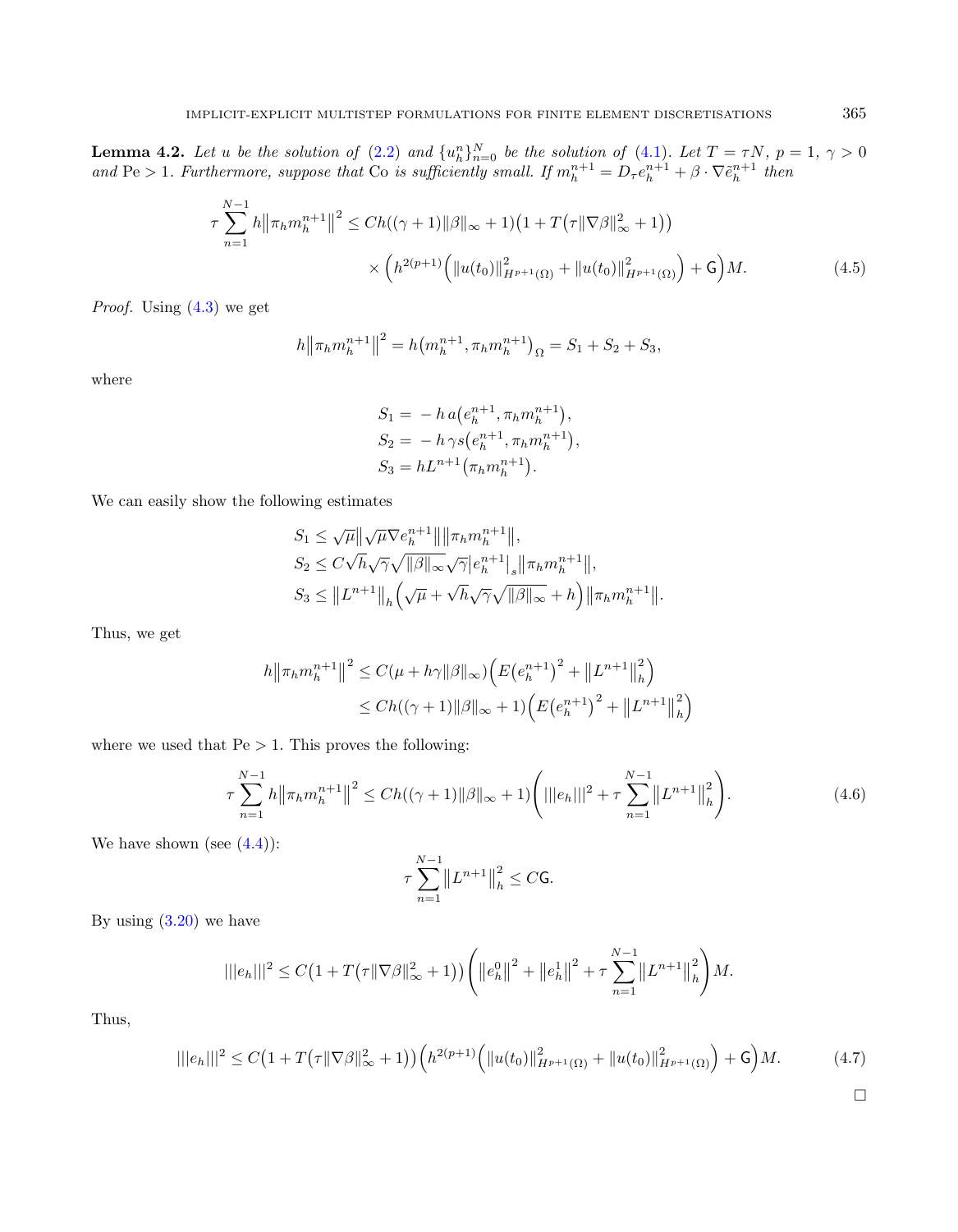We can now prove an optimal estimate for the material derivative. This is achieved by observing that the stabilization controls the difference of the material derivative applied to the error and its projection on the finite element space, while the projection itself was shown to superconverge in the previous result.

**Theorem 4.3.** With the same hypothesis as in Lemma  $4.2$  the following estimate holds

$$
\tau \sum_{n=1}^{N-1} h \|m_h^{n+1}\|^2 \le C\big(Th \|\nabla \beta\|_{\infty}^2 + (\|\beta\|_{\infty} + h((\gamma + 1)\|\beta\|_{\infty} + 1))\big(1 + T\big(\tau \|\nabla \beta\|_{\infty}^2 + 1\big)\big)\big)
$$

$$
\times \Big(h^{p+1}\Big(\|u(t_0)\|_{H^{p+1}(\Omega)}^2 + \|u(t_1)\|_{H^{p+1}(\Omega)}^2\Big) + \mathsf{G}\Big) \mathsf{M},
$$

where **G** and **M** are given in Theorem [4.1.](#page-14-4)

Proof. The triangle inequality gives

$$
\tau \sum_{n=1}^{N-1} h \left\| m_h^{n+1} \right\|^2 \leq 2\tau \sum_{n=1}^{N-1} h \left\| \pi_h m_h^{n+1} - m_h^{n+1} \right\|^2 + 2\tau \sum_{n=1}^{N-1} h \left\| \pi_h m_h^{n+1} \right\|^2.
$$

Using  $(2.9)$  we have

$$
\tau \sum_{n=1}^{N-1} h \|\pi_h m_h^{n+1} - m_h^{n+1}\|^2 \le C \left( \|\nabla \beta\|_{\infty}^2 h \tau \sum_{n=1}^{N-1} \|e_h^{n+1}\|^2 + \tau \|\beta\|_{\infty} \sum_{n=1}^{N-1} |e_h^{n+1}|_s^2 \right)
$$
  

$$
\le C \|\nabla \beta\|_{\infty}^2 h \tau \sum_{n=1}^{N-1} \|e_h^{n+1}\|^2 + C \|\beta\|_{\infty} ||e_h|||^2.
$$

Applying [\(4.2\)](#page-14-5) we get

$$
\tau \sum_{n=1}^{N-1} \left\| e_h^{n+1} \right\|^2 \le CT \left( h^{2(p+1)} \left( \left\| u(t_0) \right\|_{H^2(\Omega)}^2 + \left\| u(t_1) \right\|_{H^2(\Omega)}^2 \right) + \mathsf{G} \right) \mathsf{M}
$$

Therefore, also using  $(4.7)$  we obtain

$$
\tau \sum_{n=1}^{N-1} h \|\pi_h m_h^{n+1} - m_h^{n+1}\|^2
$$
  
\n
$$
\leq C (Th \|\nabla \beta\|_{\infty}^2 + \|\beta\|_{\infty} (1 + T(\tau \|\nabla \beta\|_{\infty}^2 + 1))) (h^{2(p+1)} \left( \|u(t_0)\|_{H^2(\Omega)}^2 + \|u(t_1)\|_{H^2(\Omega)}^2 \right) + G ) \mathsf{M}.
$$

<span id="page-17-0"></span>Thus, combining these inequalities with  $(4.5)$  gives the result.

## 5. Crank Nicolson IMEX scheme

In this section we will define the Crank Nicolson-IMEX method and prove that it is stable. The Crank Nicolson-IMEX method will read: Find  $u_h^{n+1} \in V_h$  such that for  $n \geq 1$ ,

$$
(\delta u_h^{n+1}, v_h)_{\Omega} + \tau c_h (\hat{u}_h^{n+1}, v_h) + \tau a(\overline{u}_h^{n+1}, v_h) = \tau L^{n+1}(v_h), \quad \forall v_h \in \mathring{V}_h,
$$
\n(5.1)

where  $u_h^0$  and  $u_h^1$  are given. Here we use the notation

$$
\hat{u}_h^{n+1} := \frac{3}{2}u_h^n - \frac{1}{2}u_h^{n-1} = \frac{\tilde{u}_h^{n+1} + u_h^n}{2}
$$

<span id="page-17-1"></span>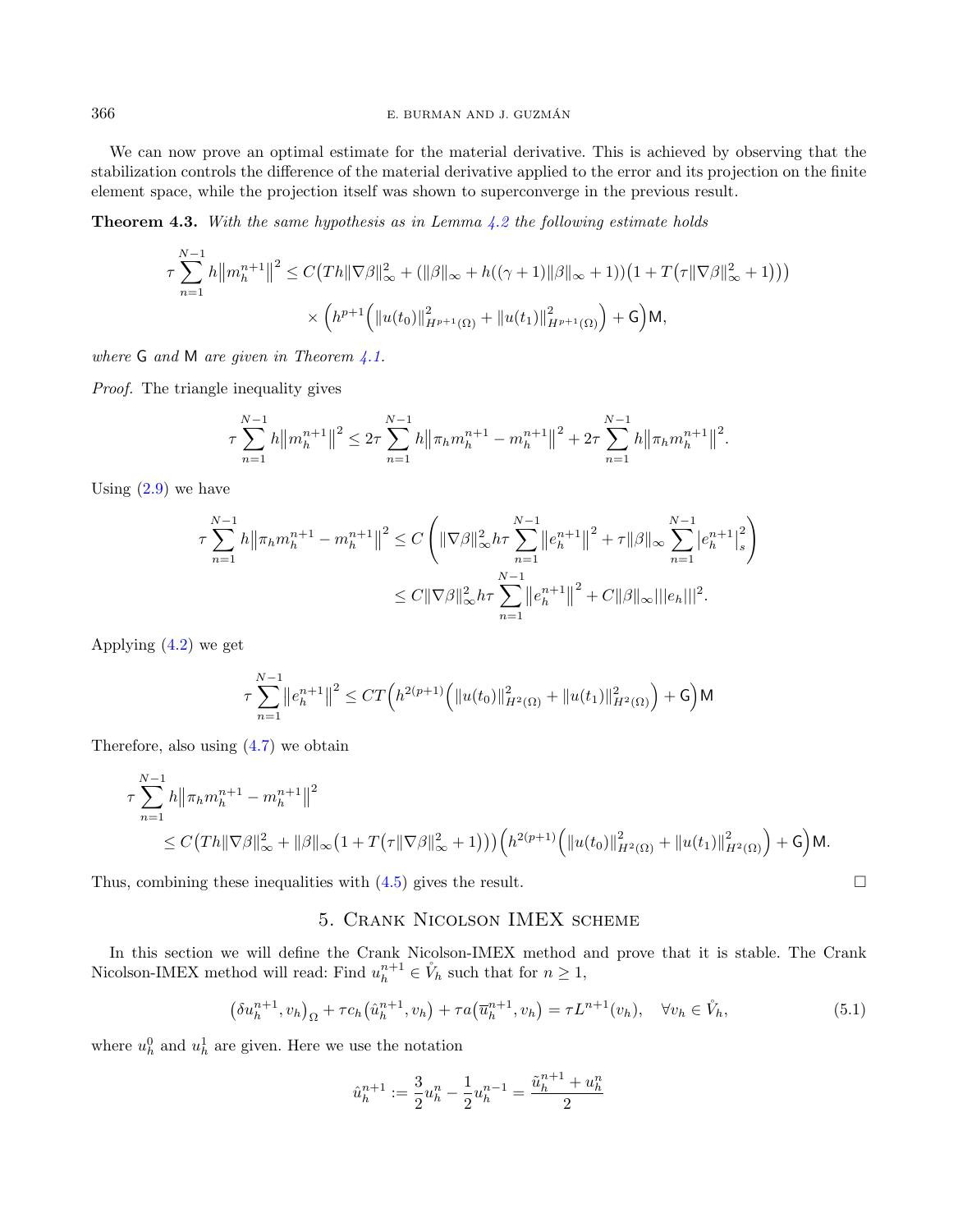$$
\overline{u}_h^{n+1} := \frac{u_h^{n+1} + u_h^n}{2}.
$$

<span id="page-18-0"></span>We see that

$$
\hat{u}_h^{n+1} = \overline{u}_h^{n+1} - \frac{1}{2} \delta \delta u_h^{n+1}.
$$
\n(5.2)

Here we define the triple norm as:

$$
|||v|||^2 := \sum_{n=1}^{N-1} \tau E(v^{n+1})^2.
$$

In order to prove a stability result for the Crank–Nicoloson IMEX method, we need two different bounds for  $\sum_{n=1}^{N-1} ||\delta \delta u_h^{n+1}||$ <sup>2</sup>. One for the Pe > 1 and one for Pe  $\leq$  1. The first is as follows.

**Lemma 5.1.** Let  $u_h$  solve [\(5.1\)](#page-17-1). If Pe > 1 and Co is sufficiently small, then the following estimate holds

$$
\sum_{n=1}^{N-1} \left\| \delta \delta u_h^{n+1} \right\|^2 \le C C \sigma \sum_{n=1}^{N-1} \left\| \delta u_h^{n+1} - P_0 \left( \delta u_h^{n+1} \right) \right\|^2 + C \tau \sum_{n=1}^{N-1} \left\| L^{n+1} \right\|_h^2 + C C \sigma \left\| |\overline{u}_h^{n+1}| \right\|^2. \tag{5.3}
$$

<span id="page-18-3"></span>Moreover, if  $Pe > 1$  and  $\max\{Co_{4/3}, Co\}$  is sufficiently small then we have the following estimate

$$
\sum_{n=1}^{N-1} \left\| \delta \delta u_h^{n+1} \right\|^2 \le C\tau \sum_{n=1}^{N-1} \left\| L^{n+1} \right\|_h^2 + C \text{Col} \left\| \overline{u}_h^{n+1} \right\|^2 + \tau \sum_{n=1}^{N-1} \left\| u_h^{n+1} \right\|^2. \tag{5.4}
$$

Proof. We see from [\(5.1\)](#page-17-1) that

$$
(\delta \delta u_h^{n+1}, v_h)_{\Omega} + \tau c_h (\delta \hat{u}_h^{n+1}, v_h) + \tau a(\delta \overline{u}_h^{n+1}, v_h) = \tau \delta L^{n+1}(v_h), \quad \forall v_h \in \mathring{V}_h.
$$

Therefore, we easily have

$$
\sum_{n=1}^{N-1} \left\| \delta \delta u_h^{n+1} \right\|^2 = S_1 + S_2 + S_3 + S_4,
$$

where

$$
S_1 = -\tau \sum_{n=1}^{N-1} c(\delta \hat{u}_h^{n+1}, \delta \delta u_h^{n+1})
$$
\n(5.5a)

$$
S_2 = -\tau \sum_{n=1}^{N-1} \gamma s \left( \delta \hat{u}_h^{n+1}, \delta \delta u_h^{n+1} \right) \tag{5.5b}
$$

$$
S_3 = -\tau \sum_{n=1}^{N-1} a(\delta \overline{u}_h^{n+1}, \delta \delta u_h^{n+1})
$$
\n(5.5c)

$$
S_4 = \tau \sum_{n=1}^{N-1} \delta L^{n+1} \left( \delta \delta u_h^{n+1} \right). \tag{5.5d}
$$

We start with an estimate of  $S_2$ . Using  $(5.2)$  and inverse estimates followed by Young's inequality we get:

$$
S_2 = -\tau \sum_{n=1}^{N-1} \gamma s \big(\delta \overline{u}_h^{n+1}, \delta \delta u_h^{n+1}\big) + \frac{\tau}{2} \sum_{n=1}^{N-1} \gamma s \big(\delta \delta \delta u_h^{n+1}, \delta \delta u_h^{n+1}\big)
$$

<span id="page-18-2"></span><span id="page-18-1"></span>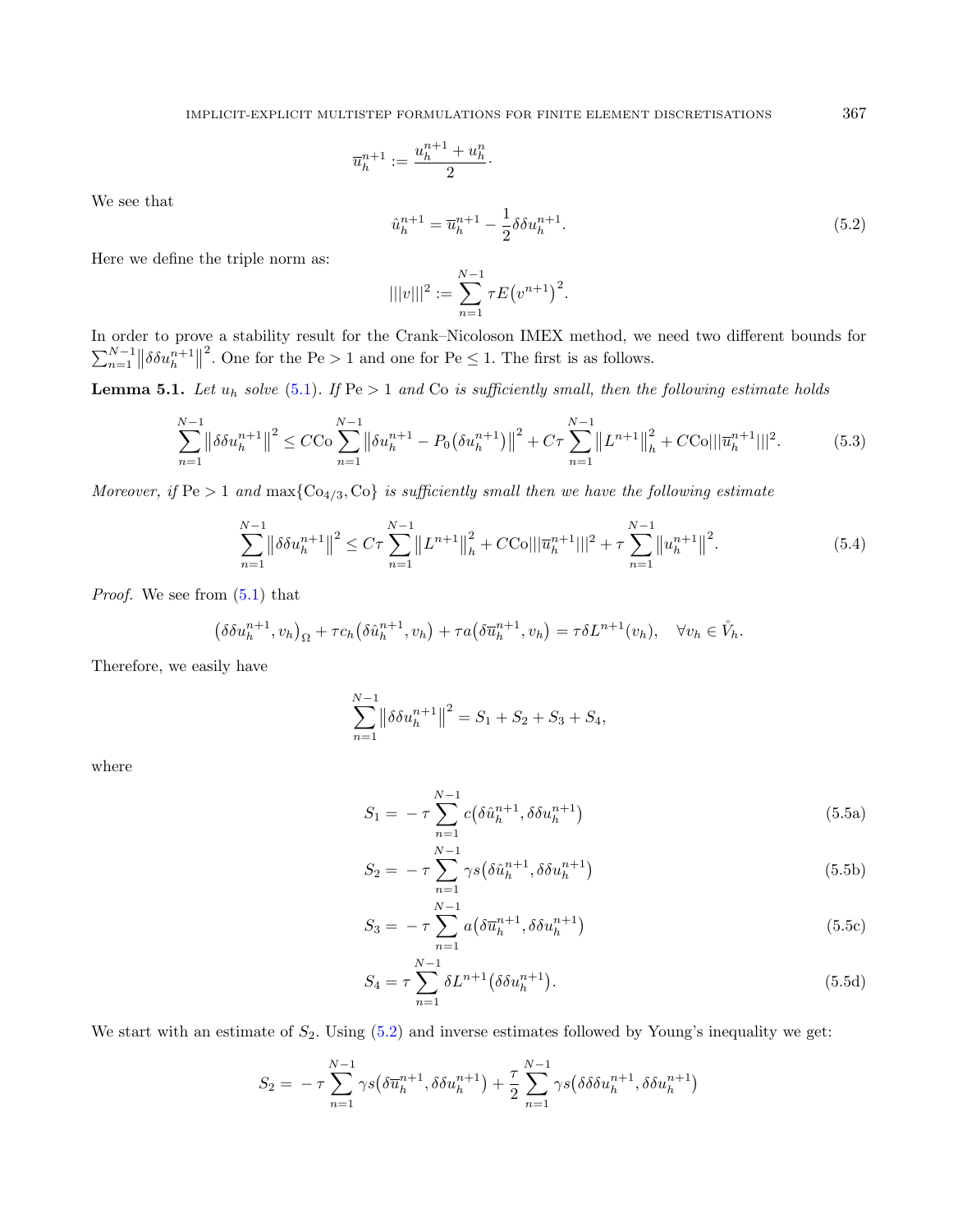368 E. BURMAN AND J. GUZMAN´

$$
\leq \bigg(\gamma C \mathrm{Co} + \frac{1}{32}\bigg) \sum_{n=1}^{N-1} \big\|\delta \delta u^{n+1}_h\big\|^2 + \mathrm{Co}\tau \sum_{n=1}^{N-1} \gamma \big|\overline{u}^{n+1}_h\big|^2_s.
$$

Similarly, we can show that

$$
S_3 \leq \frac{1}{32} \sum_{n=1}^{N-1} \left\| \delta \delta u_h^{n+1} \right\|^2 + C \frac{\text{Co}}{\text{Pe}} \tau \sum_{n=1}^{N-1} \left\| \sqrt{\mu} \nabla (\overline{u}_h^{n+1}) \right\|^2.
$$

Hence, by our assumption that  $Pe > 1$  we get that

$$
S_2 + S_3 \le \left( C\sqrt{\varepsilon_0} + \frac{1}{16} \right) \sum_{n=1}^{N-1} \left\| \delta \delta u_h^{n+1} \right\|^2 + C\text{Col} ||\overline{u}_h^{n+1}||^2.
$$

We can easily obtain using [\(3.2a\)](#page-7-1) and [\(3.2b\)](#page-7-4)

$$
S_4 \leq \frac{1}{8} \sum_{n=1}^{N-1} \left\| \delta \delta u_h^{n+1} \right\|^2 + C\tau \left( \frac{\sqrt{\text{Co}}}{\sqrt{\text{Pe}}} + \sqrt{\gamma \text{Co}} + \sqrt{\tau} \right)^2 \sum_{n=1}^{N-1} \left\| L^{n+1} \right\|_h^2.
$$

We now prove the estimate  $(5.3)$ . We easily can show that using an inverse estimate that

$$
S_1 \leq \frac{1}{8} \sum_{n=1}^{N-1} \left\| \delta \delta u_h^{n+1} \right\|^2 + C C \sigma \sum_{n=1}^{N-1} \left\| \delta u_h^{n+1} - P_0 \left( \delta u_h^{n+1} \right) \right\|^2.
$$

Thus, using that  $Pe > 1$  and the fact that Co is sufficiently small we obtain:

$$
\sum_{n=1}^{N-1} \left\| \delta \delta u_h^{n+1} \right\|^2 \leq C C \sigma \sum_{n=1}^{N-1} \left\| \delta u_h^{n+1} - P_0 \left( \delta u_h^{n+1} \right) \right\|^2 + C \tau \sum_{n=1}^{N-1} \left\| L^{n+1} \right\|_h^2 + C \sqrt{C \sigma} ||\overline{u}_h^{n+1}||^2.
$$

This proves [\(5.3\)](#page-18-1).

To prove  $(5.4)$  we write  $S_1$ .

$$
S_1 = \tau \sum_{n=1}^{N-1} c(\delta \delta u_h^{n+1}, \delta \hat{u}_h^{n+1}) = \tau \sum_{n=1}^{N-1} (\psi_h^{n+1}, \delta \hat{u}_h^{n+1})_{\Omega} = \frac{3\tau}{2} \sum_{n=1}^{N-1} (\psi_h^{n+1}, \delta u_h^{n})_{\Omega} - \frac{\tau}{2} \sum_{n=1}^{N-1} (\psi_h^{n+1}, \delta u_h^{n-1})_{\Omega},
$$

where  $\psi_h^n = C_h(\delta \delta u_h^n)$ .

We estimate  $(\psi_h^{n+1}, \delta u_h^n)_{\Omega}$ . Using [\(5.1\)](#page-17-1) we write

$$
\tau(\psi_h^{n+1}, \delta u_h^n)_{\Omega} = M_1 + M_2 + M_3 + M_4,
$$

where

$$
M_1 := -\tau^2 c(\hat{u}_h^n, \psi_h^{n+1}),
$$
  
\n
$$
M_2 := -\tau^2 \gamma s(\hat{u}_h^n, \psi_h^{n+1}),
$$
  
\n
$$
M_3 := -\tau^2 a(\overline{u}_h^n, \psi_h^{n+1}),
$$
  
\n
$$
M_4 := \tau^2 L^n(\psi_h^{n+1}).
$$

Using inverse estimates and  $(2.13)$  we obtain

$$
M_1 \leq C\sqrt{\tau} \big( \text{Co}_{4/3} \big)^{3/2} ||\hat{u}_h^n|| \big| |\delta \delta u_h^{n+1}||
$$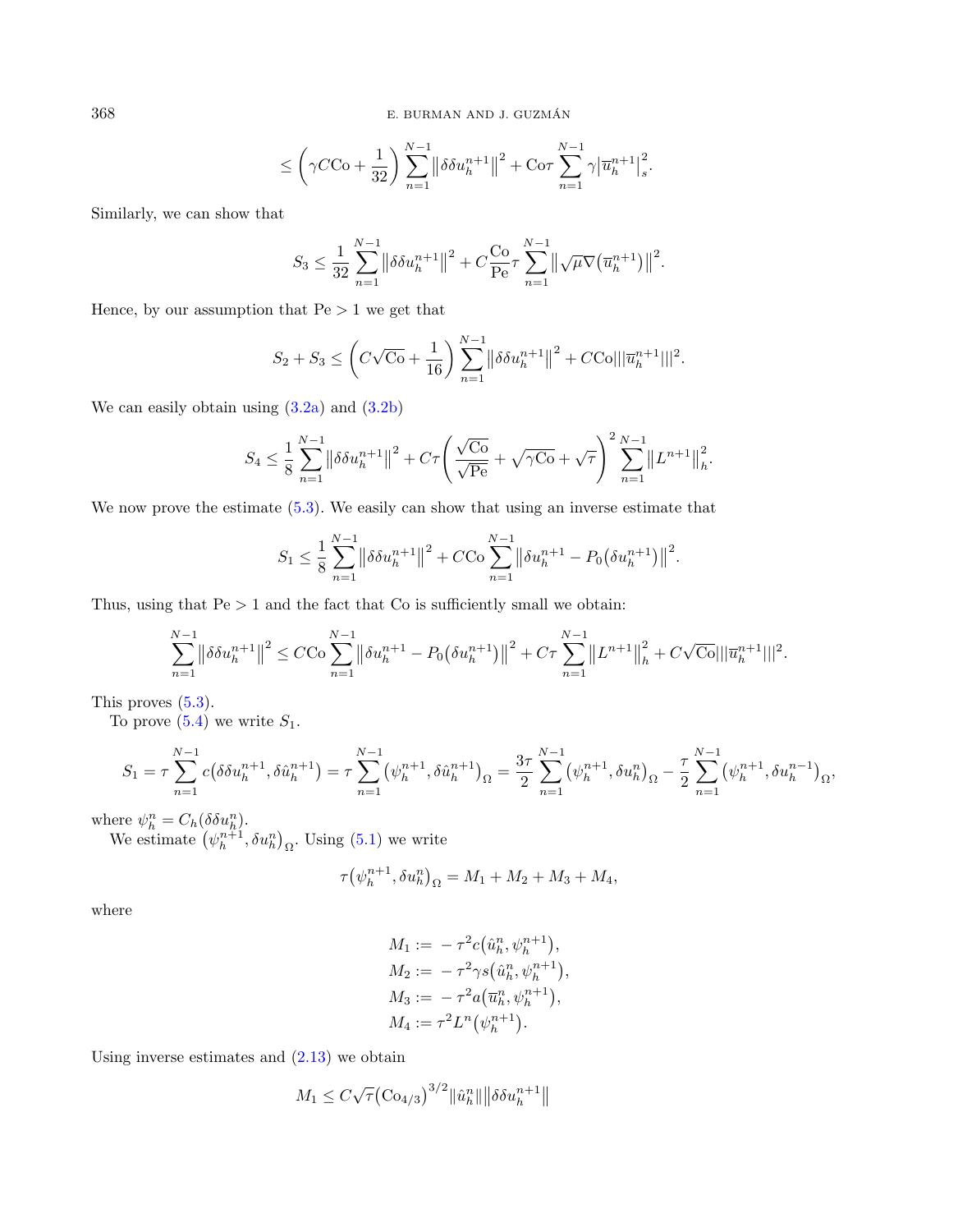$$
\leq C \big( \text{Co}_{4/3} \big)^{3/2} \tau \| \hat{u}_h^n \|^2 + C \big( \text{Co}_{4/3} \big)^{3/2} \big\| \delta \delta u_h^{n+1} \big\|^2.
$$

To estimate  $M_2$ , we use inverse estimates and  $(2.14)$  to obtain

$$
M_2 = -\tau^2 \gamma s \left(\overline{u}_h^n, \psi_h^{n+1}\right) + \frac{\tau^2}{2} \gamma s \left(\delta \delta u_h^n, \psi_h^{n+1}\right)
$$
  

$$
\leq C \gamma \text{Co}^2 \left(\left\|\delta \delta u_h^n\right\|^2 + \left\|\delta \delta u_h^{n+1}\right\|^2\right) + \tau \text{Co}^2 \gamma \left|\overline{u}_h^n\right|_s^2.
$$

Similarly, we get

$$
M_3 \leq C \frac{\text{Co}}{\sqrt{\text{Pe}}} \left\| \delta \delta u_h^{n+1} \right\|^2 + \tau \frac{\text{Co}}{\sqrt{\text{Pe}}} \left\| \sqrt{\mu} \nabla (\overline{u}_h^n) \right\|^2.
$$

Finally, again using inverse estimates and [\(2.14\)](#page-5-5) to obtain

$$
M_4 \le C \bigg( \frac{\text{Co}^3}{\text{Pe}} + \gamma^2 \text{Co}^3 + \text{Co}^2 \bigg) \big\| \delta \delta u_h^{n+1} \big\|^2 + \frac{\tau}{2} \| L^n \|_h^2.
$$

Hence, using that  $Pe > 1$  and that we can take  $Co \leq 1$  gives

$$
\frac{3\tau}{2} \sum_{n=1}^{N-1} (\psi_h^{n+1}, \delta u_h^n)_{\Omega} \le C \Big( \big( C_{04/3} \big)^{3/2} + C_0 + C_0^3 \gamma^2 \Big) \sum_{n=1}^{N-1} \left\| \delta \delta u_h^{n+1} \right\|^2 + C_0^2 ||\overline{u}_h|||^2
$$

$$
+ \frac{\tau}{2} \sum_{n=1}^{N-1} \left\| L^{n+1} \right\|_h^2 + C \big( C_{04/3} \big)^{3/2} \tau \sum_{n=1}^{N-1} \left\| u^{n+1} \right\|^2.
$$

Similarly, we can prove the same estimate for  $-\frac{\tau}{2} \sum_{n=1}^{N-1} (\psi_h^{n+1}, \delta u_h^{n-1})_{\Omega}$  and so we get

<span id="page-20-0"></span>
$$
S_1 \leq C \Big( \big( \text{Co}_{4/3} \big)^{3/2} + \text{Co} + \text{Co}^3 \gamma^2 \Big) \sum_{n=1}^{N-1} \left\| \delta \delta u_h^{n+1} \right\|^2 + \text{Co}^2 |||\overline{u}_h|||^2
$$

$$
+ \tau \sum_{n=1}^{N-1} \left\| L^{n+1} \right\|_h^2 + C \big( \text{Co}_{4/3} \big)^{3/2} \tau \sum_{n=1}^{N-1} \left\| u^{n+1} \right\|^2.
$$

If we combine the estimates of  $S_i$ 's and take max{Co<sub>4/3</sub>, Co} we obtain [\(5.4\)](#page-18-2).

The following alternative estimate will be useful when  $\text{Pe}\leq 1.$ 

**Lemma 5.2.** Assume that  $\tau \leq 1$  and Co is sufficiently small. Let  $u_h$  solve [\(5.1\)](#page-17-1) then the following estimate holds

$$
\sum_{n=1}^{N-1} \left\| \delta \delta u_h^{n+1} \right\|^2 \leq -\tau \left( \left\| \sqrt{\mu} \nabla \left( \delta u_h^N \right) \right\|^2 - \left\| \sqrt{\mu} \nabla \left( \delta u_h^1 \right) \right\|^2 \right) + 2 \sum_{n=0}^{N-1} \left\| \delta L^{n+1} \right\|_h^2
$$

$$
+ C\tau \text{Co}(\text{Pe} + 1) \sum_{n=1}^{N-1} E(\overline{u}_h^{n+1})^2 + \tau^2 \sum_{n=1}^{N-1} \left\| \sqrt{\mu} \nabla \left( \delta u_h^{n+1} \right) \right\|^2.
$$

Proof.

$$
\sum_{n=1}^{N-1} \left\| \delta \delta u_h^{n+1} \right\|^2 = S_1 + S_2 + S_3 + S_4,
$$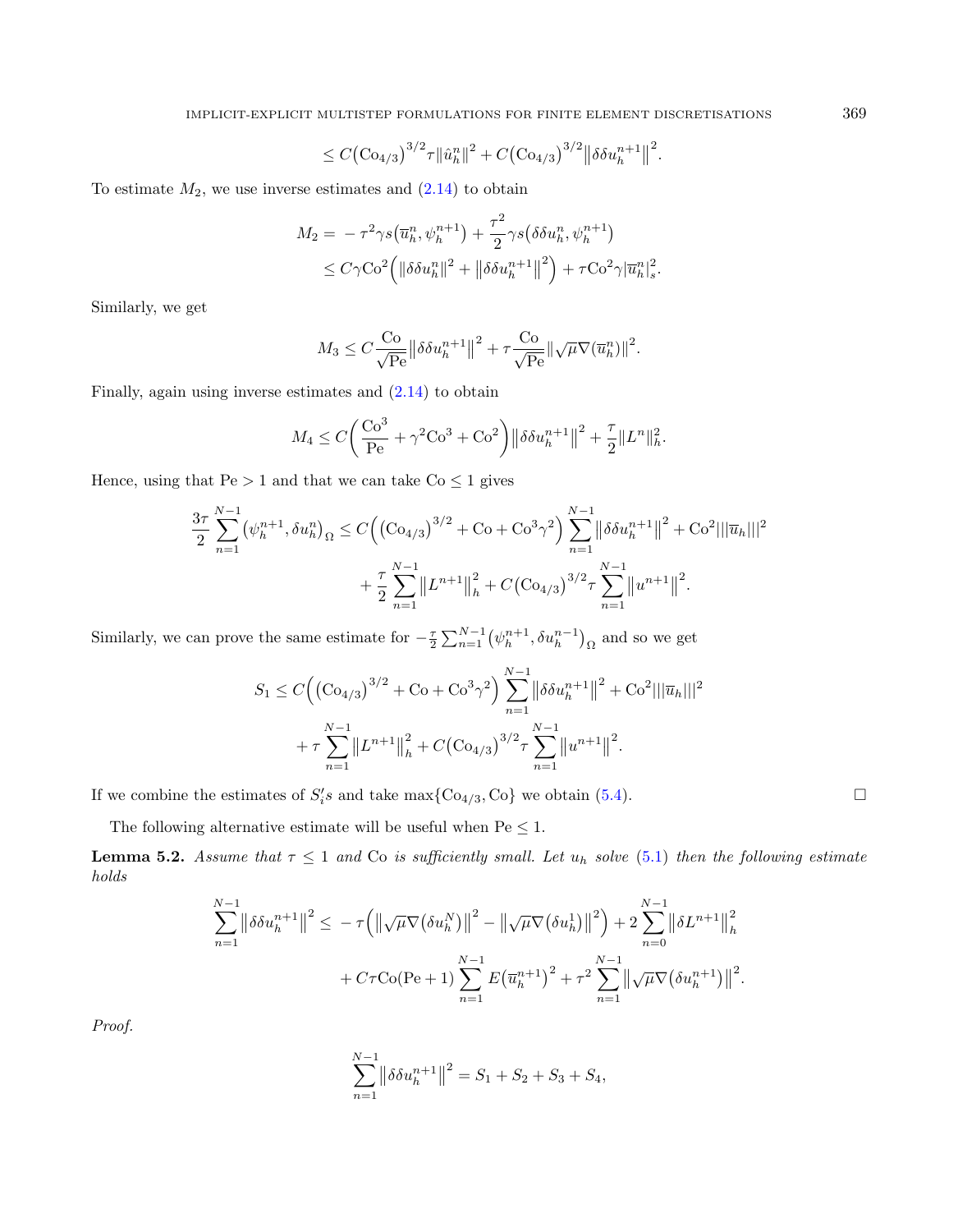where  $S_i$ 's are given in  $(5.5)$ .

We first notice that  $a(\delta \overline{u}_h^{n+1}, \delta \delta u_h^{n+1}) = \frac{1}{2} (a(\delta u_h^{n+1}, \delta u_h^{n+1}) - a(\delta u_h^n, \delta u_h^n))$ . Hence,  $S_3 = -\frac{7}{5}$ 2  $(\Vert$  $\sqrt{\mu}\nabla\big(\delta u_h^N\big)\big\|$  $2^{2} - \parallel$  $\sqrt{\mu}\nabla\big(\delta u^1_h\big)\big\|$  $\left( \frac{2}{3} \right)$ .

Using  $(5.2)$  we obtain

$$
S_1 = -\tau \sum_{n=1}^{N-1} c(\delta \overline{u}_h^{n+1}, \delta \delta u_h^{n+1}) + \frac{\tau}{2} \sum_{n=1}^{N-1} c(\delta(\delta \delta u_h^{n+1}), \delta \delta u_h^{n+1}).
$$

We then see that

$$
-\tau \sum_{n=1}^{N-1} c(\delta \overline{u}_h^{n+1}, \delta \delta u_h^{n+1}) \le \frac{C\tau ||\beta||_{\infty}}{\sqrt{\mu}} \sum_{n=1}^{N-1} ||\sqrt{\mu} \nabla (\delta \overline{u}_h^{n+1})|| ||\delta \delta u_h^{n+1}||
$$
  

$$
\le C\tau \text{CoPe} \sum_{n=1}^{N-1} ||\sqrt{\mu} \nabla (\delta \overline{u}_h^{n+1})||^2 + \frac{1}{16} \sum_{n=1}^{N-1} ||\delta \delta u_h^{n+1}||^2.
$$

Similarly, now using inverse estimates, we get

$$
\frac{\tau}{2} \sum_{n=1}^{N-1} c(\delta(\delta \delta u_h^{n+1}), \delta \delta u_h^{n+1}) \leq C C \sigma \sum_{n=1}^{N-1} \|\delta(\delta \delta u_h^{n+1})\| \|\delta \delta u_h^{n+1}\|
$$
  

$$
\leq C C \sigma \sum_{n=1}^{N-1} \|\delta \delta u_h^{n+1}\|^2.
$$

Hence, we have shown that

$$
S_1 \leq C\tau \text{CoPe} \sum_{n=1}^{N-1} \left\| \sqrt{\mu} \nabla \left( \delta \overline{u}_h^{n+1} \right) \right\|^2 + \left( \frac{1}{16} + C C \text{o} \right) \sum_{n=1}^{N-1} \left\| \delta \delta u_h^{n+1} \right\|^2.
$$

In a very similar fashion we can prove that

$$
S_2 \leq C\tau {\rm{Co}}\sum_{n=1}^{N-1} \gamma \big\vert \delta \overline{u}^{n+1}_h \big\vert_s^2 + \bigg(\frac{1}{16} + C\gamma {\rm{Co}}\bigg) \sum_{n=1}^{N-1} \big\vert \big\vert \delta \delta u^{n+1}_h \big\vert \big\vert^2.
$$

Therefore,

$$
S_1 + S_2 \le \left(\frac{1}{8} + C(\gamma + 1) \text{Co}\right) \sum_{n=1}^{N-1} \left\|\delta \delta u_h^{n+1}\right\|^2 + C\tau \text{Co}(\text{Pe} + 1) \sum_{n=1}^{N-1} E(\overline{u}_h^{n+1})^2.
$$

Here we used that  $\sum_{n=1}^{N-1} E(\delta \overline{u}_h^{n+1})^2 \le C \sum_{n=1}^{N-1} E(\overline{u}_h^{n+1})^2$ . To bound  $S_4$  we use the definition of the operator norm.

$$
S_4 \leq \tau \sum_{n=1}^{N-1} \sqrt{E(\delta \delta u_h^{n+1})^2 + ||\delta \delta u_h^{n+1}||^2} ||\delta L^{n+1}||_h
$$
  

$$
\leq \sum_{n=1}^{N-1} ||\delta L^{n+1}||_h^2 + \frac{\tau^2}{4} \sum_{n=1}^{N-1} E(\delta \delta u_h^{n+1})^2 + \frac{\tau^2}{4} \sum_{n=1}^{N-1} ||\delta \delta u_h^{n+1}||^2
$$

.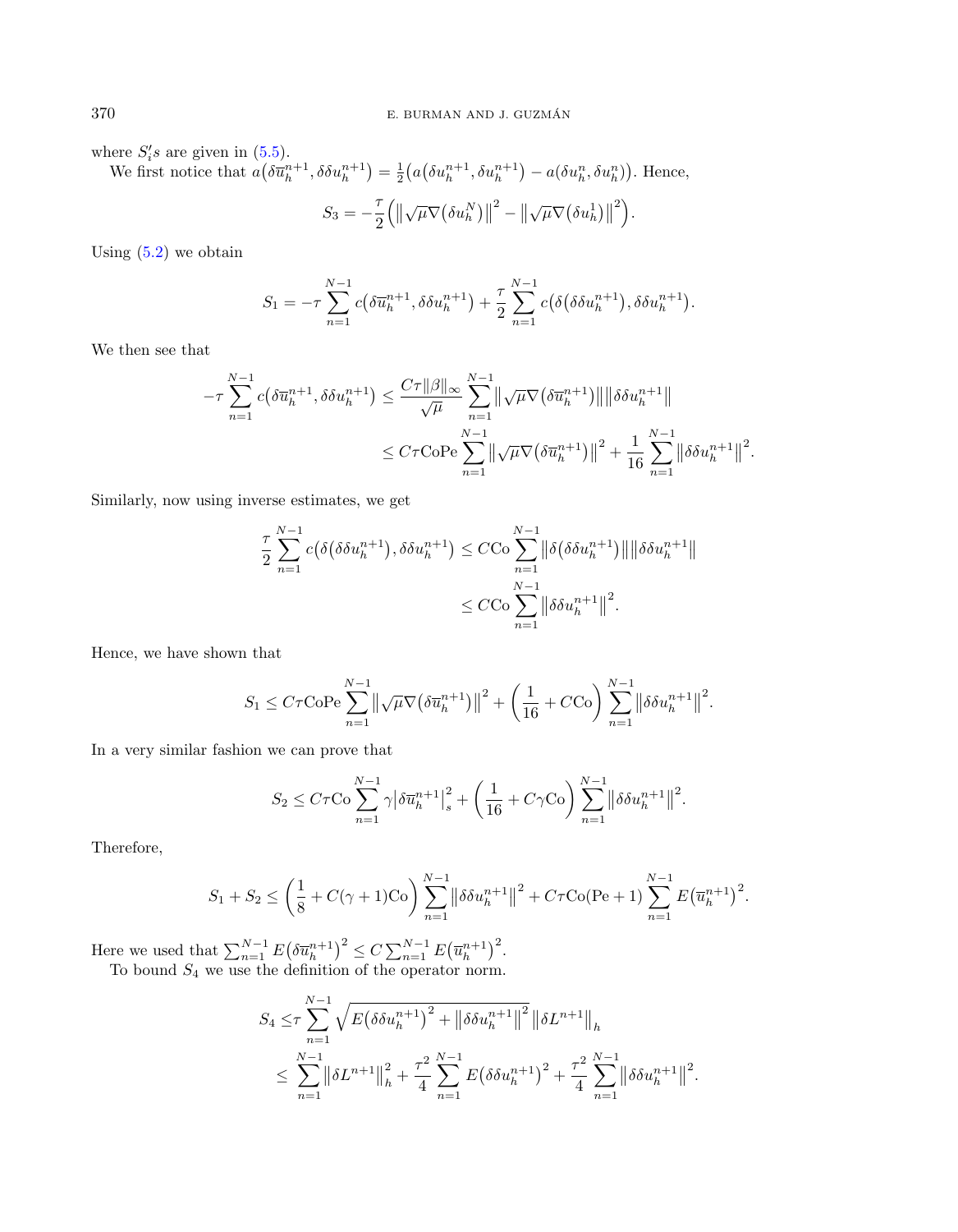We can bound the energy as follows.

$$
\frac{\tau^2}{4} \sum_{n=1}^{N-1} E(\delta \delta u_h^{n+1})^2 = \frac{\tau^2}{4} \sum_{n=1}^{N-1} \left\| \sqrt{\mu} \nabla (\delta \delta u_h^{n+1}) \right\|^2 + \frac{\tau^2}{4} \sum_{n=1}^{N-1} \gamma \left| \delta \delta u_h^{n+1} \right|_s^2
$$
  

$$
\leq \tau^2 \sum_{n=1}^{N-1} \left\| \sqrt{\mu} \nabla (\delta u_h^{n+1}) \right\|^2 + C C \sigma \tau \sum_{n=1}^{N-1} \left\| \delta \delta u_h^{n+1} \right\|^2.
$$

Hence,

$$
S_4 \leq \sum_{n=1}^{N-1} \left\| \delta L^{n+1} \right\|_{h}^2 + \tau^2 \sum_{n=1}^{N-1} \left\| \sqrt{\mu} \nabla \left( \delta u_h^{n+1} \right) \right\|^2 + \left( \frac{\tau^2}{4} + C C \sigma \tau \right) \sum_{n=1}^{N-1} \left\| \delta \delta u_h^{n+1} \right\|^2.
$$

We arrive at

<span id="page-22-0"></span>
$$
\sum_{n=1}^{N-1} \left\| \delta \delta u_h^{n+1} \right\|^2 \leq -\frac{\tau}{2} \left( \left\| \sqrt{\mu} \nabla \left( \delta u_h^N \right) \right\|^2 - \left\| \sqrt{\mu} \nabla \left( \delta u_h^2 \right) \right\|^2 \right) + \sum_{n=1}^{N-1} \left\| \delta L^{n+1} \right\|_h^2
$$

$$
+ C\tau C o(Pe+1) \sum_{n=1}^{N-1} E \left( \overline{u}_h^{n+1} \right)^2 + \tau^2 \sum_{n=1}^{N-1} \left\| \sqrt{\mu} \nabla \left( \delta u_h^{n+1} \right) \right\|^2
$$

$$
+ \left( \frac{\tau^2}{4} + \frac{1}{8} + C C o(1+\tau) \right) \sum_{n=1}^{N-1} \left\| \delta \delta u_h^{n+1} \right\|^2.
$$

The result follows by taking Co sufficiently small so that  $\left(\frac{\tau^2}{4} + \frac{1}{8} + C\text{Co}(1+\tau)\right) \leq \frac{1}{2}$ .

In the case  $p = 1$  (and Pe > 1) we will need an auxiliarly result. This is the Crank–Nicolson equivalent to Lemma [3.1.](#page-8-4)

## Lemma 5.3. Let  $u_h$  solve  $(5.1)$ .

If  $p = 1$  and  $\gamma > 0$  then the following estimate holds

$$
\left\|\delta u_h^{n+1} - P_0\big(\delta u_h^{n+1}\big)\right\| \le C\sqrt{\tau\mathrm{Co}}\bigg(\frac{1}{\sqrt{\mathrm{Pe}}} + \sqrt{\gamma} + \frac{1}{\sqrt{\gamma}}\bigg)E\big(\overline{u}_h^{n+1}\big) + C\gamma\mathrm{Co}\big\|\delta\delta u_h^{n+1}\big\| + C\tau\|\nabla\beta\|_{\infty}\big\|\hat{u}_h^{n+1}\big\| + C\sqrt{\tau}\bigg(\frac{\sqrt{\mathrm{Co}}}{\sqrt{\mathrm{Pe}}} + \sqrt{\gamma\mathrm{Co}} + \sqrt{\tau}\bigg)\big\|L^{n+1}\big\|_h.
$$
 (5.6)

If  $p \geq 1$ 

<span id="page-22-1"></span>
$$
\left\|\delta u_h^{n+1}\right\| \le C\sqrt{\tau\mathrm{Co}}\left(\frac{1}{\sqrt{\mathrm{Pe}}} + \sqrt{\gamma} + \frac{1}{\sqrt{\gamma}}\right) E\left(\overline{u}_h^{n+1}\right) + C\gamma\mathrm{Co}\left\|\delta\delta u_h^{n+1}\right\| + C\sqrt{\tau}\left(\frac{\sqrt{\mathrm{Co}}}{\sqrt{\mathrm{Pe}}} + \sqrt{\gamma\mathrm{Co}} + \sqrt{\tau}\right) \left\|L^{n+1}\right\|_h + C\|\beta\|_{\infty} \frac{\tau}{h}\|\hat{u}_h^{n+1}\|.\tag{5.7}
$$

*Proof.* We first prove [\(5.6\)](#page-22-0). Let  $y_h = \delta u_h^{n+1}$  and then we have by [\(5.1\)](#page-17-1)

$$
||y_h - P_0 y_h||^2 = (y_h, y_h - P_0(y_h))_{\Omega}
$$
  
=  $(y_h, \pi_h(y_h - P_0(y_h)))_{\Omega}$   
=  $-\tau c_h(\hat{u}_h^{n+1}, \pi_h(y_h - P_0(y_h))) - \tau a(\overline{u}_h^{n+1}, \pi_h(y_h - P_0(y_h)))$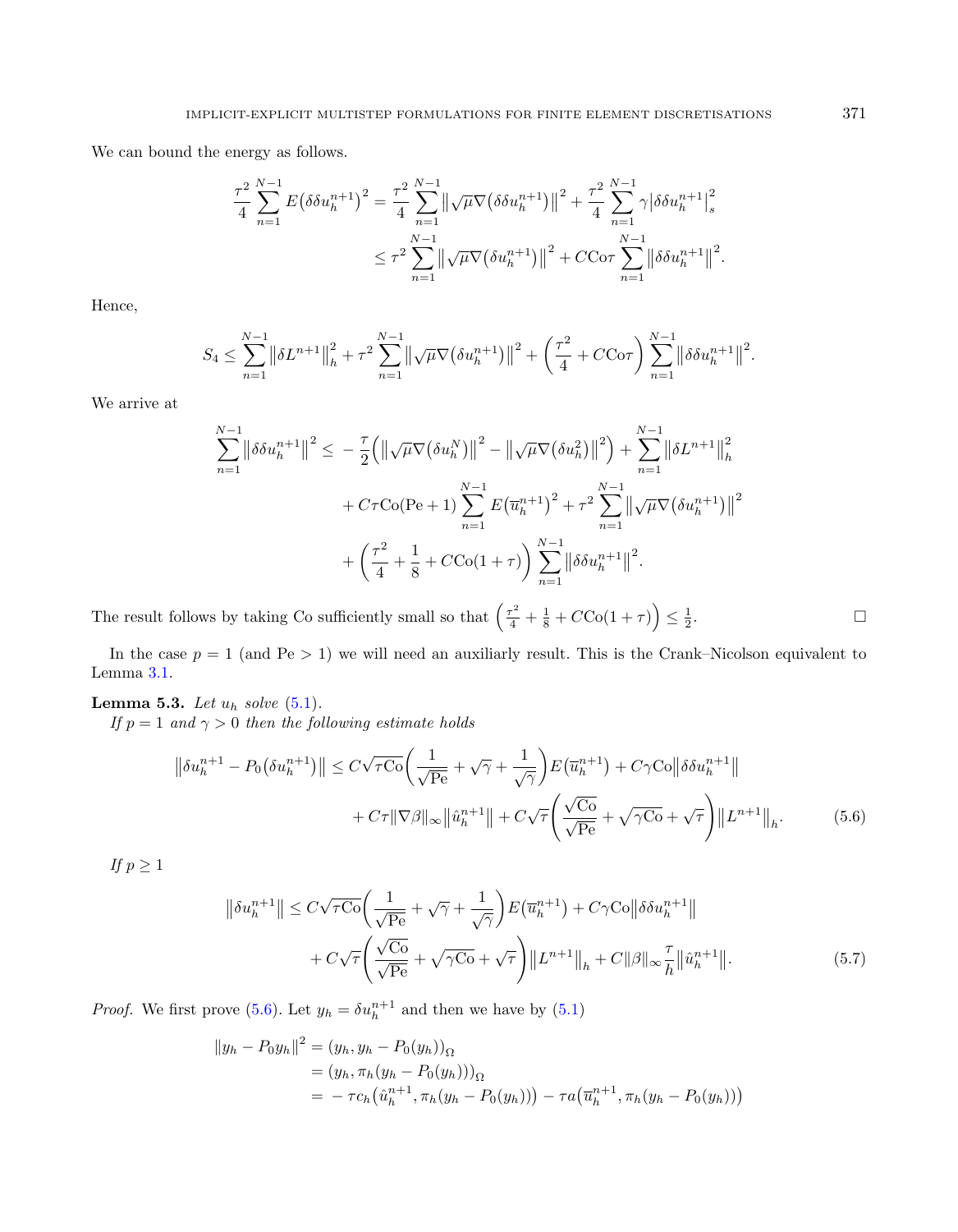372 E. BURMAN AND J. GUZMAN´

$$
+\tau L^{n+1}(\pi_h(y_h-P_0(y_h))).
$$

We use the Cauchy–Schwarz inequality followed inverse estimates to bound the symmetric terms

$$
- \tau a \big( \overline{u}_h^{n+1}, \pi_h(y_h - P_0(y_h)) \big) \leq C \frac{\sqrt{\mu} \tau}{h} \|\sqrt{\mu} \nabla \overline{u}_h^{n+1} \| \|y_h - P_0(y_h)\|
$$
  

$$
\leq C \frac{\sqrt{\tau C_0}}{\sqrt{\text{Pe}}} \|\sqrt{\mu} \nabla \overline{u}_h^{n+1} \| \|y_h - P_0(y_h)\|,
$$

and for the stabilization we apply [\(2.12\)](#page-4-1)

$$
-\tau\gamma s(\hat{u}_h^{n+1}, \pi_h(y_h - P_0(y_h))) \leq C\sqrt{\tau}\sqrt{\gamma C_0}\sqrt{\gamma}|\hat{u}_h^{n+1}|_s\|y_h - P_0(y_h)\|
$$
  
 
$$
\leq C\Big(\sqrt{\tau}\sqrt{\gamma C_0}\sqrt{\gamma}|\overline{u}_h^{n+1}|_s + \gamma C_0\|\delta \delta u_h^{n+1}\|\Big)\|y_h - P_0(y_h)\|.
$$
 (5.8)

Next we bound  $\tau L^{n+1}(\pi_h(y_h - P_0(y_h)))$  using [\(3.4\)](#page-8-0) and [\(3.3\)](#page-8-1).

$$
\tau L^{n+1}(\pi_h(y_h - P_0(y_h))) \le \tau ||L^{n+1}||_h \sqrt{E(\pi_h(y_h - P_0(y_h)))^2 + ||\pi_h(y_h - P_0(y_h))||^2}
$$
  

$$
\le C\sqrt{\tau} \left(\frac{\sqrt{C_0}}{\sqrt{Pe}} + \sqrt{\gamma C_0} + \sqrt{\tau}\right) ||L^{n+1}||_h ||y_h - P_0(y_h)||.
$$

It only remains to bound the contribution from the form  $c$ .

$$
- \tau c(\hat{u}_h^{n+1}, \pi_h(y_h - P_0(y_h))) = - \tau((\beta - \beta_0) \cdot \nabla \hat{u}_h^{n+1}, \pi_h(y_h - P_0(y_h)))_{\Omega} - \tau(\beta_0 \cdot \nabla \hat{u}_h^{n+1} - w_h^{n+1}, (I - \pi_h)(y_h - P_0(y_h)))_{\Omega}.
$$

Here  $w_h \in V_h$  is arbitrary. Note that we crucially used that  $p = 1$  which implies that  $\beta_0 \cdot \nabla \hat{u}_h^{n+1} \in W_h$ . Hence, using  $(2.6)$  and  $(2.7)$  we obtain

$$
-\tau c(\hat{u}_h^{n+1}, \pi_h(y_h - P_0(y_h))) \leq C\tau \left( \|\nabla \beta\|_{\infty} \|\hat{u}_h^{n+1}\| + \|\beta\|_{\infty}^{1/2} h^{-1/2} |\hat{u}_h^{n+1}|_s \right) \|y_h - P_0(y_h)\|
$$
  

$$
\leq C\sqrt{\tau} \left( \sqrt{\tau} \|\nabla \beta\|_{\infty} \|\hat{u}_h^{n+1}\| + \sqrt{C\sigma} \frac{1}{\sqrt{\gamma}} \sqrt{\gamma} |\hat{u}_h^{n+1}|_s \right) \|y_h - P_0(y_h)\|.
$$

Finally, by the triangle inequality and [\(2.12\)](#page-4-1) we have the bound  $|\hat{u}_h^{n+1}|_s \leq |\overline{u}_h^{n+1}|_s + \frac{C\sqrt{2}}{\sqrt{2}}$  $\frac{\sqrt{\zeta\sigma}}{\sqrt{\tau}}\|\delta\delta u_h^{n+1}\|$ . Combining the above inequalities gives [\(5.6\)](#page-22-0).

Now we prove  $(5.7)$ . Using  $(5.1)$  we have

$$
||y_h||^2 = -\tau c(\hat{u}_h^{n+1}, y_h) - \tau \gamma s(\hat{u}_h^{n+1}, y_h) - \tau a(\overline{u}_h^{n+1}, y_h) + \tau L^{n+1}(y_h).
$$

Similar to what we did above we can show that

$$
-\tau\gamma s(\hat{u}_h^{n+1}, y_h) - \tau a(\overline{u}_h^{n+1}, y_h) + \tau L^{n+1}(y_h) \leq C \frac{\sqrt{\tau C_0}}{\sqrt{\text{Pe}}} \|\sqrt{\mu} \nabla \overline{u}_h^{n+1}\| \|y_h\|
$$
  
+  $C \Big(\sqrt{\tau} \sqrt{\gamma C_0} \sqrt{\gamma} |\overline{u}_h^{n+1}|_s + \gamma C_0 \|\delta \delta u_h^{n+1}\| \Big) \|y_h\|$   
+  $C \sqrt{\tau} \Big(\frac{\sqrt{C_0}}{\sqrt{\text{Pe}}} + \sqrt{\gamma C_0} + \sqrt{\tau} \Big) \|L^{n+1}\|_h \|y_h\|.$ 

We then bound the remaining term using inverse estimates

$$
-\tau c(\hat{u}_h^{n+1}, y_h) \leq \frac{C\tau}{h} ||\beta||_{\infty} ||\hat{u}_h^{n+1}|| ||y_h||.
$$

Combining the above estimates proves  $(5.7)$ .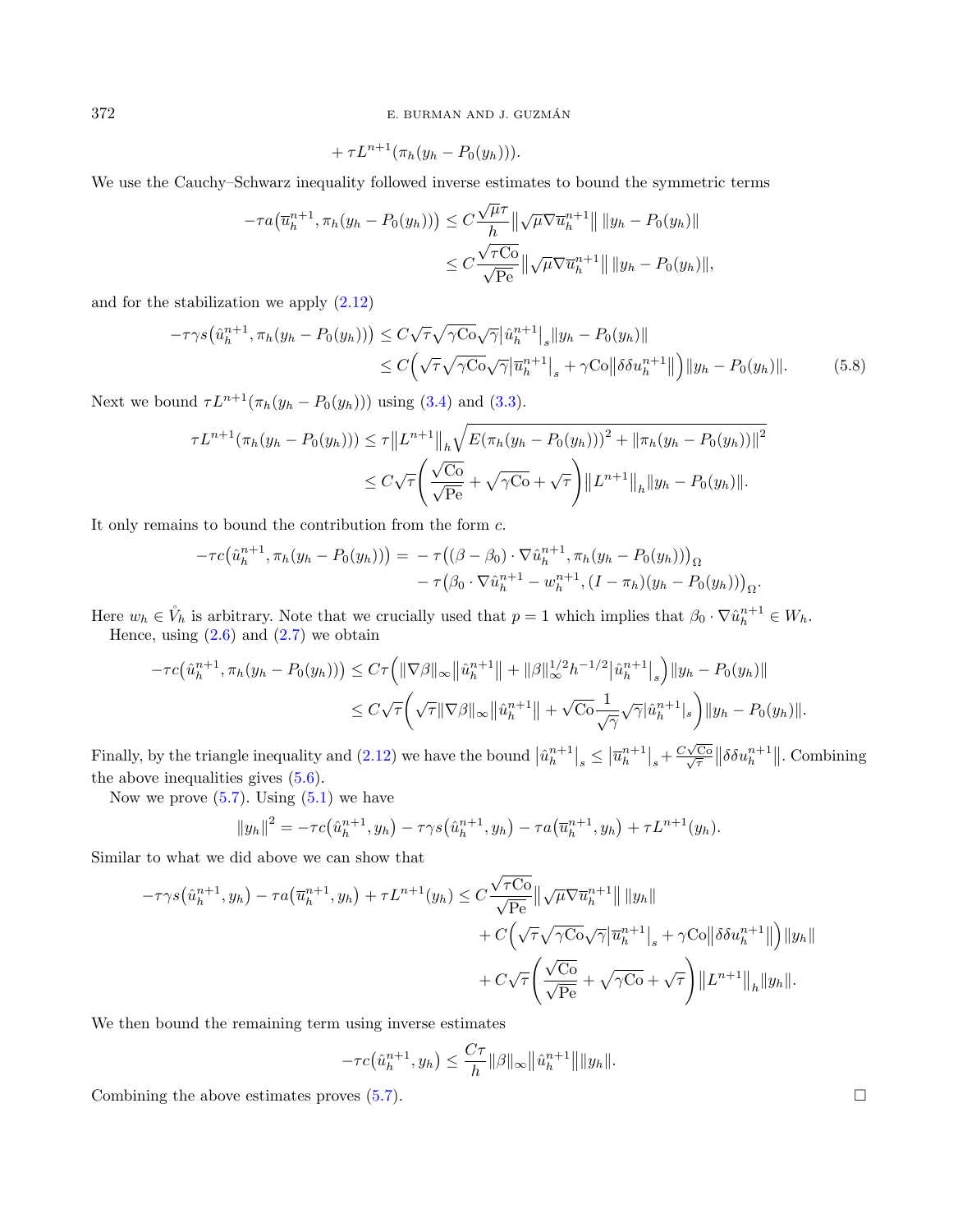Corollary 5.4. Let  $u_h$  solve  $(5.1)$ .

Let  $p = 1$ ,  $Pe > 1$  and  $\gamma > 0$ . If Co is sufficiently small the following estimate holds

$$
\sum_{n=1}^{N-1} \left\| \delta \delta u_h^{n+1} \right\|^2 + \sum_{n=1}^{N-1} \left\| \delta u_h^{n+1} - P_0 \left( \delta u_h^{n+1} \right) \right\|^2 \leq C C \text{O} \left( \left\| \overline{u}_h^{n+1} \right\| \right)^2 + C \tau^2 \left\| \nabla \beta \right\|_{\infty}^2 \sum_{n=0}^{N-1} \left\| u_h^{n+1} \right\|^2 + C \tau \sum_{n=0}^{N-1} \left\| L^{n+1} \right\|_h^2. \tag{5.9}
$$

Let  $p \geq 1$  and Pe  $> 1$ . If max{Co, Co<sub>4/3</sub>} is sufficiently small the following estimate holds

<span id="page-24-1"></span><span id="page-24-0"></span>
$$
\sum_{n=1}^{N-1} \left\| \delta u_h^{n+1} \right\|^2 \le C C \cdot \left\| |\overline{u}_h|||^2 + C\tau \sum_{n=1}^{N-1} \left\| L^{n+1} \right\|_h^2 + C \left( \sqrt{\tau} \left( C \cdot \sigma_{4/3} \right)^2 + \tau \right) \sum_{n=1}^{N-1} \left\| u_h^{n+1} \right\|^2. \tag{5.10}
$$

*Proof.* We first prove  $(5.9)$ . From  $(5.6)$  we get

$$
\sum_{n=1}^{N-1} \left\| \delta u_h^{n+1} - P_0 \left( \delta u_h^{n+1} \right) \right\|^2 \leq C C \epsilon \| \left\| \overline{u}_h \right\| \left\|^2 + C \tau^2 \| \nabla \beta \|_\infty^2 \sum_{n=1}^{N-1} \left\| u_h^{n+1} \right\|^2 + C \tau \sum_{n=1}^{N-1} \left\| L^{n+1} \right\|_h^2 + C \sum_{n=0}^{N-1} \left\| \delta \delta u_h^{n+1} \right\|^2.
$$

Using  $(5.3)$  we thus obtain

$$
\sum_{n=1}^{N-1} \left\| \delta u_h^{n+1} - P_0(\delta u_h^{n+1}) \right\|^2 \le C C O ||\left\| \overline{u}_h^{n+1} \right\| ||^2 + C \tau^2 \|\nabla \beta\|_{\infty}^2 \sum_{n=1}^{N-1} \left\| u_h^{n+1} \right\|^2 + C \tau \sum_{n=1}^{N-1} \left\| L^{n+1} \right\|_h^2 + C C O \sum_{n=0}^{N-1} \left\| \delta u_h^{n+1} - P_0(\delta u_h^{n+1}) \right\|^2.
$$

If Co is sufficiently small we get

$$
\sum_{n=1}^{N-1} \left\| \delta u_h^{n+1} - P_0(\delta u_h^{n+1}) \right\|^2 \leq C C \|\overline{u}_h^{n+1}\|_1^2 + C\tau^2 \|\nabla \beta\|_{\infty}^2 \sum_{n=1}^{N-1} \left\| u_h^{n+1} \right\|^2 + C\tau \sum_{n=1}^{N-1} \left\| L^{n+1} \right\|_h^2.
$$

The bound for  $\sum_{n=1}^{N-1} ||\delta \delta u_h^{n+1}||$  $^2$  follows from this and using  $(5.3)$  again.

Now we prove  $(5.10)$ . From  $(5.7)$  we get

$$
\sum_{n=1}^{N-1} \left\| \delta u_h^{n+1} \right\|^2 \leq C C o \|\|\overline{u}_h\| \|^2 + C \tau \sum_{n=1}^{N-1} \left\| L^{n+1} \right\|_h^2 + C \sum_{n=0}^{N-1} \left\| \delta \delta u_h^{n+1} \right\|^2 + \frac{C \tau^2 \|\beta\|_{\infty}^2}{h^2} \sum_{n=1}^{N-1} \left\| u_h^{n+1} \right\|^2.
$$

The estimate [\(5.10\)](#page-24-1) now follows from [\(5.4\)](#page-18-2) and using the definiton of  $Co<sub>4/3</sub>$ .

We can now proceed and prove stability results for the extrapolated Crank–Nicolson scheme. The main ideas used are similar to the BDF2 case, but requires careful adaption to the Crank–Nicolson scheme, since this scheme does not have the same favorable dissipation properties as the BDF2 scheme.

**Theorem 5.5.** Let  $T = N\tau$ . Suppose that Co is chosen sufficiently small only depending on geometric constants of the mesh and  $\gamma$ . For  $\{u_h^n\}$  solving [\(5.1\)](#page-17-1) we have the following bounds:

If  $\text{Pe} \leq 1$  then for all  $p \geq 1$ ,

<span id="page-24-2"></span>
$$
\left\|u_h^N\right\|^2 + \tau \left\|\sqrt{\mu}\nabla\left(\delta u_h^N\right)\right\|^2 \le \left(1 + Te^T\right)M,\tag{5.11}
$$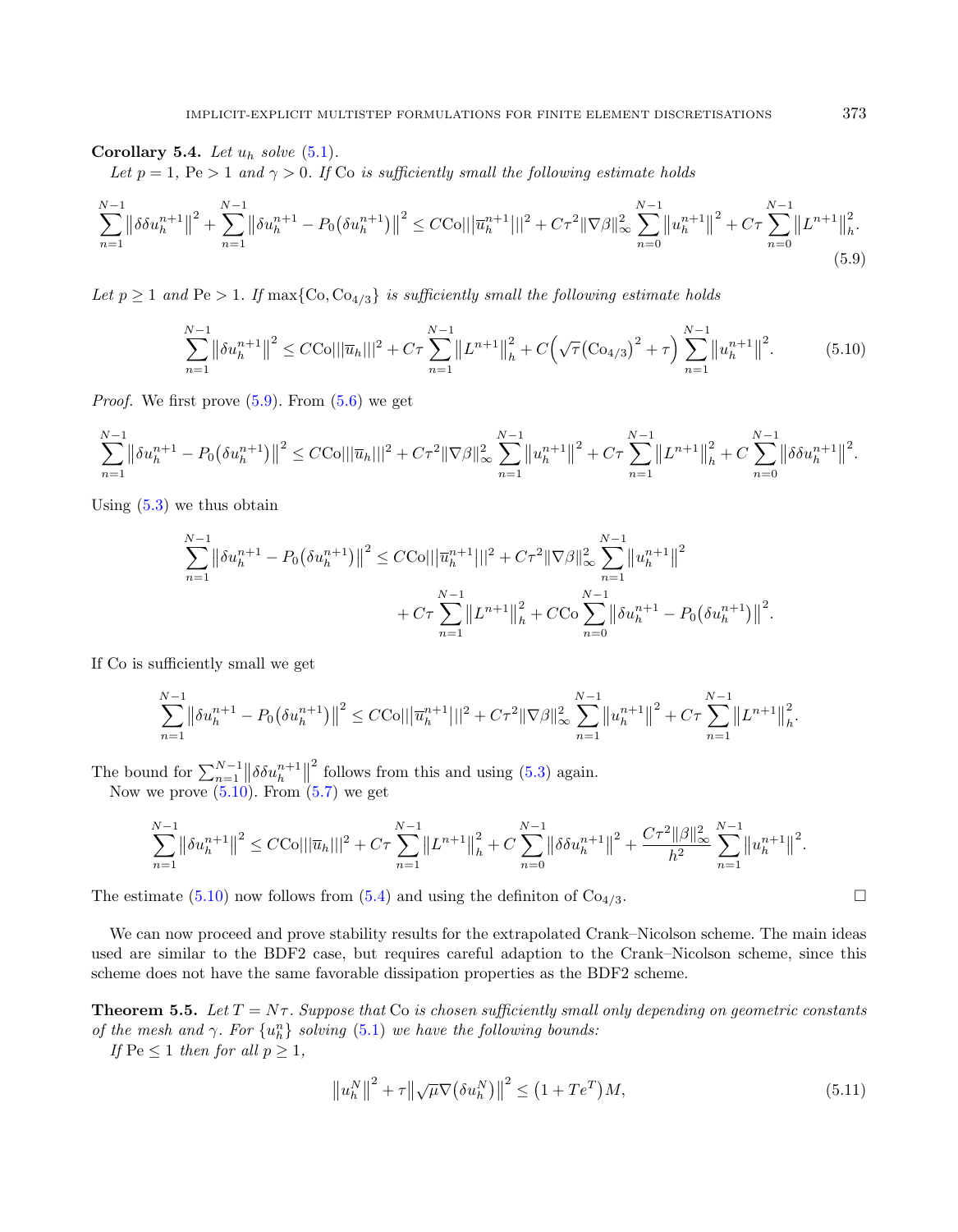where

$$
M = \tau \left\| \sqrt{\mu} \nabla \left( \delta u_h^1 \right) \right\|^2 + \left\| u_h^1 \right\|^2 + 16\tau \sum_{n=1}^{N-1} \left\| L^{n+1} \right\|_h^2 + 4 \sum_{n=1}^{N-1} \left\| \delta L^{n+1} \right\|_h^2.
$$

If  $Pe > 1$  and  $p = 1, \gamma > 0$  then

<span id="page-25-3"></span>
$$
\left\|u_{h}^{N}\right\|^{2} \leq \left(2\left\|u_{h}^{1}\right\|^{2} + \left\|u_{h}^{2}\right\|^{2} + 36\tau \sum_{n=1}^{N-1} \left\|L^{n+1}\right\|_{h}^{2}\right)M, \tag{5.12}
$$

where

<span id="page-25-2"></span><span id="page-25-1"></span>
$$
M = \left(1 + T\left(\tau \|\nabla \beta\|_{\infty}^2 + \frac{c_L}{8}\right) e^{T\left(\tau \|\nabla \beta\|_{\infty}^2 + \frac{c_L}{8}\right)}\right).
$$
\n(5.13)

If  $\text{Pe} > 1$  and  $p \geq 1$ , and  $\max\{\text{Co}, \text{Co}_{4/3}\}\$ is sufficiently small we have

$$
\left\|u_{h}^{N}\right\|^{2} \leq \left(2\left\|u_{h}^{1}\right\|^{2} + \left\|u_{h}^{2}\right\|^{2} + 36\tau \sum_{n=1}^{N-1} \left\|L^{n+1}\right\|_{h}^{2}\right)M, \tag{5.14}
$$

with  $M$  as in  $(5.13)$ .

*Proof.* Choose  $v_h = \overline{u}_h^{n+1}$  in [\(5.1\)](#page-17-1) and use [\(5.2\)](#page-18-0), [\(2.10\)](#page-4-2) to get

$$
\frac{1}{2}||u_h^{n+1}||^2 - \frac{1}{2}||u_h^{n}||^2 + \tau E(\overline{u}_h^{n+1})^2 = \frac{\tau}{2}c_h(\delta \delta u_h^{n+1}, \overline{u}_h^{n+1}) + \tau L^{n+1}(\overline{u}_h^{n+1}).
$$
\n(5.15)

Taking the sum from  $1 \leq n \leq N-1$  in  $(5.15)$  we arrive at

$$
\frac{1}{2}||u_h^N||^2 - \frac{1}{2}||u_h^1||^2 + |||\overline{u}_h|||^2 = S_1 + S_2 + S_3,
$$
\n(5.16)

.

where

$$
S_1 := \frac{\tau}{2} \sum_{n=1}^{N-1} c(\delta \delta u_h^{n+1}, \overline{u}_h^{n+1})
$$
  
\n
$$
S_2 := \frac{\tau}{2} \sum_{n=1}^{N-1} \gamma s(\delta \delta u_h^{n+1}, \overline{u}_h^{n+1})
$$
  
\n
$$
S_3 := \tau \sum_{n=1}^{N-1} L^{n+1}(\overline{u}_h^{n+1}).
$$

Let us estimate  $S_3$ . We have

$$
S_3 \leq \tau \sum_{n=1}^{N-1} ||L^{n+1}||_h \sqrt{E(\overline{u}_h^{n+1})^2 + ||\overline{u}_h^{n+1}||^2}
$$
  

$$
\leq 8\tau \sum_{n=1}^{N-1} ||L^{n+1}||_h^2 + \frac{1}{32} ||\overline{u}_h|||^2 + \frac{c_L}{32} \tau \sum_{n=1}^{N-1} ||u_h^{n+1}||^2
$$

We now consider three cases.

<span id="page-25-0"></span>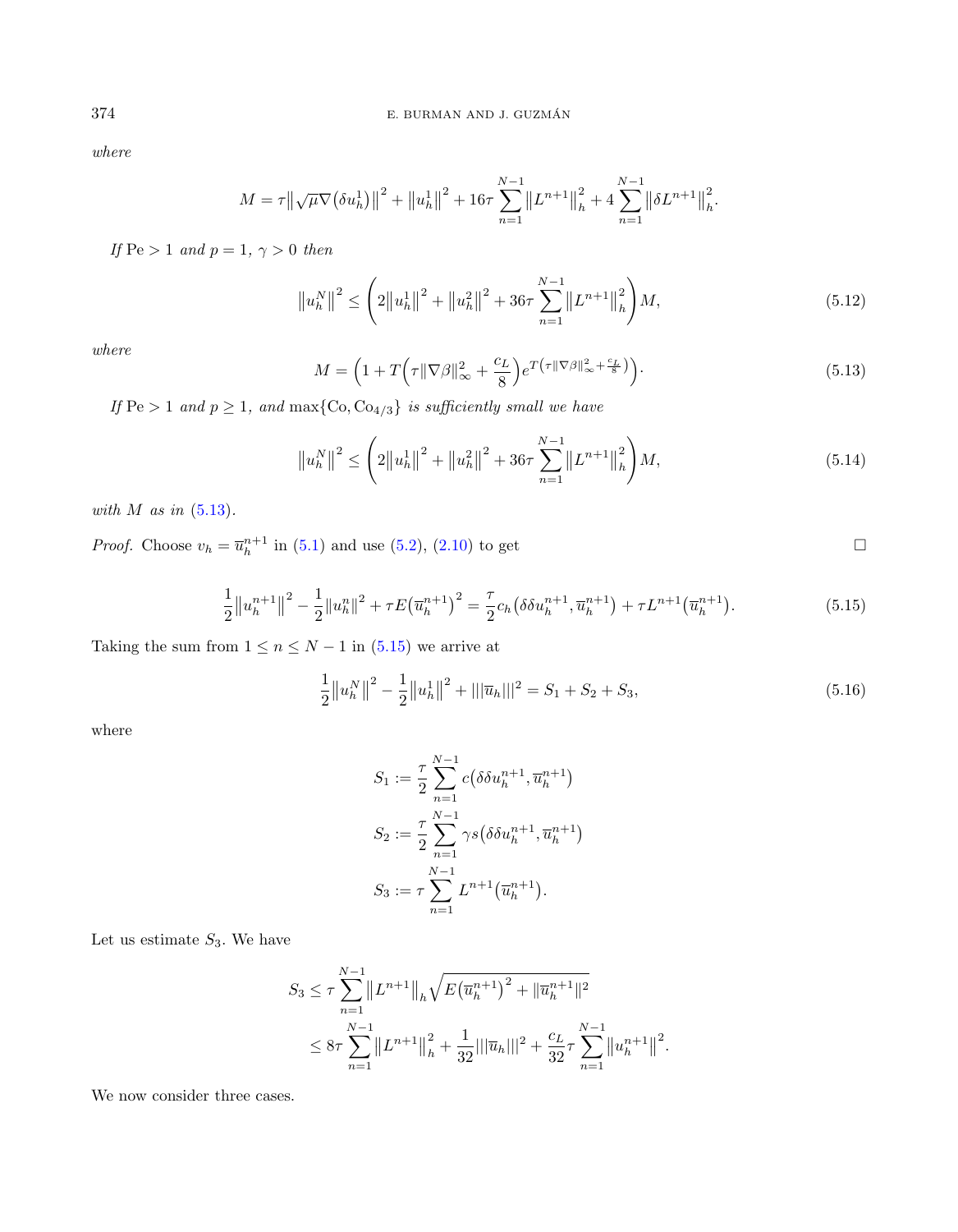## **Case 1.** Pe < 1,  $p \ge 1$ .

In this case, we can easily show that

$$
S_2 = -\frac{\tau}{2} \sum_{n=1}^{N-1} c(\overline{u}_h^{n+1}, \delta \delta u_h^{n+1})
$$
  
\n
$$
\leq \frac{\|\beta\|_{\infty} \tau}{\sqrt{\mu}} \sum_{n=1}^{N-1} \|\sqrt{\mu} \nabla (\overline{u}_h^{n+1})\| \|\delta \delta u_h^{n+1}\|
$$
  
\n
$$
\leq \sqrt{\text{CoPe}} \sqrt{\tau} \sum_{n=1}^{N-1} \|\sqrt{\mu} \nabla (\overline{u}_h^{n+1})\| \|\delta \delta u_h^{n+1}\|
$$
  
\n
$$
\leq \tau C C \sigma \sum_{n=1}^{N-1} \|\sqrt{\mu} \nabla (\overline{u}_h^{n+1})\|^2 + \frac{1}{4} \sum_{n=1}^{N-1} \|\delta \delta u_h^{n+1}\|^2.
$$

Similarly,

$$
S_1 = C\sqrt{\mathcal{C}o}\sqrt{\tau} \sum_{n=1}^{N-1} \gamma |\overline{u}_h^{n+1}|_s \|\delta \delta u_h^{n+1}\|
$$
  

$$
\leq C\mathcal{C}o\gamma \tau \sum_{n=1}^{N-1} \gamma |\overline{u}_h^{n+1}|_s^2 + \frac{1}{4} \sum_{n=1}^{N-1} ||\delta \delta u_h^{n+1}||^2.
$$

Using  $(5.16)$  and combining the above inequalities we get

$$
\frac{1}{2} ||u_h^N||^2 - \frac{1}{2} ||u_h^1||^2 + |||\overline{u}_h|||^2 \le \left(\frac{1}{32} + \text{Co}(1+\gamma)\right) |||\overline{u}_h|||^2 + 8\tau \sum_{n=1}^{N-1} ||L^{n+1}||_h^2 + \frac{c_L}{32} \tau \sum_{n=1}^{N-1} ||u_h^{n+1}||^2 + \frac{1}{2} \sum_{n=1}^{N-1} ||\delta \delta u_h^{n+1}||^2.
$$

If we use Lemma [5.2](#page-20-0) and the fact that  $\text{Pe}\leq 1$  we get

$$
\frac{1}{2} ||u_h^N||^2 + \frac{\tau}{2} ||\sqrt{\mu} \nabla (\delta u_h^N)||^2 + |||\overline{u}_h|||^2 \leq \frac{\tau}{2} ||\sqrt{\mu} \nabla (\delta u_h^1)||^2 + \frac{1}{2} ||u_h^1||^2 + 8\tau \sum_{n=0}^{N-1} ||L^{n+1}||_h^2 + 2 \sum_{n=1}^{N-1} ||\delta L^{n+1}||_h^2 + \tau^2 \sum_{n=0}^{N-1} ||\sqrt{\mu} \nabla (\delta u_h^{n+1})||^2 + \frac{c_L}{32} \tau \sum_{n=1}^{N-1} ||u_h^{n+1}||^2 + \left(\frac{1}{32} + C\text{Co}(1+\gamma)\right) |||\overline{u}_h|||^2
$$

Choosing Co sufficiently small gives

$$
\frac{1}{2} ||u_h^N||^2 + \frac{\tau}{2} ||\sqrt{\mu} \nabla (\delta u_h^N)||^2 + \frac{1}{2} ||\overline{u}_h|||^2 \leq \frac{\tau}{2} ||\sqrt{\mu} \nabla (\delta u_h^2)||^2 + \frac{1}{2} ||u_h^1||^2 + 8\tau \sum_{n=0}^{N-1} ||L^{n+1}||_h^2 + 2\sum_{n=1}^{N-1} ||\delta L^{n+1}||_h^2 + \tau^2 \sum_{n=1}^{N-1} ||\sqrt{\mu} \nabla (\delta u_h^{n+1})||^2
$$

.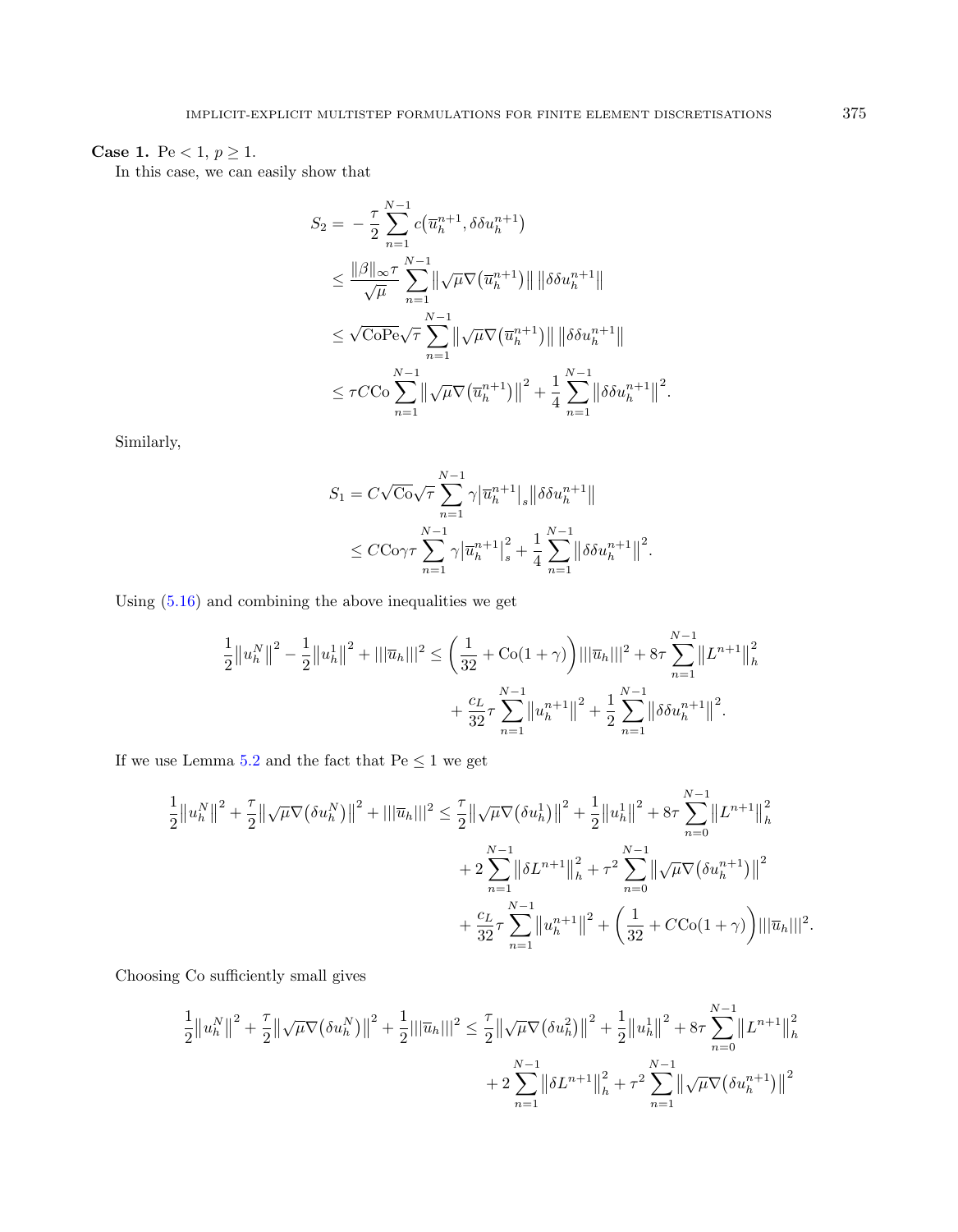$$
+\frac{c_L}{32}\tau\sum_{n=1}^{N-1} \|u_h^{n+1}\|^2.
$$

Applying Gronwall's inequality gives [\(5.11\)](#page-24-2).

**Case 2.** Pe > 1,  $p = 1, \gamma > 0$ .

Now we estimate  $S_2$ . Using the arithmetic-geometric mean inequality and inverse estimates we obtain

$$
S_2 \leq C\tau \sum_{n=1}^{N-1} \gamma \frac{\sqrt{\|\beta\|_{\infty}}}{\sqrt{h}} |\overline{u}_h^{n+1}|_s \|\delta \delta u_h^{n+1}\|
$$
  

$$
\leq \frac{1}{32} |||\overline{u}_h|||^2 + C\gamma \text{Co} \sum_{n=1}^{N-1} \|\delta \delta u_h^{n+1}\|^2.
$$

To estimate  $S_1$  we re-write it as follows

$$
S_1=D_1+D_2,
$$

where

$$
D_1 := \frac{\tau}{2} \sum_{n=1}^{N-1} c(\delta \delta u_h^{n+1}, u_h^{n+1}),
$$
  

$$
D_2 := -\frac{\tau}{2} \sum_{n=1}^{N-1} c(\delta \delta u_h^{n+1}, \delta u_h^{n+1}).
$$

We use integration by parts and inverse estimates to obtain

$$
D_2 = \frac{\tau}{2} \sum_{n=1}^{N-1} c(\delta u_h^{n+1}, \delta \delta u_h^{n+1})
$$
  
\n
$$
\leq C C \sigma \sum_{n=1}^{N-1} \left\| \delta u_h^{n+1} - P_0(\delta u_h^{n+1}) \right\| \left\| \delta \delta u_h^{n+1} \right\|
$$
  
\n
$$
\leq C C \sigma \sum_{n=1}^{N-1} \left\| \delta u_h^{n+1} - P_0(\delta u_h^{n+1}) \right\|^2 + C C \sigma \sum_{n=1}^{N-1} \left\| \delta \delta u_h^{n+1} \right\|^2.
$$

To estimate  $D_1$  we use summation by parts [\(2.22\)](#page-7-3) to write

$$
D_1 = -\frac{\tau}{2} \sum_{n=2}^{N-1} c(\delta u_h^n, \delta u_h^{n+1}) + \frac{\tau}{2} (c(\delta u_h^N, u_h^N) - c(\delta u_h^1, u_h^2))
$$
  
= 
$$
-\frac{\tau}{2} \sum_{n=2}^{N-1} c(\delta u_h^n, \delta(u_h^{n+1} - u_h^n)) + \frac{\tau}{2} (c(\delta u_h^N, u_h^N) - c(\delta u_h^1, u_h^2))
$$
  
= 
$$
-\frac{\tau}{2} \sum_{n=2}^{N-1} c(\delta u_h^n, \delta \delta u_h^{n+1}) + \frac{\tau}{2} (c(\delta u_h^N, u_h^N) - c(\delta u_h^1, u_h^2)).
$$

We easily have

$$
-\frac{\tau}{2}\sum_{n=2}^{N-1}c(\delta u_h^n,\delta \delta u_h^{n+1}) \leq C C\sigma\sum_{n=1}^{N-1} \left\|\delta u_h^{n+1} - P_0(\delta u_h^{n+1})\right\|^2 + C C\sigma\sum_{n=1}^{N-1} \left\|\delta \delta u_h^{n+1}\right\|^2.
$$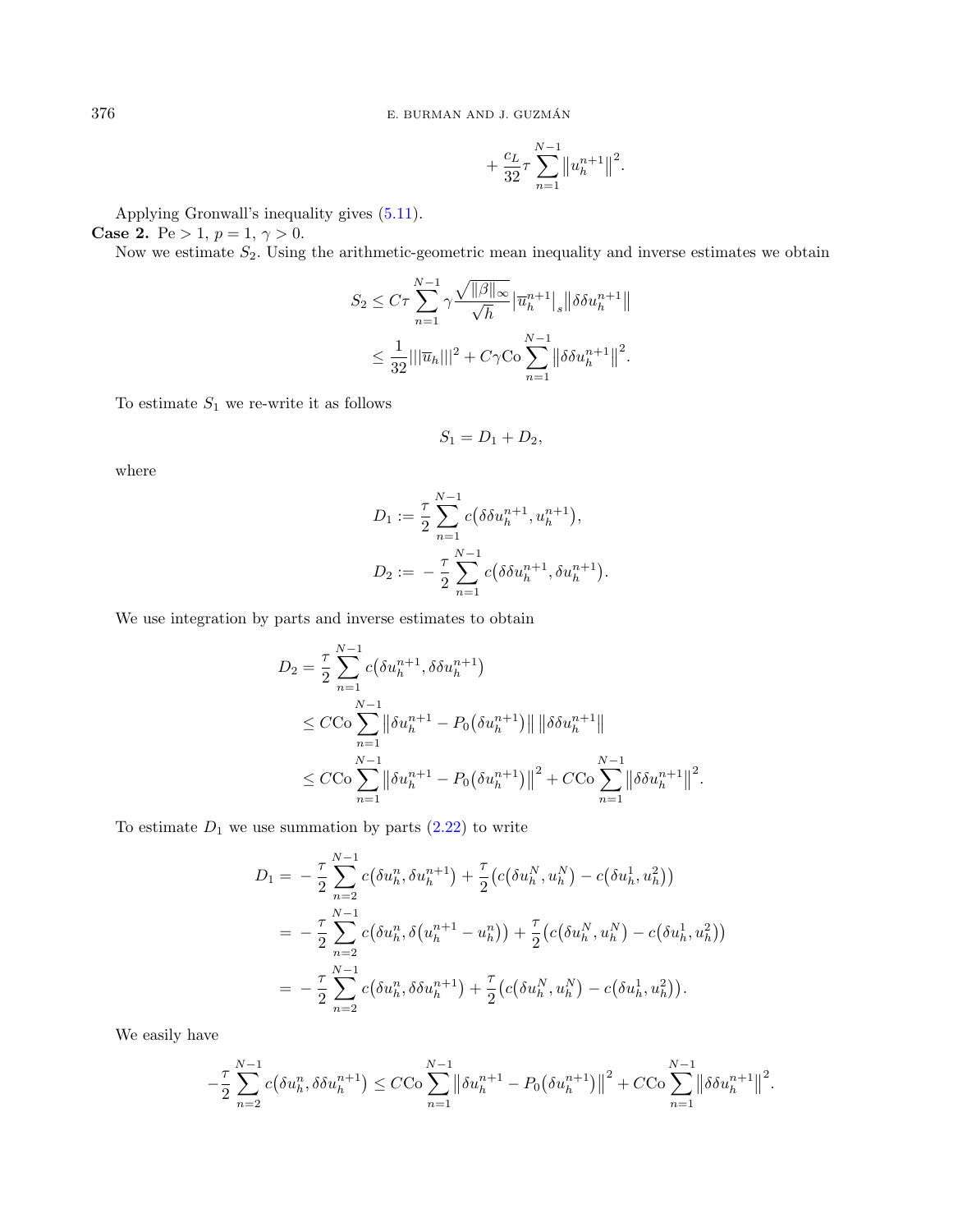The next term can similarly be bounded:

$$
\frac{\tau}{2} \big( c \big( \delta u_h^N, u_h^N \big) - c \big( \delta u_h^1, u_h^2 \big) \big) \leq C C O \big\| \delta u_h^N - P_0 \big( \delta u_h^N \big) \big\|^2 + C C O \big\| u_h^N \big\|^2
$$

$$
+ C C O \big\| \delta u_h^1 - P_0 \big( \delta u_h^1 \big) \big\|^2 + C C O \big\| u_h^2 \big\|^2.
$$

Hence, we arrive at

$$
D_1 \leq C \cos \sum_{n=1}^{N-1} \left\| \delta u_h^{n+1} - P_0 \left( \delta u_h^{n+1} \right) \right\|^2 + C C \cos \sum_{n=1}^{N-1} \left\| \delta \delta u_h^{n+1} \right\|^2 + C C \cos \left\| u_h^N \right\|^2 + C C \cos \left\| u_h^N \right\|^2.
$$

Which combined with the estimate for  $D_2$  gives

$$
S_1 \leq C C \sigma \sum_{n=1}^{N-1} \left\| \delta u_h^{n+1} - P_0 \left( \delta u_h^{n+1} \right) \right\|^2 + C C \sigma \sum_{n=1}^{N-1} \left\| \delta \delta u_h^{n+1} \right\|^2 + C C \sigma \left\| u_h^N \right\|^2 + C C \sigma \left\| u_h^2 \right\|^2.
$$

Using  $(5.16)$  and combining the above inequalities we get

$$
\frac{1}{2} ||u_h^N||^2 - \frac{1}{2} ||u_h^1||^2 + ||\overline{u}_h|||^2 \le \frac{1}{16} ||\overline{u}_h|||^2 + 8\tau \sum_{n=1}^{N-1} ||L^{n+1}||_h^2 + \frac{c_L}{32} \tau \sum_{n=1}^{N-1} ||u_h^{n+1}||^2 + C \text{Co} ||u_h^N||^2
$$

$$
+ C \text{Co}(1+\gamma) \sum_{n=1}^{N-1} ||\delta \delta u_h^{n+1}||^2 + C \text{Co} \sum_{n=1}^{N-1} ||\delta u_h^{n+1} - P_0(\delta u_h^{n+1})||^2
$$

$$
+ C \text{Co} ||u_h^2||^2.
$$

Applying [\(5.9\)](#page-24-0) we get

$$
\frac{1}{2} ||u_h^N||^2 - \frac{1}{2} ||u_h^1||^2 + |||\overline{u}_h|||^2 \le \left(\frac{1}{16} + C C \sigma^2\right) |||\overline{u}_h|||^2 + (8 + C C \sigma) \tau \sum_{n=1}^{N-1} ||L^{n+1}||_h^2 + \left(\frac{c_L}{32} + \tau C C \sigma ||\nabla \beta||_\infty^2\right) \tau \sum_{n=1}^{N-1} ||u_h^{n+1}||^2 + C C \sigma ||u_h^N||^2 + C C \sigma ||u_h^2||^2.
$$

Taking Co sufficiently small we arrive at

$$
\frac{1}{4} ||u_h^N||^2 + \frac{1}{2} ||\overline{u}_h||^2 \le \frac{1}{2} ||u_h^1||^2 + 9\tau \sum_{n=1}^{N-1} ||L^{n+1}||_h^2 + \left(\frac{c_L}{32} + \frac{\tau}{4} ||\nabla\beta||_\infty^2\right) \tau \sum_{n=1}^{N-1} ||u_h^{n+1}||^2 + \frac{1}{4} ||u_h^2||^2.
$$

The inequality [\(5.12\)](#page-25-3) follows from the above inequality and the discrete Gronwall's inequality [\(2.23\)](#page-7-2).

**Case 3.** Pe  $\geq 1$ ,  $p \geq 1$ . We use the same estimates for  $S_2$  and  $S_3$  as in Case 2 above. Then inspecting the proof of the estimate for  $S_1$  in Case 2 we see that we could instead have shown,

$$
S_1 \leq C\sqrt{\tau} \left( \text{Co}_{4/3} \right)^{3/2} \sum_{n=1}^{N-1} \left\| \delta u_h^{n+1} \right\|^2 + \epsilon \sum_{n=1}^{N-1} \left\| \delta \delta u_h^{n+1} \right\|^2 + C \text{Co} \left\| u_h^N \right\|^2 + C \text{Co} \left\| u_h^2 \right\|^2,
$$

where  $\epsilon$  is a sufficiently small number. Now using [\(5.10\)](#page-24-1) and [\(5.4\)](#page-18-2) with max{Co, Co<sub>4/3</sub>} sufficiently small we get.

$$
S_1 \leq C C O \left\| u_h^N \right\|^2 + C C O \left\| u_h^2 \right\|^2 + C C O \left\| \left| \overline{u}_h \right\| \right\|^2 + 9\tau \sum_{n=1}^{N-1} \left\| L^{n+1} \right\|_h^2 + \tau \sum_{n=1}^{N-1} \left\| u_h^{n+1} \right\|^2.
$$

Then we can proceed as we did in the proof of Case 2 to prove  $(5.12)$ .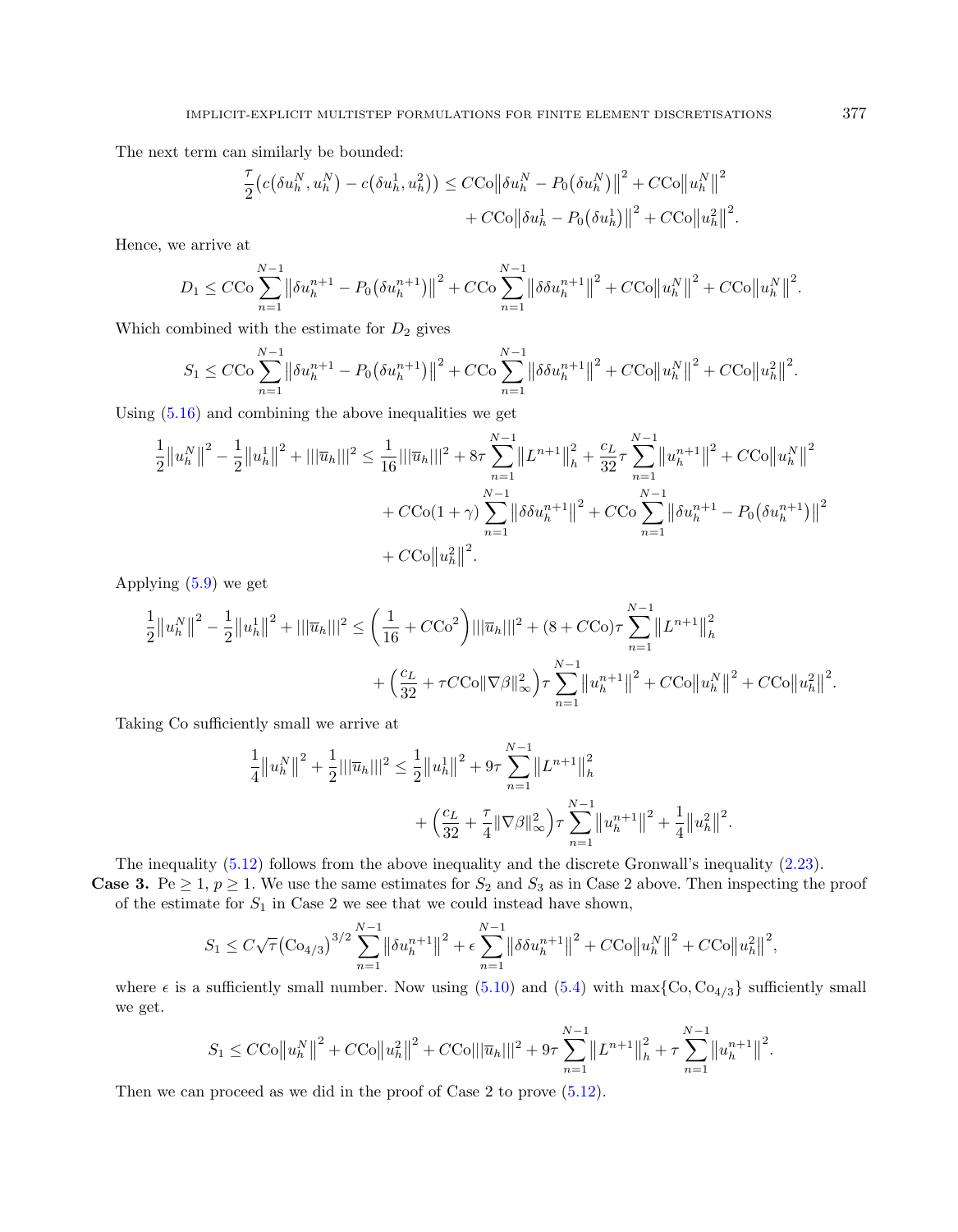| Method  | Co    | $\gamma$ |
|---------|-------|----------|
| BDF2/P1 | 0.15  | 0.01     |
| BDF2/P2 | 0.05  | 0.005    |
| AB2/P1  | 0.3   | 0.01     |
| AB2/P2  | 0.1   | 0.005    |
| AB3/P2  | 0.025 | 0.001    |
| AB3/P3  | 0.025 | 0.0003   |

<span id="page-29-1"></span>Table 1. Table showing the Courant numbers and stabilization parameters used for the different methods.

#### 6. Numerical examples

<span id="page-29-0"></span>We consider the methods applied to the pure transport problem. More specifically, we consider two methods obtained in the limit of vanishing diffusion: the second order backward differentiation with extrapolation (BDF2) and the second order Adams–Bashforth (AB2) scheme, both of which are covered by the above analysis. For piecewise affine approximation  $(P_1)$  we use the hyperbolic CFL,  $\tau = \text{Co } h$  ( $\|\beta\|_{\infty} = 1$ ) and for piecewise quadratic approximation we use the 4/3-CFL,  $\tau = \text{C} \circ h^{4/3}$ . Numerical experiments show that with  $P_1$  approximation the methods are stable under hyperbolic CFL, only when  $\gamma > 0$  (*i.e.* when stabilization is present). We also observed that for  $P_2$  the 4/3-CFL is necessary for all  $\gamma \geq 0$ . The values of Courant numbers and stabilization parameters used for the different methods are given in Table [1.](#page-29-1) We stress that these values are not limit values for stability for each case, but rather values that produced good results in all the experiments performed.

<span id="page-29-3"></span><span id="page-29-2"></span>We also consider a numerical example using the third order Adams–Bashforth (AB3) scheme, a scheme with non-trivial imaginary stability boundary [\[16\]](#page-34-18) that is expected to be stable under hyperbolic CFL, independent of the value of  $\gamma$ . This also turns out to be the case. For this method we show the results both for the stabilized and the unstabilized method to show that even though the time integrator is stable and boundary conditions are imposed weakly, strong gradients destroy the solution globally irrespective of polynomial approximation order unless stabilization is added.

For the first example we consider transport in the disc  $\Omega := \{(x, y) \in \mathbb{R}^2 : x^2 + y^2 < 1\}$  under the velocity field  $\beta = (y, -x)$ . Approximations are computed on a series of unstructured mehes with  $nele = 40, 80, 160, 320$ elements along the disc perimeter. We let  $f = 0$  and consider two different functions  $u_0$  as initial data. One is smooth,

$$
u_0 = e^{-30((x-0.5)^2 + y^2)}
$$
\n(6.1)

and one is rough

$$
\tilde{u}_0 = \begin{cases} 1 & \sqrt{(x+0.5)^2 + y^2} < 0.2\\ 0 & \text{otherwise.} \end{cases}
$$
\n(6.2)

The velocity field simply turns the disc with the initial data and we compute one turn so that the final solution should be equal to the initial data. Two numerical experiments are considered, compute  $u$  for the initial data  $u_0$  and  $u_0 + \tilde{u}_0$ . We compute the global error in the material derivative over the space time domain, for BDF2

$$
\left(\tau \sum_{n=2}^{N} \left\| D_{\tau} u_{h}^{n+1} + \beta \cdot \nabla \tilde{u}_{h}^{n+1} \right\|^{2}\right)^{\frac{1}{2}}, \text{ and for AB2, } \left(\tau \sum_{n=2}^{N} \left\|\tau^{-1} \delta u_{h}^{n+1} + \beta \cdot \nabla \hat{u}_{h}^{n+\frac{1}{2}} \right\|^{2}\right)^{\frac{1}{2}}.
$$

In all graphics the material derivative is indicated by circle markers. We also report the global  $L^2$ -norm of the error at the final time, indicated by square markers. In the case where both the rough and the smooth initial data are combined we compute the error obtained in the smooth part, *i.e.* the  $L^2$ -norm over  $\{(x, y) \in \Omega : x > 0\}$ . This local error is indicated by triangle markers.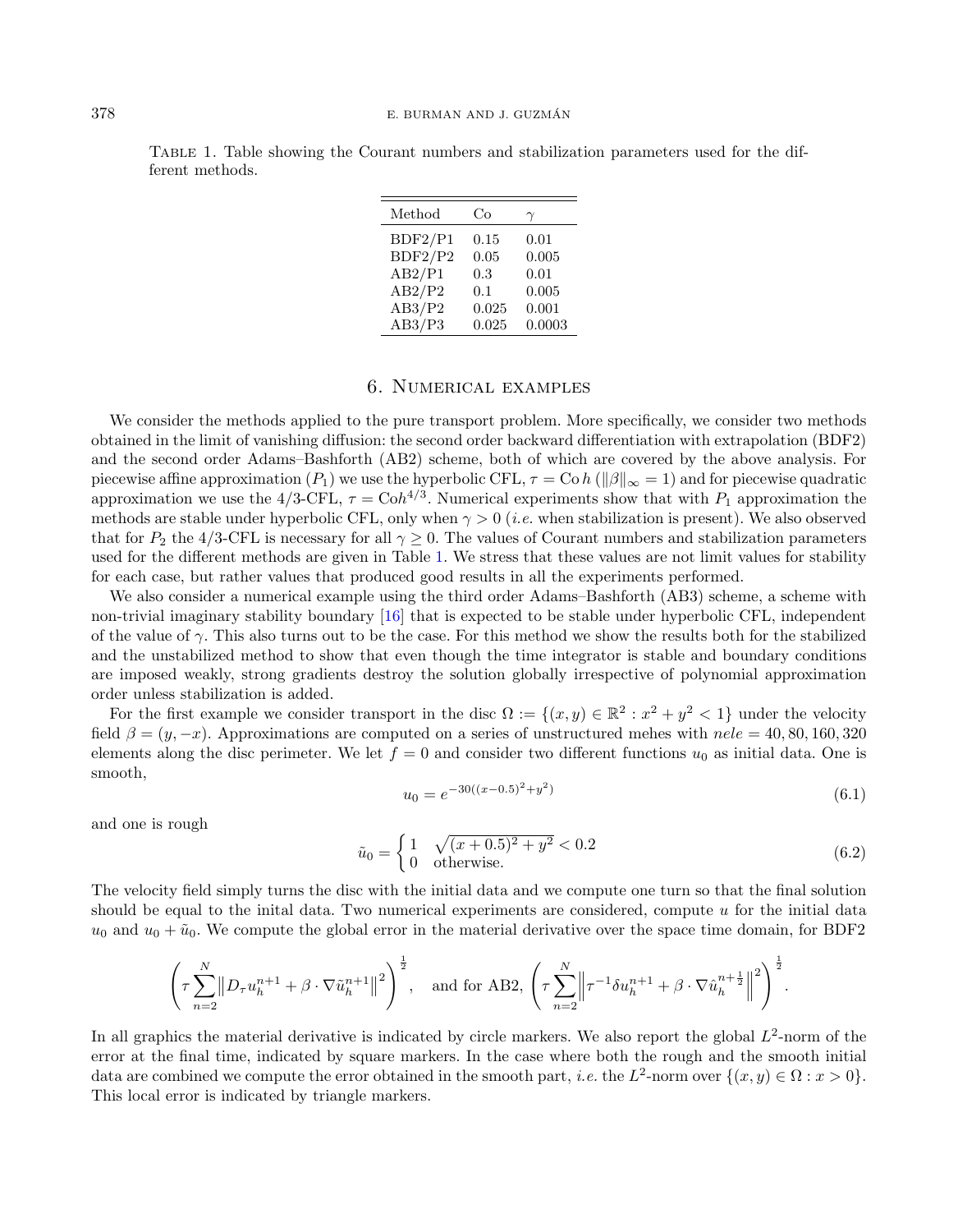<span id="page-30-0"></span>

FIGURE 1. From left to right: rough initial data on fine mesh  $(u_0+\tilde{u}_0)$ , unstabilized solution final time solution (computed using Crank–Nicolson), stabilized final time solution (both  $nele = 80$ , one turn).

In Figure [1](#page-30-0) we show in the left panel the smooth and rough initial data  $(u_0 + \tilde{u}_0)$ . In the middle panel the solution after one turn without stabilization (computed using implicit Crank–Nicolson) and in the right panel the solution after one turn with stabilization, in both cases  $_{\text{ne}} = 80$ . We see that the sharp layers are strongly smeared on this coarse mesh when the stabilized method is used, but contrary to the unstabilized case the smooth part of the solution is accurately captured.

In Figure [2](#page-31-0) we compare the convergence of the BDF2 and AB2 methods with  $P_1$  and  $P_2$  elements for the smooth initial data. The convergence rates predicted by theory for both stabilized methods and approximation spaces are verified both for the  $L^2$ -error and in the material derivative. Both methods have very similar errors. In Figure [3](#page-31-1) we see that in the presence of rough portions in the solution the stabilized methods still have optimal convergence in the  $L^2$ -norm in the part where the solution is smooth. We also observe that thanks to the stabilization the material derivative has only moderate growth under refinement, less than the  $O(h^{-\frac{1}{2}})$ predicted by theory. This is known not to be true for cG methods without stabilization.

#### 6.1. An example with inflow and outflow and weakly imposed boundary conditions

Here we consider transport in the unit square with  $\beta = (1,0)^T$ . Structured meshes with  $nele = 40, 80, 160, 320$ elements on each side are used. The initial data consists of a cylinder of radius  $r = 0.2$  centered in the middle of the square and a Gaussian centered on the left boundary (see Fig. [4,](#page-32-0) left plot). The exact shapes are the same as those of the previous example,  $(6.1)$  and  $(6.2)$ . We compute the solution over the interval  $(0, 1]$  so that the cylinder leaves the domain at  $t = 0.7$  and at  $t = 1$  the Gaussian is centered at on the right boundary (see Fig. [4,](#page-32-0) right plot). Observe that from  $t = 0.7$  the solution is smooth. The time dependent inflow boundary condition is imposed weakly. The convergence of the  $L^2$ -error at final times for the BDF2 and AB2 approaches is shown in Figure [5](#page-32-1) ( $h = 1/nele$ ,  $nele = 40, 80, 160, 320$ ). We see that for both methods the  $P_1$  and  $P_2$  approximations have optimal convergence to the smooth final time solution, which is known not to hold for the cG method without stabilization. This will be verified in the next section.

#### 6.2. Higher order time integrator: Adams–Bashforth 3

Here we consider the same test case as in the previous section, but using the third order Adam–Bashforth scheme. In this case the scheme is similar to AB2, but the extrapolation takes the form

$$
\hat{v}^{n+1} := \frac{23}{12}v^n - \frac{16}{12}v^{n-1} + \frac{5}{12}v^{n-2}.
$$

For this test case we compare the results with or without stabilization. We note that since the scheme has nontrivial imaginary stability boundary, both the stabilized and unstabilized methods are expected to be  $L^2$ -stable. This is also verified by the graphics in Figure [6.](#page-33-6) The Galerkin FEM without stabilization is distinguished by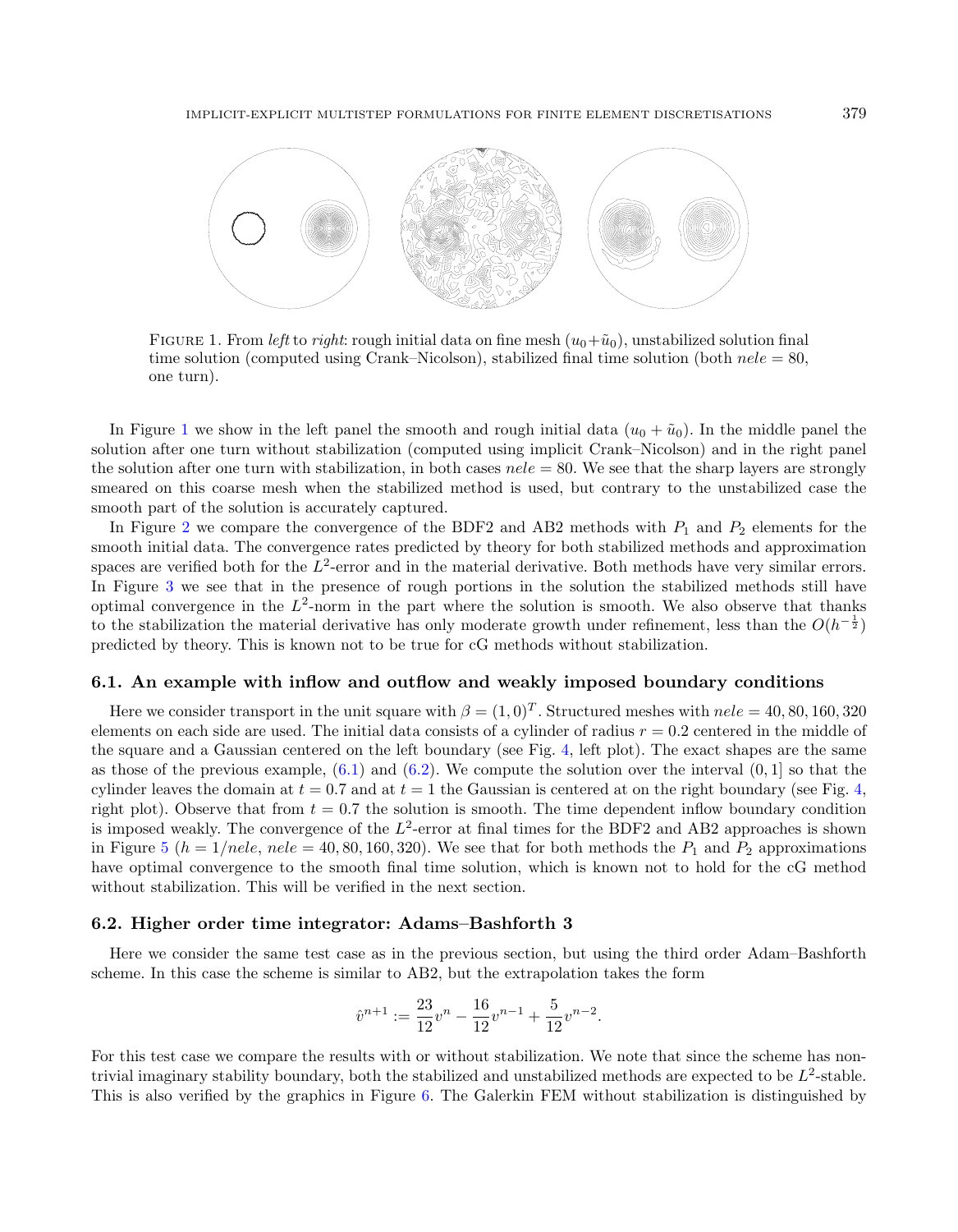<span id="page-31-0"></span>

FIGURE 2. Comparison BDF2 (full line) and AB2 (dashed line) method with  $P_1$  (left) and  $P_2$  (right) approximation, with globally smooth initial data (Eq.  $(6.1)$ ). The error in material derivative has circle markers. The global  $L^2$ -error has square markers. The dotted reference lines have slope 1, 2 from top to bottom in the left plot and 2, 3 in the right plot.

<span id="page-31-1"></span>

FIGURE 3. Comparison BDF2 (full line) and AB2 (dashed line) method with  $P_1$  (left) and  $P_2$ (right). Initial data from Figure [1](#page-30-0) (left plot). The error in material derivative has circle markers. The global  $L^2$ -error has square markers and the local  $L^2$ -error has triangle markers. The dotted reference lines have slope 1, 2 from top to bottom in the left plot and 2, 3 in the right.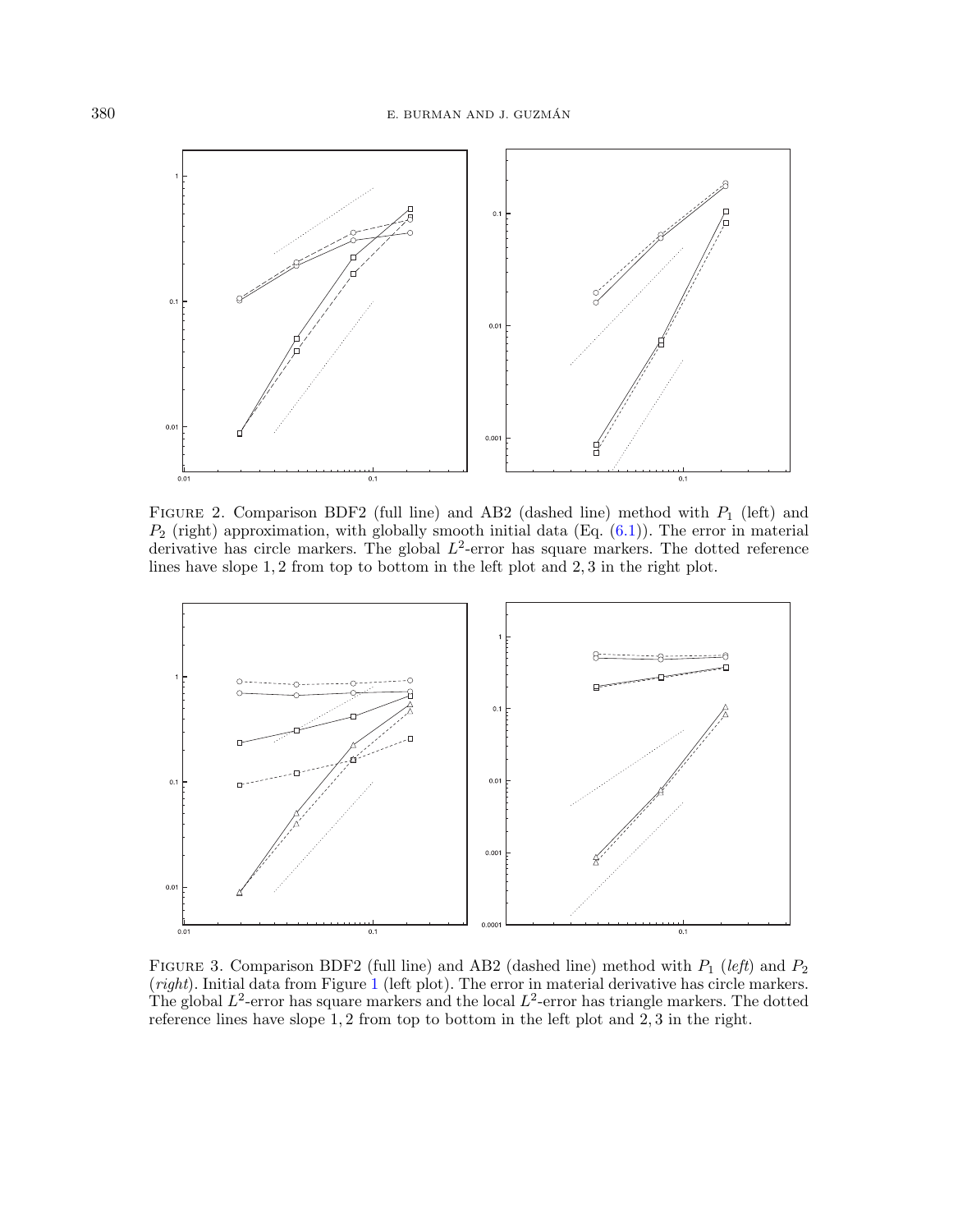<span id="page-32-0"></span>

FIGURE 4. From *left* to *right*: initial data on fine mesh, unstabilized solution final time solution  $(P_1,$  computed using Crank–Nicolson), stabilized final time solution (both  $nele = 80$ , final time  $t = 1$ .

<span id="page-32-1"></span>

FIGURE 5. Comparison BDF2 (full line) and AB2 (dashed line) method with  $P_1$  (left) and  $P_2$ (right). Initial data from Figure [4](#page-32-0) (left plot). The error in material derivative over the space time domain has circle markers. The final time global  $L^2$ -error has square markers. The dotted reference lines have slope 1, 2 from top to bottom in the left plot and 2.5 in the right.

filled markers in the graphics. In Figure [6,](#page-33-6) left plot, we present the result for  $P_2$  finite elements. It is clear that the solution of the stabilized method satifies the  $O(h^{2.5})$  bound predicted by theory (illustrated by the lower dotted line). Without stabilization the method has approximately  $O(h^{\frac{1}{2}})$  (upper dotted line) convergence for the smooth final time solution.

In the right plot we present the result for  $P_3$  finite elements. Also here the stabilized method has the expected  $O(h^{3.5})$  convergence (illustrated by the lower dotted line) and the unstabilized method fails to capitalize on the increased order of the method. Its order remains at  $O(h^{\frac{1}{2}})$  (upper dotted line). As a consequence the stabilized method is more accurate by more than six orders of magnitude on the finest mesh.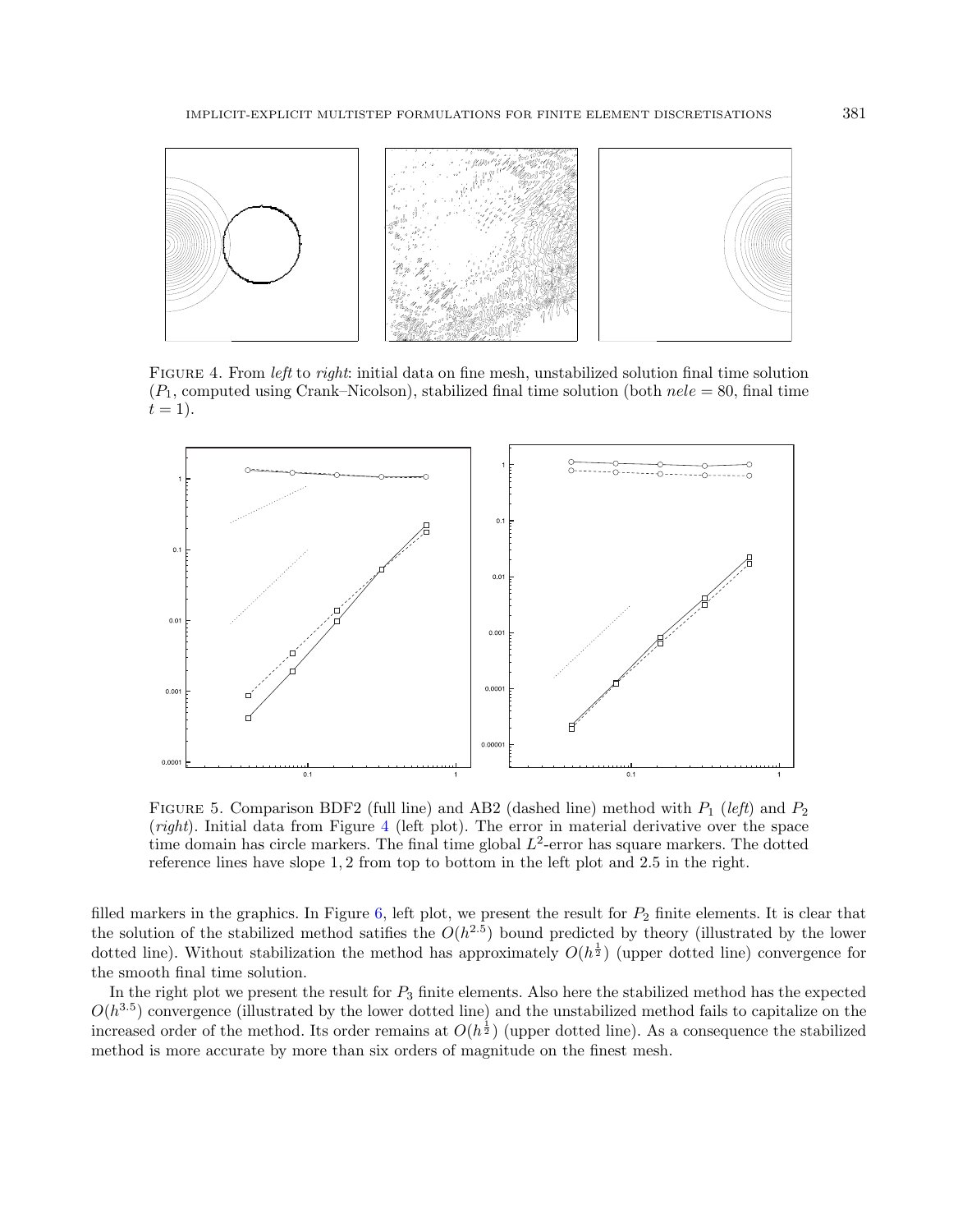<span id="page-33-6"></span>

FIGURE 6. Comparison AB3 method with  $P_2$  (left plot) and  $P_3$  (right plot) polynomial approximation. Initial data from Figure [4](#page-32-0) (left plot). The error in material derivative over the space time domain has circle markers. The global final time  $L^2$ -error has square markers. Filled markers indicate that no stabilization has been used. The upper dotted reference lines have slope 0.5 in both graphics and the lower ones have slopes 2.5 (*left*) and 3.5 (*right*).

#### 7. Concluding remarks

<span id="page-33-2"></span><span id="page-33-1"></span><span id="page-33-0"></span>In this paper we have considered the use of implicit-explicit time integrators together with symmetric stabilization methods. An important advantage is that the often nonlinear convection term is handled explicitly as well as the stabilization, which otherwise is known to extend the system matrix. Two second order methods were considered that are appealing in applications for their simplicity, but that have trivial imaginary stability boundary in the limit of vanishing diffusion. We prove that nevertheless these methods can be used together with stabilized FEM (or upwind discontinuous Galerkin method) under CFL conditions that allow for an optimal matching of errors in space and time. The present work opens for several interesting research venues such as the use of predictor-corrector methods [\[16\]](#page-34-18) in combination with stabilized FEM for first order pde, or higher order IMEX-schemes based on Adams–Bashforth/Adams–Moulton combinations for singularly perturbed second order systems such as convection–diffusion or the Navier–Stokes' equations.

#### **REFERENCES**

- <span id="page-33-5"></span><span id="page-33-4"></span><span id="page-33-3"></span>[1] G. Akrivis, Implicit-explicit multistep methods for nonlinear parabolic equations. Math. Comp. 82 (2013) 45–68.
- [2] G. Akrivis, Stability of implicit and implicit-explicit multistep methods for nonlinear parabolic equations. IMA J. Numer. Anal. 38 (2018) 1768–1796.
- [3] G. Akrivis, M. Crouzeix and C. Makridakis, Implicit-explicit multistep finite element methods for nonlinear parabolic problems. Math. Comp. 67 (1998) 457–477.
- [4] U.M. Ascher, S.J. Ruuth and B.T.R. Wetton, Implicit-explicit methods for time-dependent partial differential equations. SIAM J. Numer. Anal. 32 (1995) 797–823.
- [5] U.M. Ascher, S.J. Ruuth and R.J. Spiteri, Implicit-explicit Runge–Kutta methods for time-dependent partial differential equations. Appl. Numer. Math. 25 (1997) 151–167. Special issue on time integration (Amsterdam, 1996).
- [6] G.A. Baker, V.A. Dougalis and O.A. Karakashian, On a higher order accurate fully discrete Galerkin approximation to the Navier–Stokes equations. Math. Comp. 39 (1982) 339–375.
- [7] E. Burman and A. Ern, Continuous interior penalty *hp*-finite element methods for advection and advection-diffusion equations. Math. Comp. 76 (2007) 1119–1140.